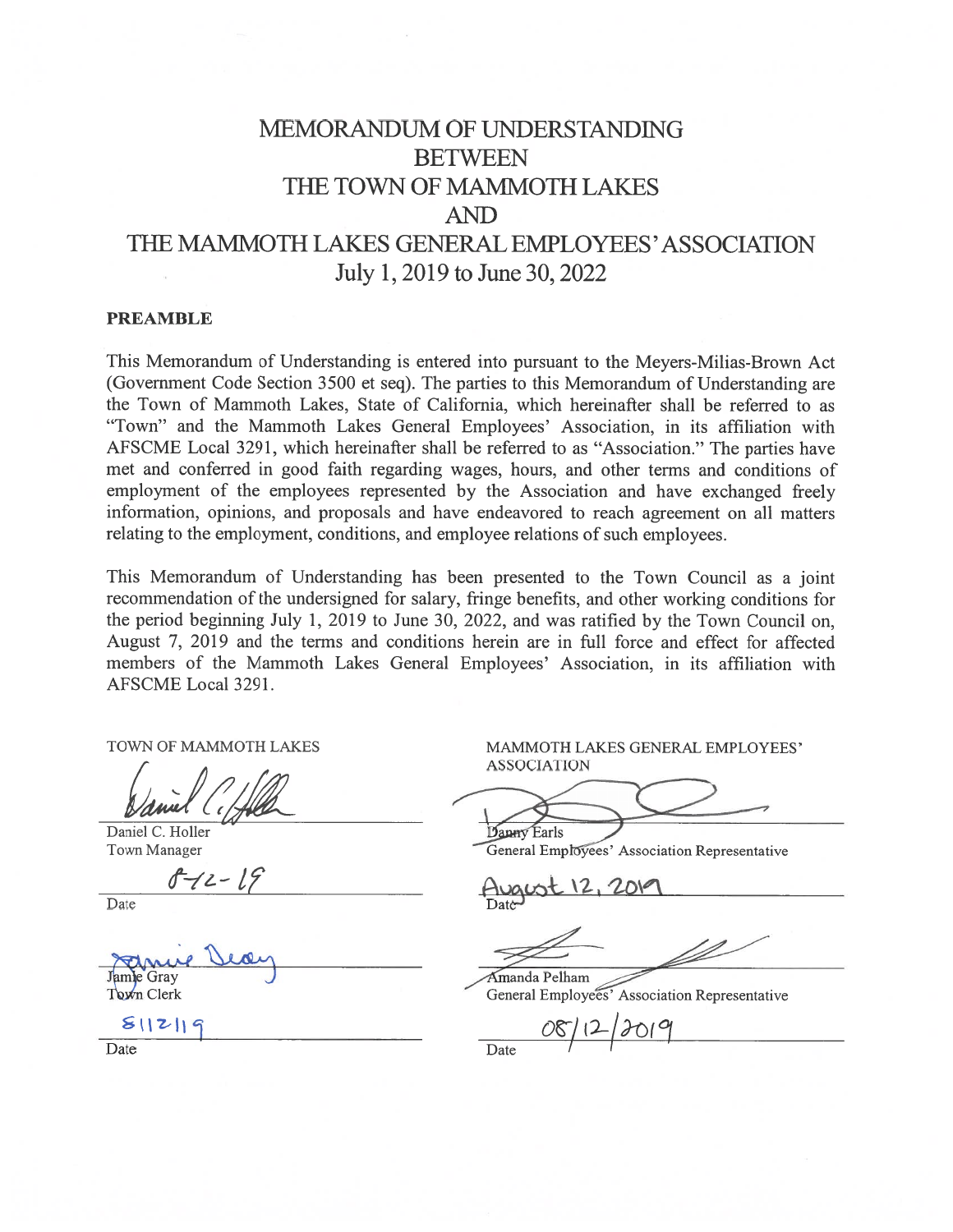## **Table of Contents**

| <b>ARTICLE 7: Personnel Rules and Grievance and Disciplinary Procedures </b> 6 |  |
|--------------------------------------------------------------------------------|--|
|                                                                                |  |
|                                                                                |  |
|                                                                                |  |
|                                                                                |  |
|                                                                                |  |
|                                                                                |  |
|                                                                                |  |
|                                                                                |  |
|                                                                                |  |
|                                                                                |  |
|                                                                                |  |
|                                                                                |  |
|                                                                                |  |
|                                                                                |  |
|                                                                                |  |
|                                                                                |  |
|                                                                                |  |
|                                                                                |  |
|                                                                                |  |
| 10.3 Vision and Dental Health Reimbursement Arrangement (HRA) Plan 11          |  |
|                                                                                |  |
|                                                                                |  |
|                                                                                |  |
|                                                                                |  |
|                                                                                |  |
|                                                                                |  |
|                                                                                |  |
|                                                                                |  |
|                                                                                |  |
|                                                                                |  |
|                                                                                |  |
|                                                                                |  |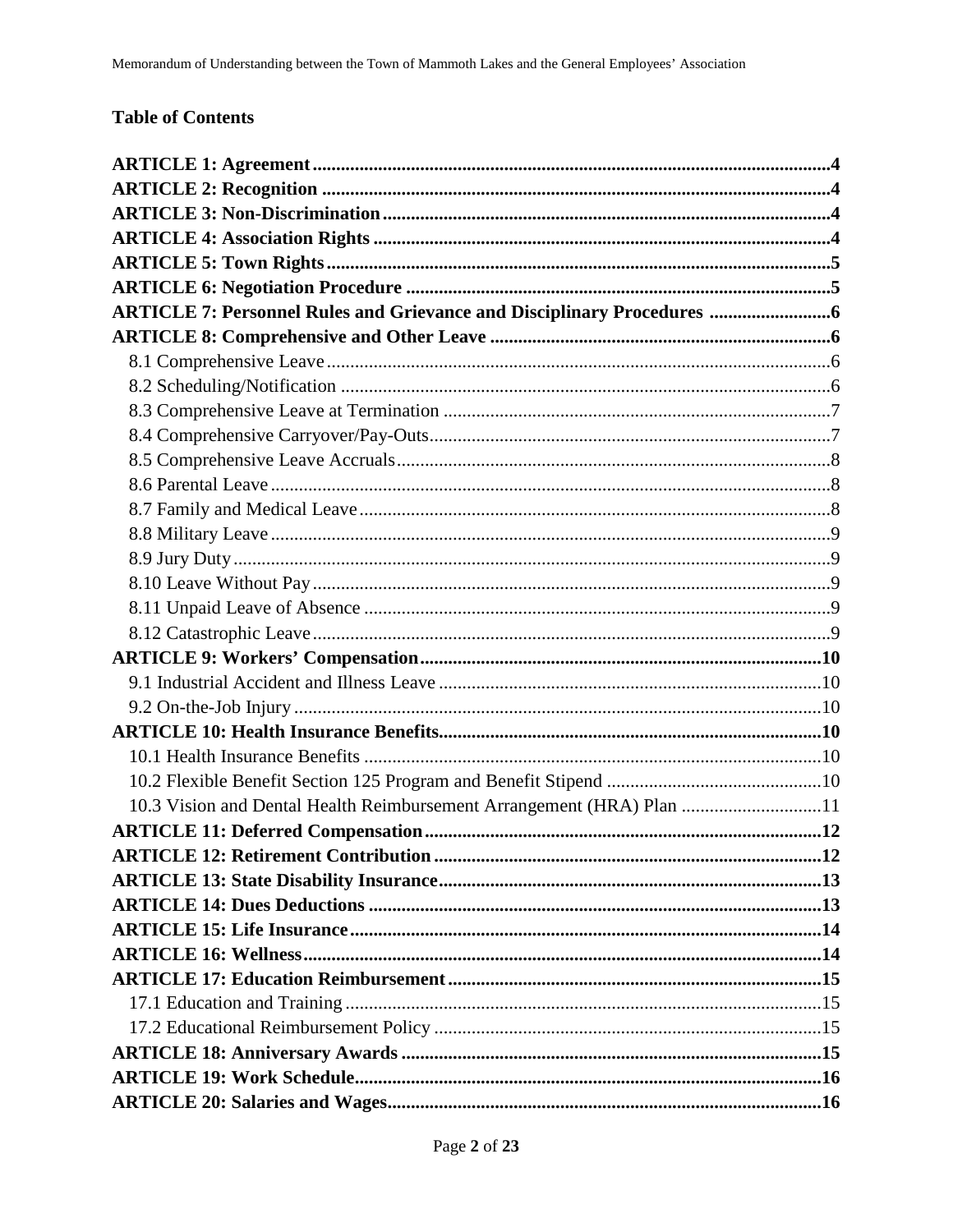| ARTICLE 23: Compensation for Municipal Holidays/Holiday Overtime19 |  |
|--------------------------------------------------------------------|--|
|                                                                    |  |
|                                                                    |  |
|                                                                    |  |
|                                                                    |  |
|                                                                    |  |
|                                                                    |  |
|                                                                    |  |
|                                                                    |  |
|                                                                    |  |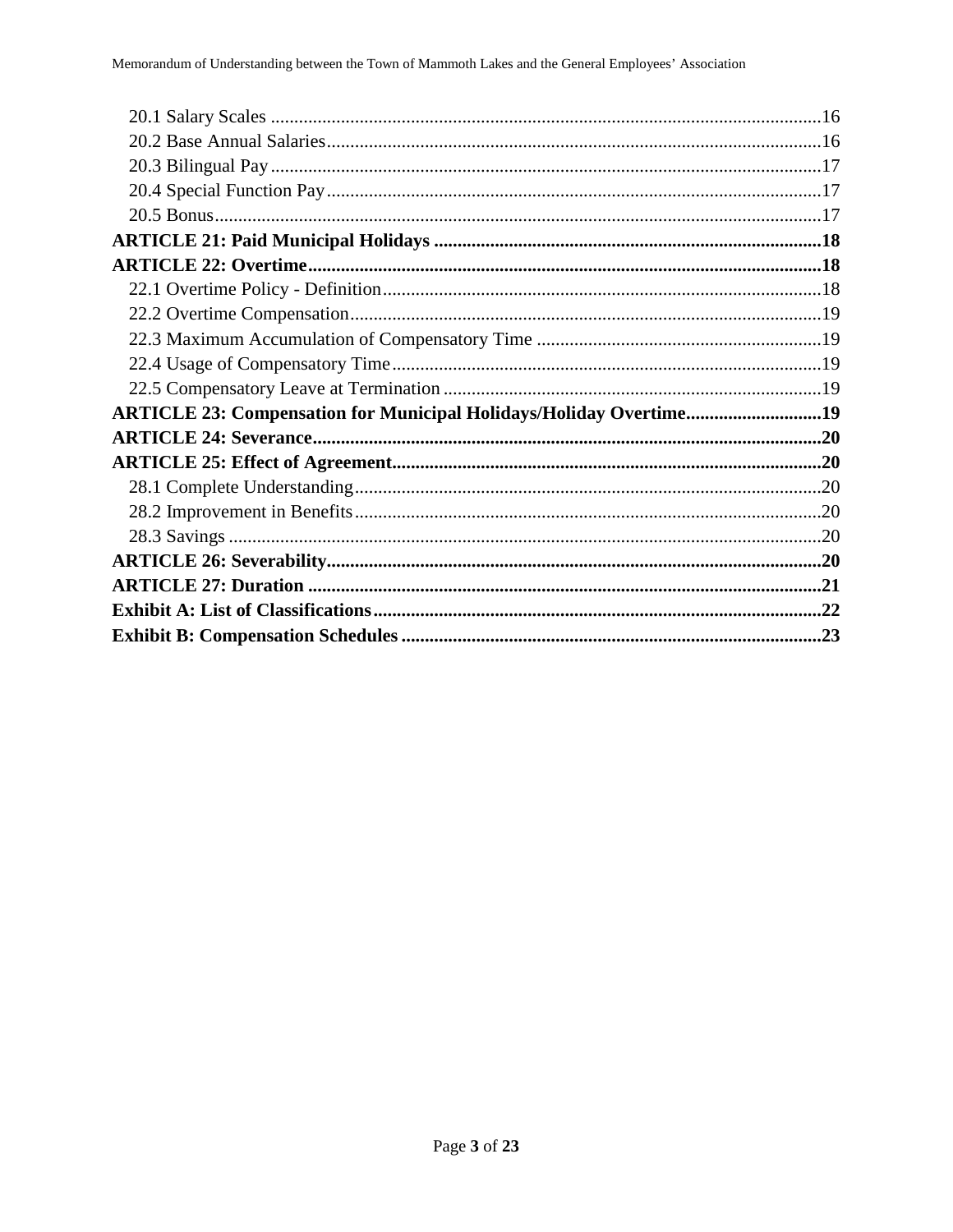## **ARTICLE 1: Agreement**

The Articles and provisions contained herein constitute a bilateral and binding agreement ("Agreement") by and between the Town Council of the Town of Mammoth Lakes, California ("Town") and the Mammoth Lakes General Employees' Association ("Association") in its affiliation with AFSCME Local 3291.

## **ARTICLE 2: Recognition**

The Town recognizes the Association as the exclusive representative of all regular employees whose job classifications are listed in attached Exhibit A.

## **ARTICLE 3: Non-Discrimination**

There shall be no discrimination based on an employee's race, religious creed, color, national origin, ancestry, sex, age, physical or mental disability, medical condition, sexual orientation, marital status, gender identity, gender expression, genetic characteristics or information, military or veteran's status, and/or any other category protected by federal and/or state law. In addition, Town policy prohibits retaliation because of the employee's opposition to a practice the employee reasonably believes to constitute employment discrimination or harassment or because of the employee's participation in an employment investigation, proceeding, hearing, or legitimate employee organization activities. Employees who believe they have been harassed, discriminated against, or retaliated against, should report that conduct to the Town, and the Town will investigate those complaints.

## **ARTICLE 4: Association Rights**

- 4.1 The Association shall have the right to post notices of activities and matters of Association concern on bulletin boards located at Town facilities and to use the Town email, meeting rooms, equipment, and supplies to notice and conduct meetings. Use of space must not interfere with any Town needs or use.
- 4.2 The Town Manager may authorize up to forty (40) hours annually, not to exceed five (5) days per year, for the Association President or their designee to conduct Association business or attend state or national conferences sponsored by employee associations, exclusive of activities directly related to negotiations affecting this MOU. Public agencies shall allow a reasonable number of public agency employee representatives of recognized employee organizations reasonable time off without loss of compensation or other benefits when formally meeting and conferring with representatives of the public agency on matters within the scope of representation. Association members shall provide their supervisors with reasonable notification requesting release time to conduct association business outside of formal negotiations.
- 4.3 Within thirty (30) days of the ratification of this Agreement, or any subsequent modification thereof, by both parties, the employer agrees to provide an executed copy to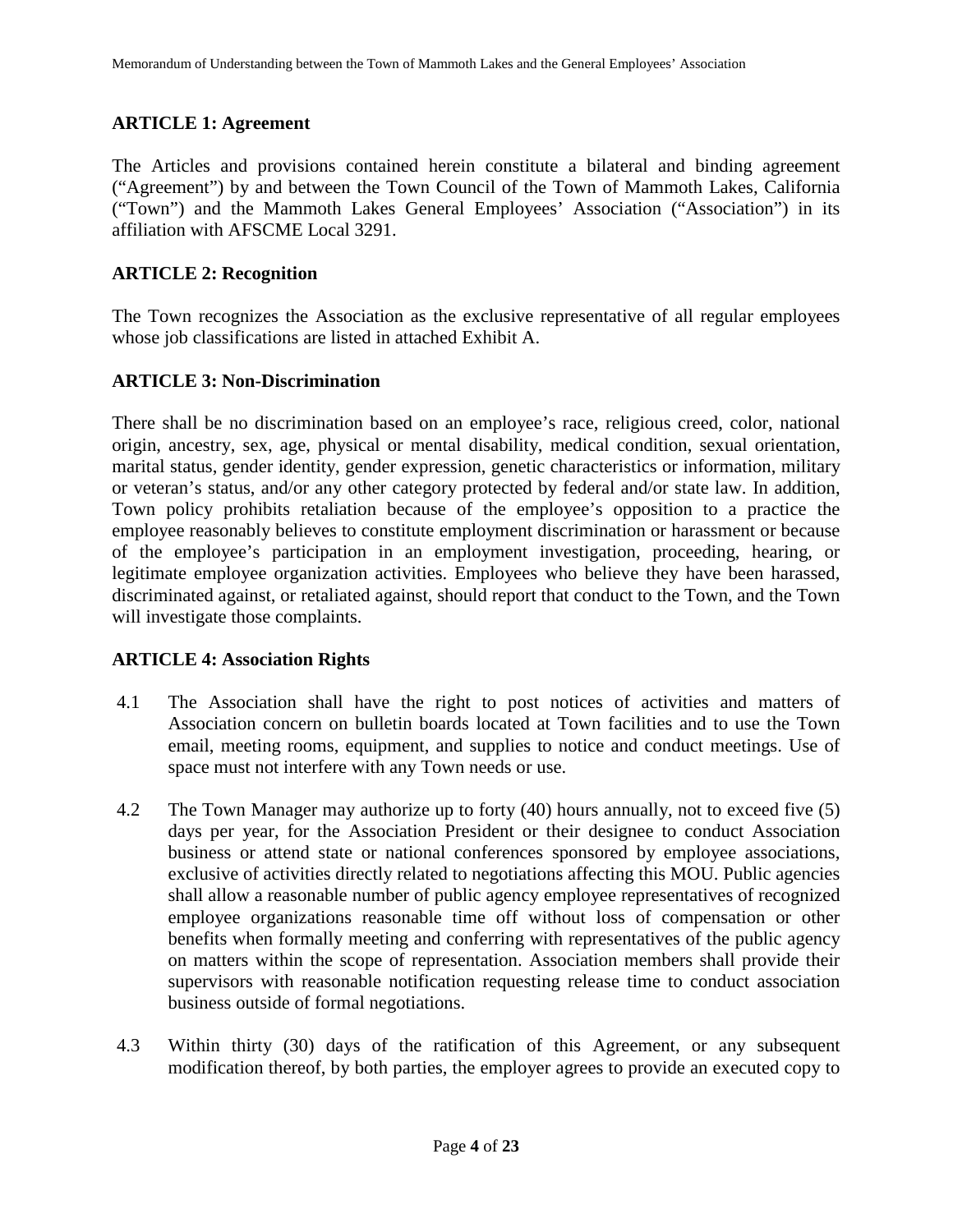the Association and an electronic copy for distribution and placement on the Town's website.

- 4.4 A representative from the Association shall have the right and the opportunity during normal business hours to speak to a new employee for the purposes of explaining the new employee's contractual rights and introducing them to the Association. No employee is required to attend such meeting.
- 4.5 The Town agrees to notify the Association at least thirty (30) days prior to the elimination of any position and/or implementing an employee layoff which would impact Association-represented employees. The Association may then request to meet and confer.

## **ARTICLE 5: Town Rights**

It is understood and agreed that the Town Council retains all of its powers and authority to direct, manage, and control the operation of the Town to the full extent of the law. The exercise of the foregoing powers, rights, authority, duties, and responsibilities by the Town, the adoption of ordinances, policies, rules, regulations, and practices in furtherance thereof, and the use of judgment and discretion in connection therewith, shall be limited only by the specific and express terms of this Agreement, and then only to the extent such specific and express terms are in conformance with law.

Included in these Town duties and powers are the exclusive rights to: determine its organization; direct the work of its employees; determine the times and hours of operation; determine the kinds and levels of services to be provided, and the methods and means of providing them; establish its departmental policies, goals, and objectives; insure the rights and privileges of citizens; determine staffing patterns; determine the number and kind of personnel required; maintain the efficiency of Town operations; build, move, or modify facilities; establish budget procedure and determine budgetary allocation; determine the methods of raising revenue; enter into contracts for supplies and services; and take appropriate action in the event of an emergency. In addition, the Town retains the right to hire, classify, assign, transfer, evaluate, promote, demote, suspend, and terminate employees. These rights will be in conformance with the provisions of state and federal laws.

The Town retains its right to waive, for the duration of the cause, pertinent policies and practices referred to in this Agreement in cases of civil defense, natural disasters, epidemics, or acts of God. All rights, powers, and privileges of the Town shall be exercised by the Town Council and the operation of the Town shall be administered by the Town Manager or any other person properly designated by the Town Council or the Town Manager.

## **ARTICLE 6: Negotiation Procedure**

6.1 Either party may utilize the services of outside consultants.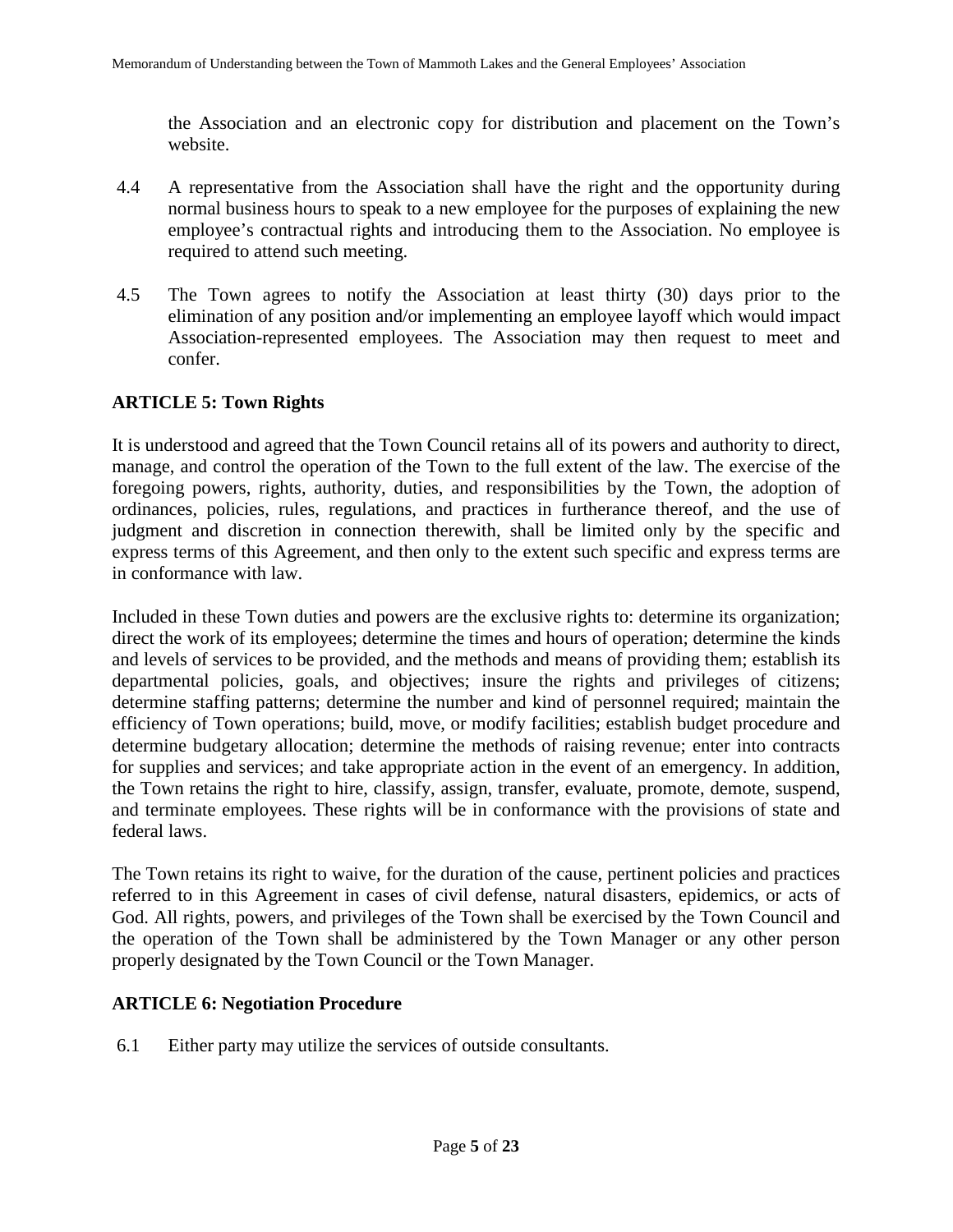- 6.2 The Town Council and the Association will discharge their respective duties required by this agreement in compliance with the Meyers-Milias-Brown Act (Government Code, Section 3500-3511).
- 6.3 Negotiations shall take place at mutually agreeable times and places, provided that meetings be held within ten (10) days after receipt of a written request.
- 6.4 The Association shall designate a minimum of two (2) representatives to meet with the Town Council's representatives.
- 6.5 The Town agrees to share with the Association all fiscal information necessary to facilitate the negotiation process, and the Town shall provide to the Association one copy of such other county and state financial reports as the Association may request.
- 6.6 The Town agrees to provide the Association with one copy of documents or materials used or relied upon in the negotiation process or pertaining to matters within the scope of representation, and/or other documents within the meaning of the Public Records Act of the State of California at no charge. The Association agrees to provide Town with one copy of any document pertaining to matters within the scope of representation and the negotiation process at no charge. Neither party is obligated to provide documents subject to legal privilege.

## **ARTICLE 7: Personnel Rules and Grievance and Disciplinary Procedures**

- 7.1 The Personnel Rules established pursuant to Town Council Resolution, or as subsequently modified by Town Council Resolution, are incorporated herein by reference, as are the Grievance and Disciplinary procedures and provisions established pursuant to said Resolution.
- 7.2 In the event that the Town intends to revise disciplinary and grievance procedures in the Town's Personnel Rules, the Town will meet and confer with the Association.

## **ARTICLE 8: Comprehensive and Other Leave**

8.1 Comprehensive Leave

Comprehensive leave combines several types of leaves, including vacation leave, sick leave, personal leave, and bereavement leave.

8.2 Scheduling/Notification

The scheduling of comprehensive leave for vacation and personal leave purposes and the amount to be taken at any one time shall be determined by the Department Head in accordance with the department's rules and with regard for the needs of the Town primarily and the preferences of the employee secondarily.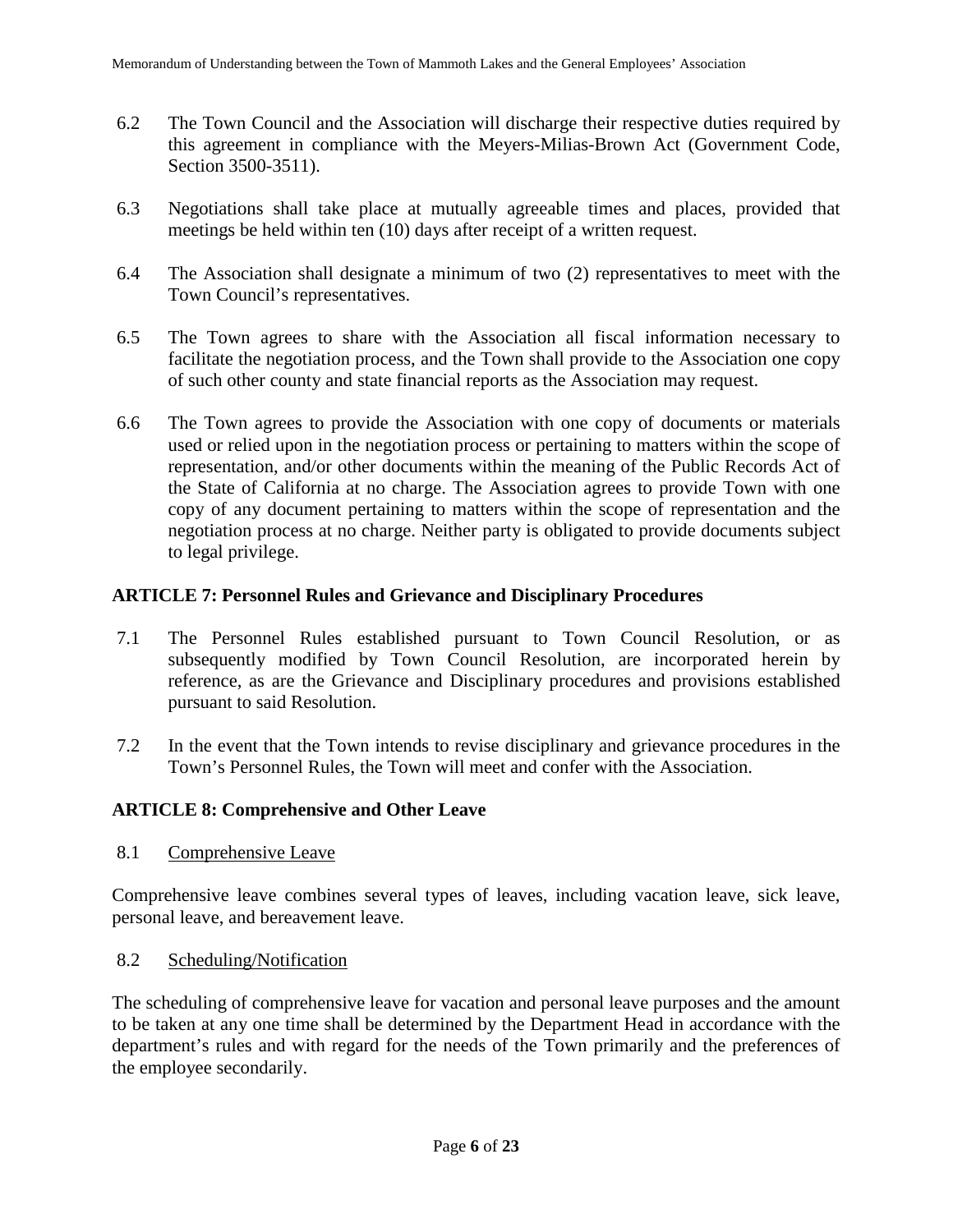In the event an employee finds it necessary to take comprehensive leave which has not been scheduled in advance, such as for illness, bereavement, emergencies, etc., it is the responsibility of the employee to make documented attempt to contact (i.e. by phone, in person, or email) their supervisor at least one (1) hour prior to the beginning of their work day to inform the supervisor of the unexpected need to utilize comprehensive leave.

It is the responsibility of the employee to maintain an appropriate level of leave sufficient to cover time lost in case of an unforeseeable event. If an employee does not have enough leave left, they will have their benefits prorated accordingly for time missed from work. More than one occurrence of missing work without having enough leave to cover time lost may result in disciplinary action.

## 8.3 Comprehensive Leave at Termination

At separation of service from the Town, employees with accrued comprehensive leave shall be paid out for the balance at the date of termination. Payment for accrued comprehensive leave shall be at the employee's current regular rate of pay, or as required by law, and shall occur at the next regular pay date following the date of termination. The Town Manager, at their discretion, shall have the ability to approve other terms and conditions affecting payout of comprehensive leave at termination for any employee leaving municipal service.

## 8.4 Comprehensive Carryover/Pay-Outs

No employee shall be able to accrue comprehensive leave in excess of eight hundred and fifty (850) hours. When an employee reaches a comprehensive leave balance of eight hundred and fifty (850) hours, their accrual shall stop until which time their balance falls below eight hundred and fifty (850). Employees who currently have a comprehensive leave balance of eight hundred and fifty (850) hours or more will be paid out in FY 2019/20 for their leave hours down to seven hundred and eighty-two (782) hours at their regular rate of pay. These employees may elect to take their payout as cash or may elect to deposit their payout through payroll into an eligible 457 plan, or other pre-tax account plan, pursuant to applicable state and federal laws.

In the event an employee is not permitted to schedule and take leave as caused by the Town, which would result in the employee exceeding the accumulation limit, the employee may request the Town Manager to consider the reasons for exceeding the cap and may be granted a ninety (90) day extension of time, in which leave time will be scheduled that will bring the employee's accrued time below the eight hundred and fifty (850) limit. One additional ninety (90) day extension may be granted.

Employees may request a payout of comprehensive leave twice annually, not to exceed a combined total of two hundred (200) hours, once during the second quarter of the calendar year and again during the fourth quarter of the calendar year. All such requests will be processed and pay-outs made in accordance with a schedule established by the Town Manager, or designee. Employees will be provided ample advance notification of the schedule. Members requesting a pay-out must retain an accrued comprehensive leave balance of not less than two hundred and forty (240) hours. Pay-outs will be made at the employee's current regular rate of pay.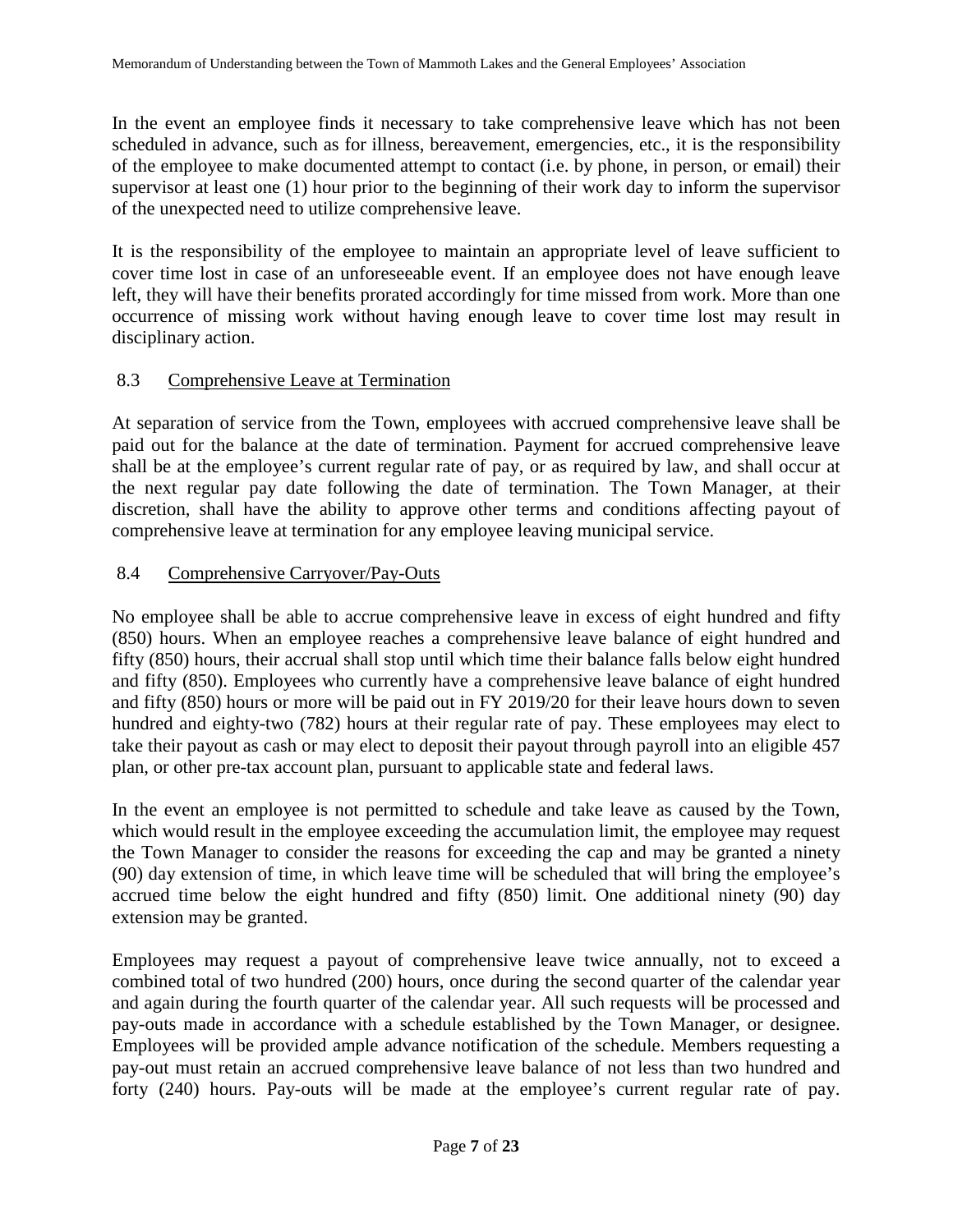Employees may elect to take their payout as cash or may elect to deposit their payout through payroll into an eligible 457b Plan, or other pre-tax account plan, pursuant to applicable state and federal laws.

The Town Manager may authorize pay-outs at other times upon the specific written request of an employee, but only in the event that extraordinary circumstances warrant such consideration.

#### 8.5 Comprehensive Leave Accruals

Employees accrue comprehensive leave based upon their length of continuous service as determined by their anniversary date according to the following schedule:

| Date of hire in full-time status until two-year anniversary | $16.6667$ hrs/month |
|-------------------------------------------------------------|---------------------|
| Two year anniversary                                        | $18.6667$ hrs/month |
| Five year anniversary                                       | $20.6667$ hrs/month |
| Ten year anniversary                                        | $22.6667$ hrs/month |
|                                                             |                     |

#### 8.6 Parental Leave

The Town and the Association acknowledge that the California Government Code provides a number of employee benefits for pregnancy, childbirth, and related conditions. The Town provides parental leave in accordance with applicable state and federal law. The Town will provide up to date and current information on the benefits provided and shall make all such information available to an employee upon request. Such information will be available from the Human Resources Department.

The requirement for integrated use of leave time to coordinate with the Family and Medical Leave Act (FLMA), the California Family Rights Act (CFRA), or other qualifying event may be limited to allow the employee to retain not more than a combined total of eighty (80) hours of paid leave in their banks.

#### 8.7 Family and Medical Leave

The Town and the Association acknowledge that state and federal law requires employers to grant family and medical leave under specified circumstances. The Town provides family and medical leave in accordance with applicable state and federal law. The Town will provide up to date and current information on the benefits provided and shall make all such information available to an employee upon request. Such information will be available from the Human Resources Department.

Employees that have a FMLA or CFRA-qualifying event will receive FMLA or CFRA benefits. Those who are also eligible for other benefits such as State Disability Insurance (SDI) or Paid Family Leave benefits must utilize paid leave in accordance with state and federal law on a prorated basis to supplement their additional payments and continue to receive the benefits provided under the FMLA and CFRA laws.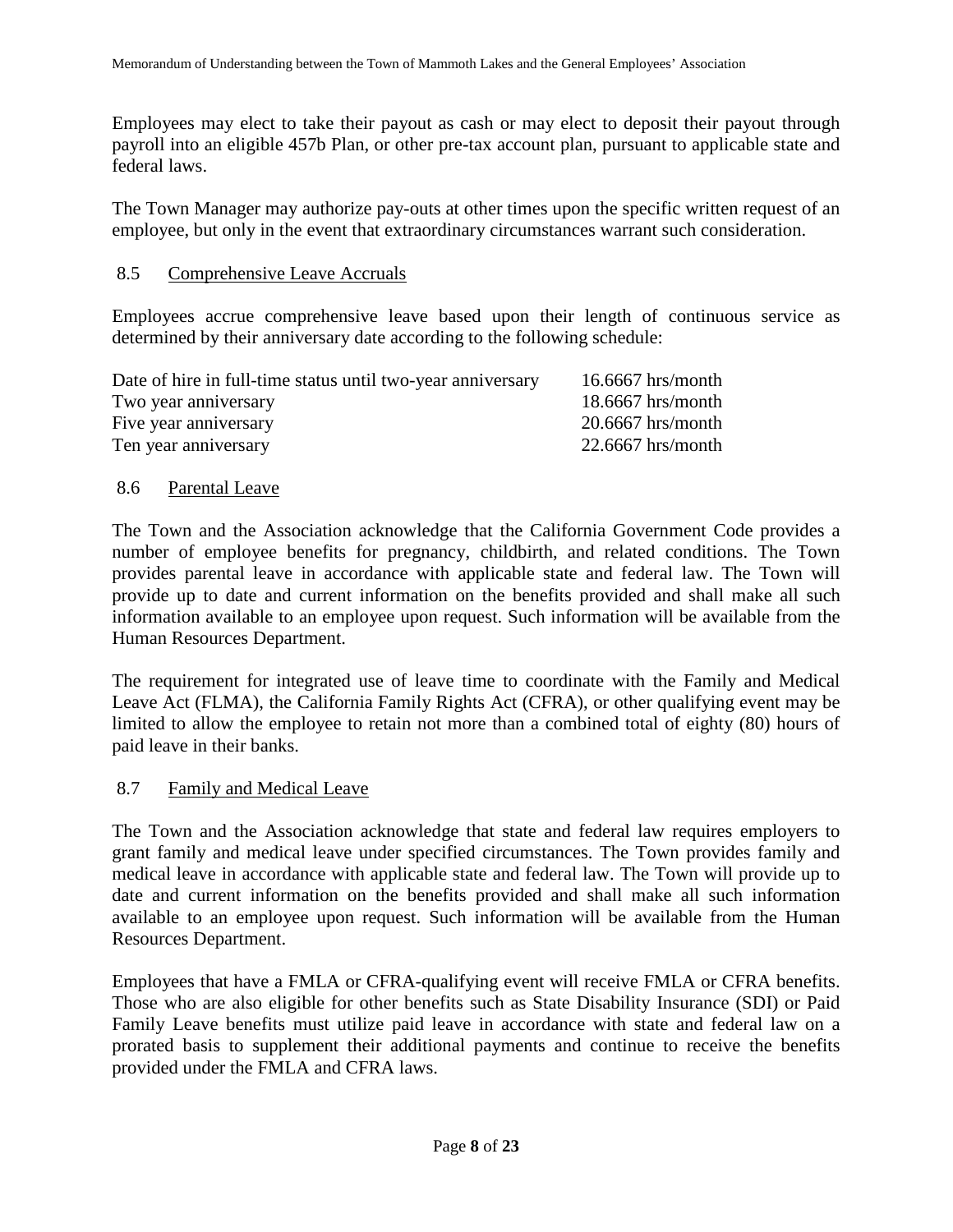The requirement for integrated use of leave time to coordinate with FMLA, CFRA, or other qualifying event may be limited to allow the employee to retain not more than a combined total of eighty (80) hours of paid leave in their banks.

#### 8.8 Military Leave

The Town and the Association acknowledge that both state and federal law requires an employer to grant an employee leave for specified military service. The Town and the employees in the unit of representation agree to absolute compliance with the law.

### 8.9 Jury Duty

Employees shall receive full compensation for serving on Jury Duty, provided that Juror Pay (not including mileage) received by the employee is paid to the Town.

### 8.10 Leave Without Pay

The Department Head may approve an employee's request for up to forty (40) cumulative hours of leave without pay per calendar year. Leave without pay may be granted only after all accrued leave has been exhausted. All benefits, including but not limited to, leave accrual, health insurance, and retirement shall be reduced proportionally to the reduction in work hours.

#### 8.11 Unpaid Leave of Absence

The Town Manager may approve an employee's request for up to a six (6) month unpaid leave that will guarantee that the member shall retain permanent status upon return. Requests for a leave of absence will be made in writing to the Town Manager and shall contain all relevant facts and circumstances in support of the request. The Town Manager's approval of a leave of absence is discretionary; however, the primary consideration in reaching a decision to grant or deny a leave of absence shall be the efficient and orderly operation of the Town and the affected department. All benefits, including but not limited to, leave accrual, health insurance, and retirement shall be terminated for the duration of the leave of absence, except as otherwise required by law. All accrued leave balances must be exhausted before the employee may go onto an unpaid leave of absence.

#### 8.12 Catastrophic Leave

The Town has a policy that allows employees to donate their leave to other employees that have suffered a catastrophic event and have exhausted all types of leave at their disposal. An employee who is eligible to receive other benefits such as (SDI) or Workers' Compensation benefits may receive Catastrophic Leave on a pro-rated basis not to exceed the employee's normal rate of pay. Information related to Catastrophic Leave shall be available from the Human Resources Department.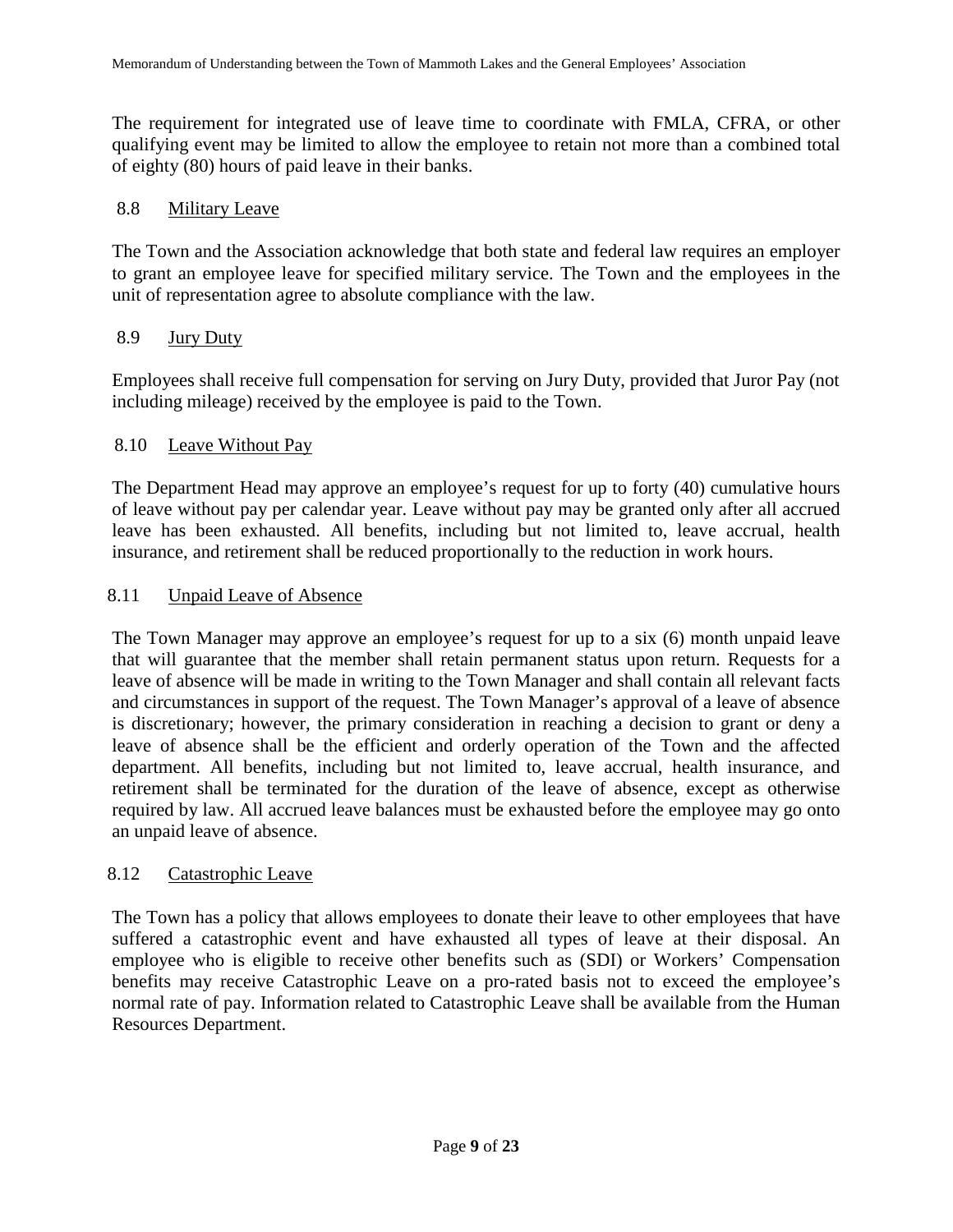## **ARTICLE 9: Worker's Compensation**

## 9.1 Industrial Accident and Illness Leave

Industrial accident leave shall be granted as required by law.

### 9.2 On-the-Job Injury

Whenever an employee is absent due to an illness or injury arising out of and in the course of employment, the unit member shall receive full compensation, less any Workers' Compensation insurance benefits received, during the first fifteen (15) working days of such absence without deduction from accrued comprehensive leave. Thereafter, if the employee is still properly absent from duty, they may receive, from accrued comprehensive leave, if any, an amount equal to the difference between the amount the member receives as Workers' Compensation insurance benefits and the amount of their regular compensation until the unit member returns to work or accrued leave is exhausted. If comprehensive leave is exhausted, then the unit member will be compensated at the statutory rate under the current Workers' Compensation regulations by the Town's Workers' Compensation Insurance carrier. All benefits, including but not limited to, leave accrual, health insurance, and retirement, shall be reduced proportionally to the reduction in work hours; exceptions to the pro-ration may be considered by the Town Manager.

## **ARTICLE 10: Health Insurance Benefits**

#### 10.1 Health Insurance Benefits

Employees and their dependents shall be eligible for coverage under the Town's health plan, subject to the plan's terms and conditions.

#### 10.2 Flexible Benefit Section 125 Program and Benefit Stipend

The Town will contract with CaIPERS for health insurance for the period of this Agreement. The Town will maintain a flexible benefit program.

- a. Employees and their dependents shall be able to participate in the CaIPERS Health Program.
- b. The Town shall contribute the minimum amount required by state law per month per employee as the "employer contribution" to the cost of the premium for the health program, should the employee elect to participate in the plan. This is otherwise known as the PEMCHA minimum.
- c. The Town will provide a monthly contribution to each employee in an amount equal to the cost of coverage under the CalPERS Health Insurance Plan based upon the employee's dependent status definition under the CalPERS Health Benefit Program as "employee," "employee plus one," or "employee plus two" for the employee's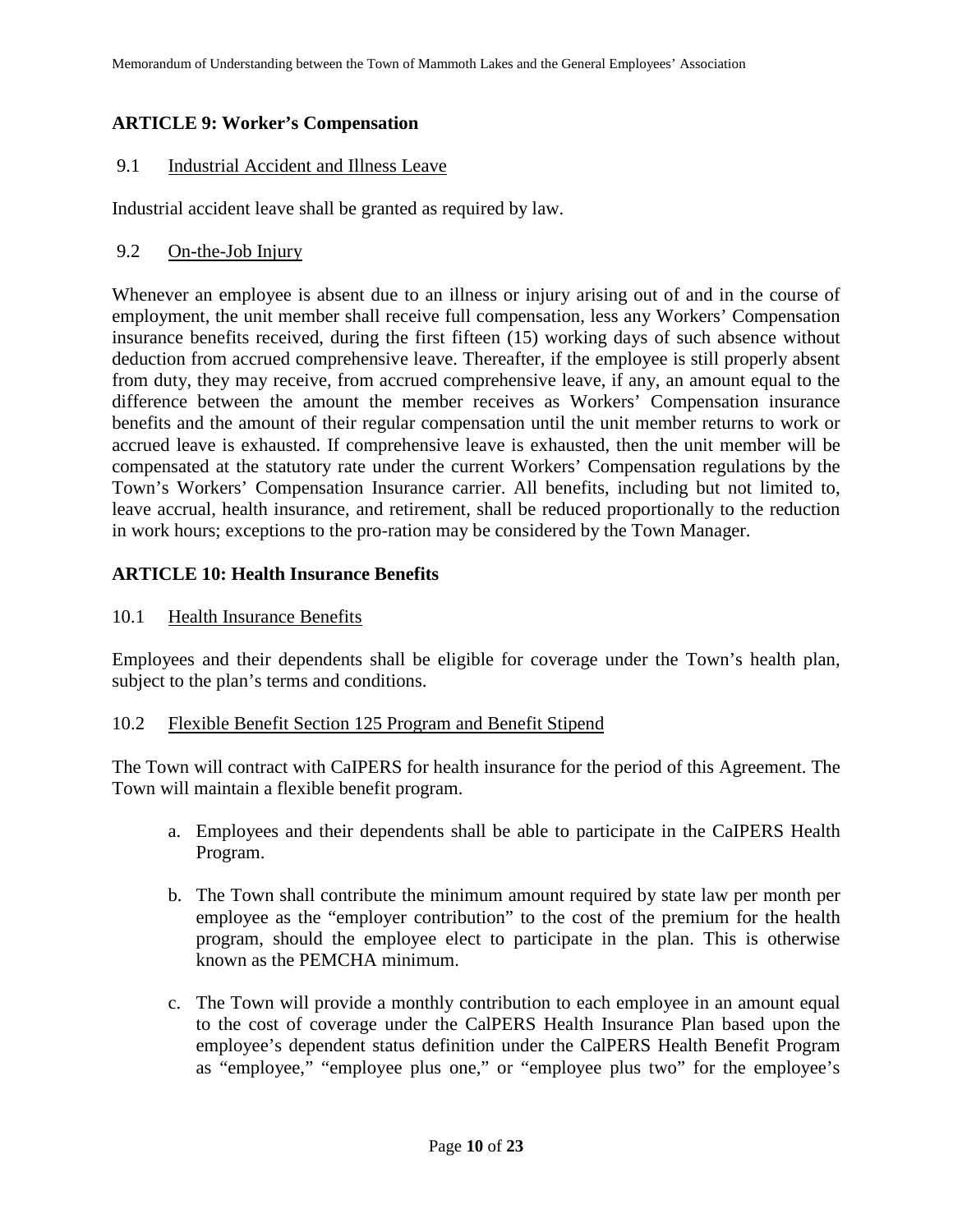flexible (cafeteria) account. This amount is inclusive of the "employer contribution" for the CalPERS Health Program premium.

- d. Employees hired before September 1, 2016 may elect to receive cash in lieu of all or a portion of the Town's monthly contribution to the employee's flexible benefit (cafeteria) account (with the exception of the employer contribution for employee health insurance premiums provided to employees electing to participate in the CalPERS Health Program). The stipend amount shall be based on the employee's rate as calculated for 2019.
- e. Employees hired after September 1, 2016 shall not be eligible to receive a partial benefit stipend. Employees who are currently receiving a partial benefit stipend shall have their stipend reduced to three hundred dollars (\$300) per month beginning July 1, 2019 and two hundred and twenty-five dollars (\$225) per month beginning July 1, 2020. Beginning July 1, 2021, employees shall no longer be eligible for a partial benefit stipend.
- f. Employees who do not elect to take the Town's health insurance must provide proof of health coverage provided by their spouse or domestic partner's employer (or other group coverage in accordance with applicable state and federal law) and shall be eligible to receive a benefit stipend of six hundred dollars (\$600) per month. Payments from the Town that the employee receives in lieu of the contribution to the flexible spending (cafeteria) account, shall not be considered an increase in base compensation and shall be taxable pursuant to IRS regulations.

#### 10.3 Vision and Dental Health Reimbursement Arrangement (HRA) Plan

Employees may participate in the Health Reimbursement Arrangement (HRA) Plan as established by the Town to reimburse employees for vision and dental expenses as defined by IRS Publication 502 and the Town's Vision and Dental Policy. Employees who participate shall be eligible for reimbursement up to a total of \$1,500 for employees and eight hundred dollars (\$800.00) for each dependent (as defined by HRA guidelines specified in IRS Publication 969) per fiscal year, which total may be combined for the use of either the employee or any of their dependents. When two Town employees are considered to be an eligible dependent of one another, they shall not be covered by each other and their dependent children may only be covered by one parent. New employees not employed by the Town for the full fiscal year shall be entitled to a pro-rata reimbursement amount upon hire. Up to eighty percent (80%) of the unused portion of the total benefit, (not to exceed \$2,000 per year for employees with less than one year of service with the Town) may be "rolled over" from one fiscal year to the next, for a total of not more than three fiscal years. For purposes of identifying the unused portion, receipts for services performed in the previous fiscal year must be submitted within sixty (60) days of the beginning of the new fiscal year. Employee must have been in regular, full-time status with the Town at the time the vision/dental services were performed.

For employees hired prior to July 1, 2019, requests for any prior fiscal year's qualified vision/dental expense submitted after sixty (60) days after the close of the fiscal year will be paid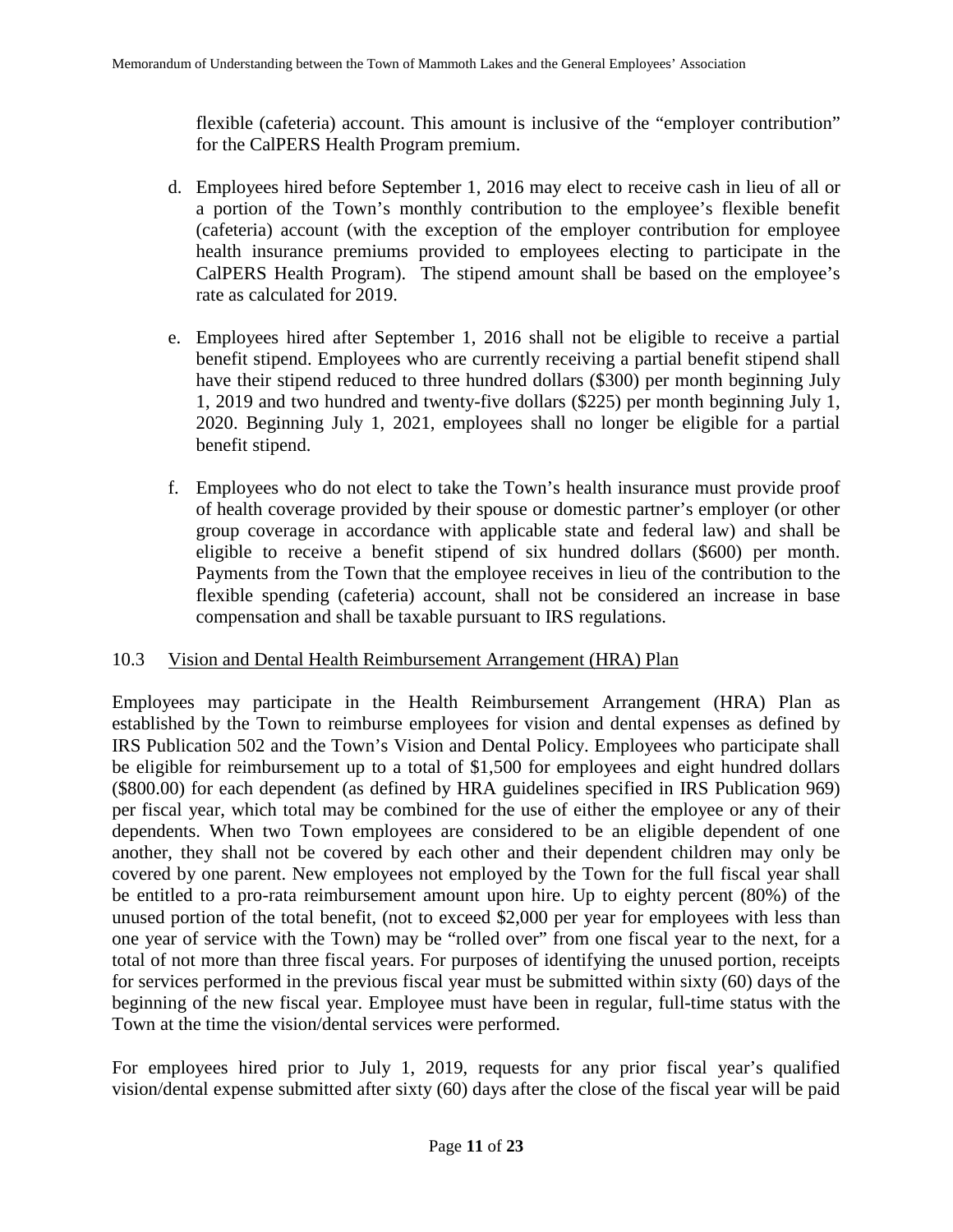out of the current fiscal year's benefit amount. Beginning June 30, 2022, no employee shall be eligible for reimbursement for vision/dental services performed in years prior to the immediately preceding fiscal year.

For employees hired after July 1, 2019, vision/dental services performed in the immediately preceding fiscal year shall be considered reimbursable. Requests for reimbursement for vision/dental services performed in years prior to the immediately preceding fiscal year shall not be eligible.

The current fiscal year benefit amount will be used to pay all reimbursement requests. Once the current fiscal year benefit amount is exhausted, rollover benefit amounts from previous years will be used to fund the reimbursement requests. "Rollover Year 1" benefit will be accessed first for reimbursement requests. Then, "Rollover Year 2" benefit amount will be accessed for reimbursement requests. Finally, if current fiscal year and Rollover Year's one and two benefits have been exhausted, "Rollover Year 3" will be accessed for reimbursement requests. Any amount remaining in "Rollover Year 3" sixty (60) days after the close of a fiscal year will no longer be available to fund reimbursement requests. Employees may elect to not participate in the reimbursement program by notifying the Human Resources Department with a written request to opt out of the plan. Eligibility for reimbursement ends at the end of the month of termination of employment for expenses incurred prior to permanent separation from service. Exceptions to reimbursement are subject to HRA guidelines and Town Manager approval.

## **ARTICLE 11: Deferred Compensation**

The Town shall maintain a deferred compensation plan (IRC 457b Plan) in good standing and shall make voluntary participation in the plan available to employees.

The Town shall contribute to the Town's Section 457(b) deferred compensation plan for the benefit of the employees. Beginning July 1, 2019, the Town shall contribute twenty-three dollars (\$23.00) per pay period for twenty-four (24) pay periods per year into an approved deferred compensation plan. Beginning on the first full pay period in July, 2020, the Town shall contribute fifty dollars (\$50.00) per pay period for twenty four (24) pay periods per year into an approved deferred compensation plan. Deposits shall occur as part of the first and second payrolls of each month.

## **ARTICLE 12: Retirement Contribution**

12.1 Employees covered by this Agreement will participate in the California Public Employees Retirement System (CalPERS). The Town shall maintain the employer contribution to CalPERS for the term of this Agreement.

Employees participate in CalPERS as follows:

a. Employees hired before January 1, 2013, or "Classic Members" as defined by CalPERS (not new members per CCR 579.1(b)), shall receive the 2.7% @ age 55 retirement formula, highest thirty-six (36) month average final compensation period, the Fourth Level of the 1959 Survivor's Benefit, and a two percent (2.0%) retirement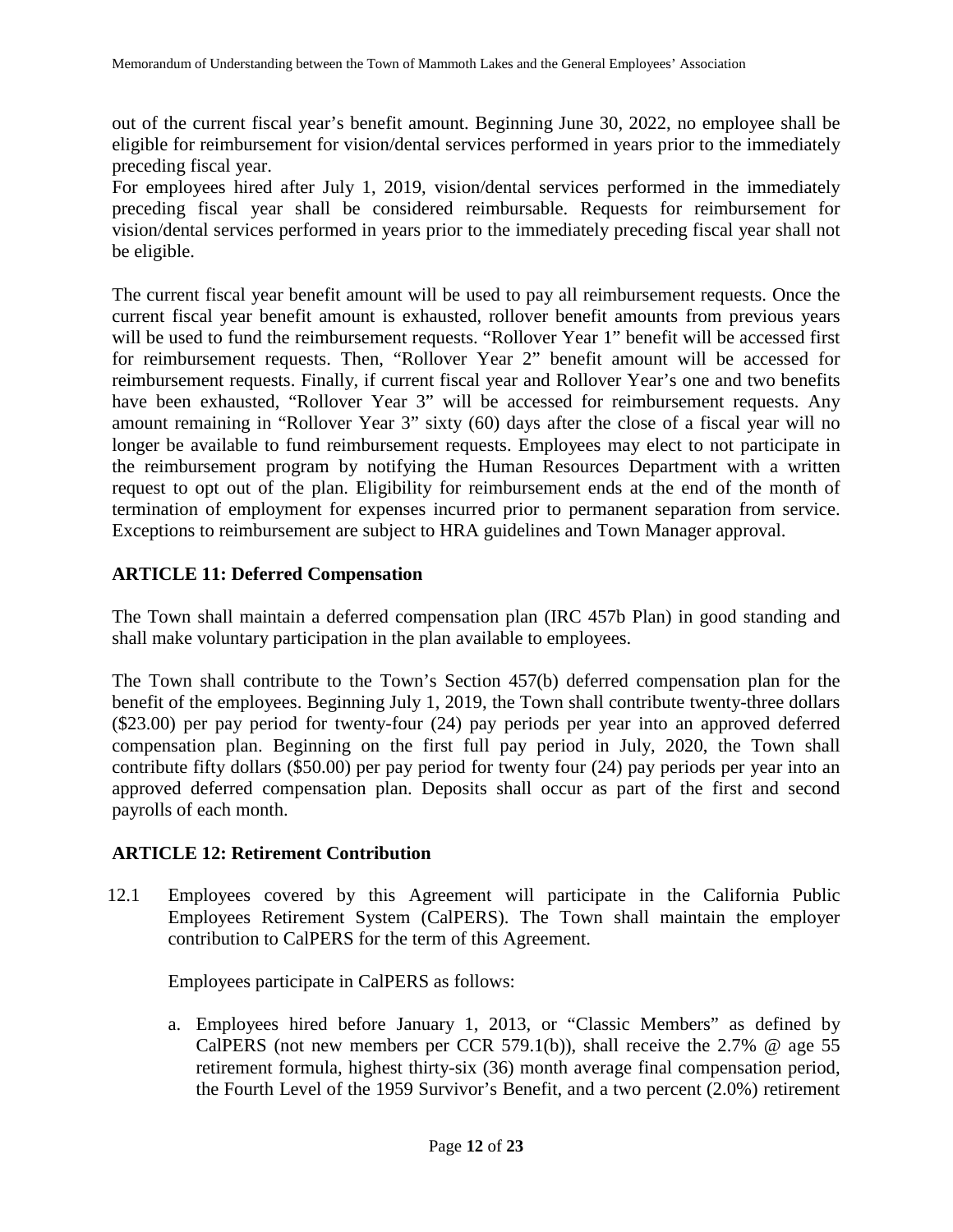Cost of Living Adjustment (COLA). These employees shall pay the entire eight percent (8%) of the CalPERS employee's contribution on a pre-tax basis.

- b. Non-Classic employees (New Members CCR 579.1(a)) hired after January 1, 2013 will pay the full CalPERS required amount to this plan in accordance with the Public Employee Pension Reform Act (PEPRA) employee's contribution on a pre-tax basis. Both parties recognize that this contribution will change from time to time and will be adjusted on the first full pay period of each fiscal year. New miscellaneous members will receive the 2% @ age 62 retirement formula, highest thirty-six (36) month average final compensation period, the Fourth Level of the 1959 Survivor's Benefit, and a two percent (2.0%) retirement COLA.
- 12.2 The Town agrees to maintain the employer portion of the contribution to CalPERS.
- 12.3 Participation in the CalPERS plan discontinues employee participation in the Social Security System related to Town employment.
- 12.4 All participation in CalPERS is subject to the contract between the Town and CalPERS and the interpretation of rules, regulations, and contract by CalPERS.
- 12.5 Employee "member contributions" shall be made pursuant to Internal Revenue Code  $(414)(h)(2)$ .

#### **ARTICLE 13: State Disability Insurance**

Employees participate in State Disability Insurance (SDI). Under the California Unemployment Insurance Code, "disability" includes any illness or injury, either physical or mental, including pregnancy, childbirth, or related medical condition that prevents a member from doing their regular or customary work. Employee contributions shall be made via payroll on a pre-tax basis.

Employees who are eligible to receive SDI shall utilize paid leave on a prorated basis to supplement their SDI payments, in accordance with the Town's Family and Medical Leave Policy and applicable state and federal law. All benefits shall be reduced proportionally to the reduction in paid leave hours utilized in accordance with the Town's Family and Medical Leave Policy and applicable state and federal law.

#### **ARTICLE 14: Dues Deductions**

Employees may sign up for payroll deductions of Association dues with the Association. The Association will certify to the Town any new members of the Association.

Town agrees to deduct dues as established by the Association. The sum so withheld shall be remitted by the Town, without delay, directly to the Association along with a list of employees who have had such amounts deducted. As periodically requested by the Town, association agrees to provide a listing of all additions or deletions of membership or requested changes to establish payroll deductions of its members, to the Town.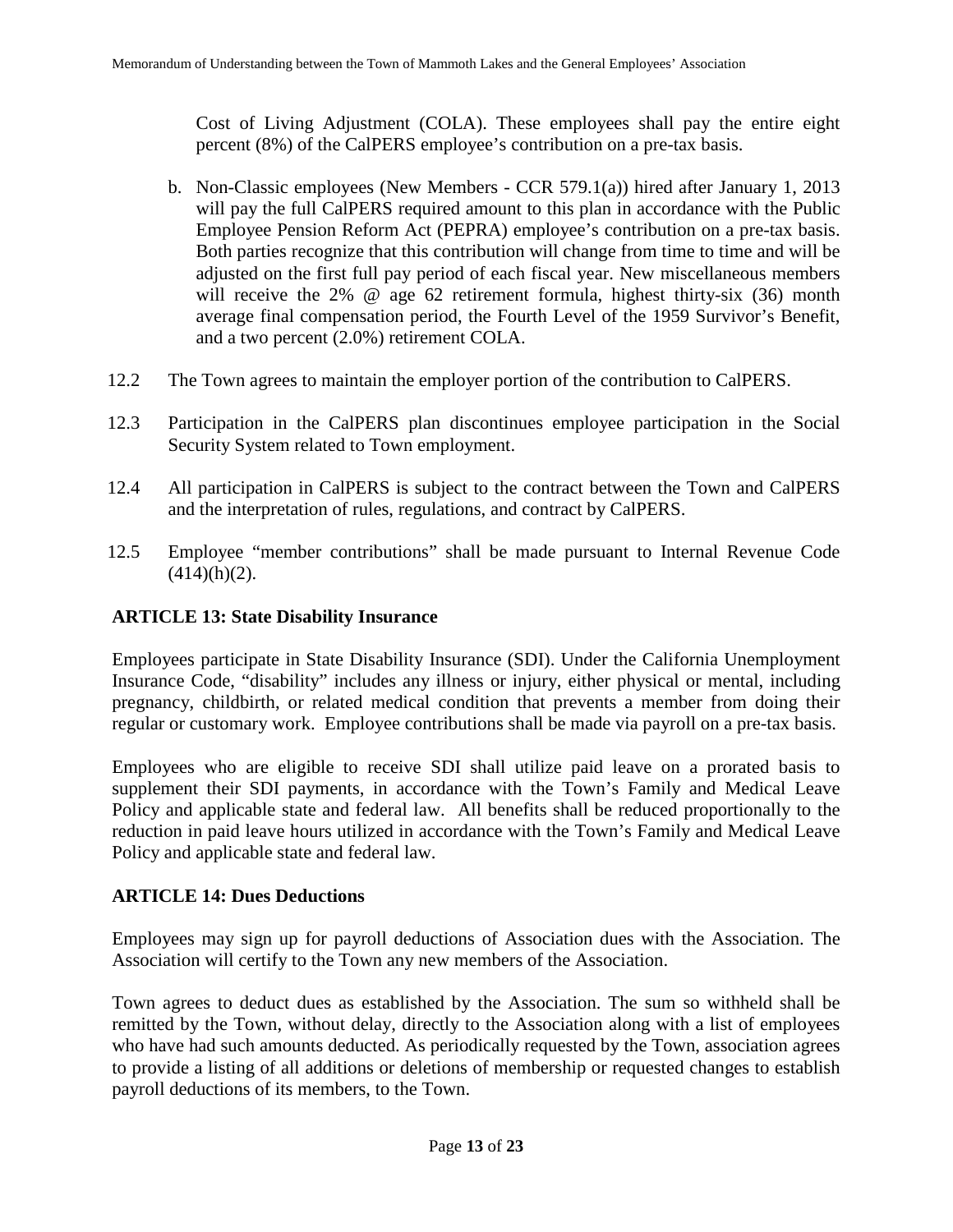The employee's earnings must be sufficient after the other legal and required deductions are made to cover the amount of the dues authorized. When an employee is in a non-paid status during only part of the pay period, and the salary is not sufficient to cover the full withholding, no deduction shall be made. All other legal and required deductions have priority over Association dues.

It shall be the sole responsibility of the Association to procure and enforce payroll deduction of dues.

The Association agrees to indemnify, defend, and hold harmless the Town, its officers, employees, and agents acting on its behalf from and against any and all losses, damages, costs, expenses, claims, demands, actions, suits, judgments, and other forms of liability arising out of the application or enforcement of this section. In no event shall the Town be required to pay from its own funds Association dues which the employee was obligated to pay, but failed to pay regardless of the reasons.

Any Association member who notifies the Town of their desire to discontinue dues deductions or otherwise withdraw from Association membership shall be referred back to the Association. The Town agrees to continue all dues deductions until notified of a deduction change by the Association.

### **ARTICLE 15: Life Insurance**

The Town will provide a term life insurance policy for employees in the amount of \$50,000, dropping to \$25,000 at age seventy (70). Dependents shall be eligible for coverage under the group life insurance policy in the amount of \$5,000; premiums will be paid by the Town.

## **ARTICLE 16: Wellness Program**

16.1 For fiscal year 2019-20, each employee shall be entitled to a wellness benefit of \$650 annually to be used for wellness expenses that support physical activities, nutritional services, and general wellness, including but not limited to fees for a gym membership, personal training, ski pass, race entrance fees, massage, health and fitness classes, smoking cessation programs, weight loss programs, and team fees. Purchases for equipment are limited to similar types of gym equipment such as treadmills, bikes, and other cardiovascular or home-gym equipment. Consumables such as personal gear, parts, accessories, and equipment "ad-ons" are not included. The funds shall be distributed via a reimbursement program. Unused funds shall not carry over to the next fiscal year and will expire unless the employee elects to have the funds distributed to a Townadministered 457 Plan at the end of each fiscal year. Employees not employed by the Town for the full fiscal year shall be entitled to a pro-rata reimbursement amount. Wellness activities shall not be considered employer-sponsored events. All wellness purchases shall be reimbursed subject to Administrative Services/Finance Director approval. Beginning July 1, 2020, employees shall not be eligible to receive a wellness reimbursement.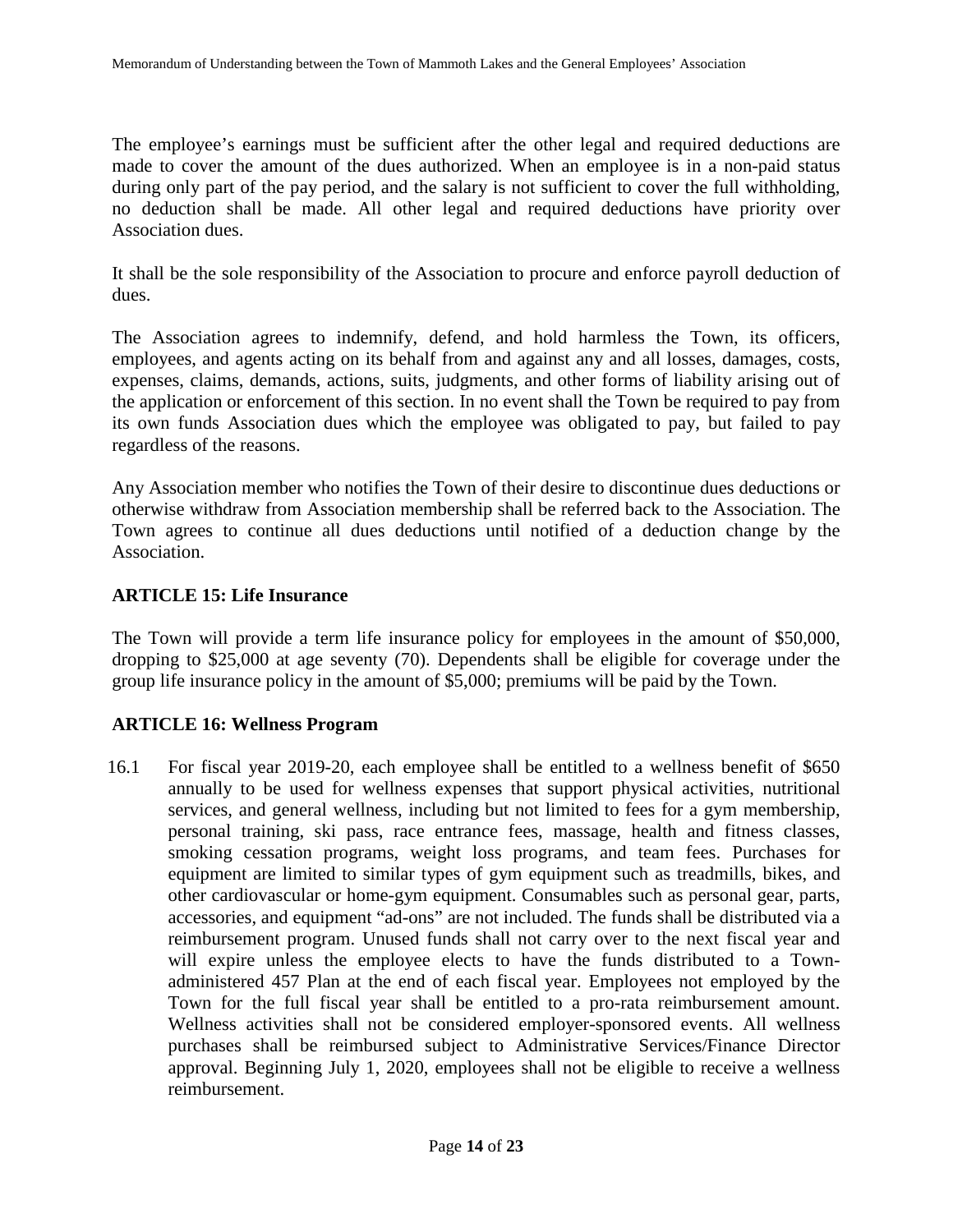16.2 The Town shall maintain a corporate membership at an athletic/health club, if available, within the Town limits.

### **ARTICLE 17: Education Reimbursement**

#### 17.1 Education and Training

Continuing Education: Funding for continuing education may be available to employees on a case-by-case basis and is subject to Department Head approval and budget.

Licenses, Certifications, and Professional Development: The Town recognizes the importance of having highly skilled employees and encourages employees to take educational and training courses each year. Management will make every effort to assure that Town funds are provided annually in each budget for these purposes.

#### 17.2 Educational Reimbursement Policy

Education reimbursement will be provided in accordance with the Town's Educational Reimbursement Policy.

### **ARTICLE 18: Anniversary Awards**

The Town Council recognizes the important contribution made by valued long-term employees and wishes to reward their service to the Town. Productive, long-term employees are the Town's most valuable asset and are to be commended for their skill, talent, dedication, and service.

The Town shall award employees for every five (5) years of service to the Town according to the schedule herein provided. The following schedule of awards is intended to accompany a certificate of appreciation from the Town Council:

| <b>Years of Service</b> | Award                                                         |
|-------------------------|---------------------------------------------------------------|
| 5 years                 | Council recognition and 20 hours of paid administrative leave |
| 10 years                | Council recognition and 28 hours of paid administrative leave |
| 15 years                | Council recognition and 36 hours of paid administrative leave |
| 20 years                | Council recognition and 44 hours of paid administrative leave |
| 25 years                | Council recognition and 84 hours of paid administrative leave |
| 30 years                | Council recognition and 88 hours of paid administrative leave |

*\*\*For each following five-year increment, Council recognition and 88 hours of administrative leave.*

Paid administrative leave shall have no cash value and must be used within twelve (12) months of the employee's anniversary date.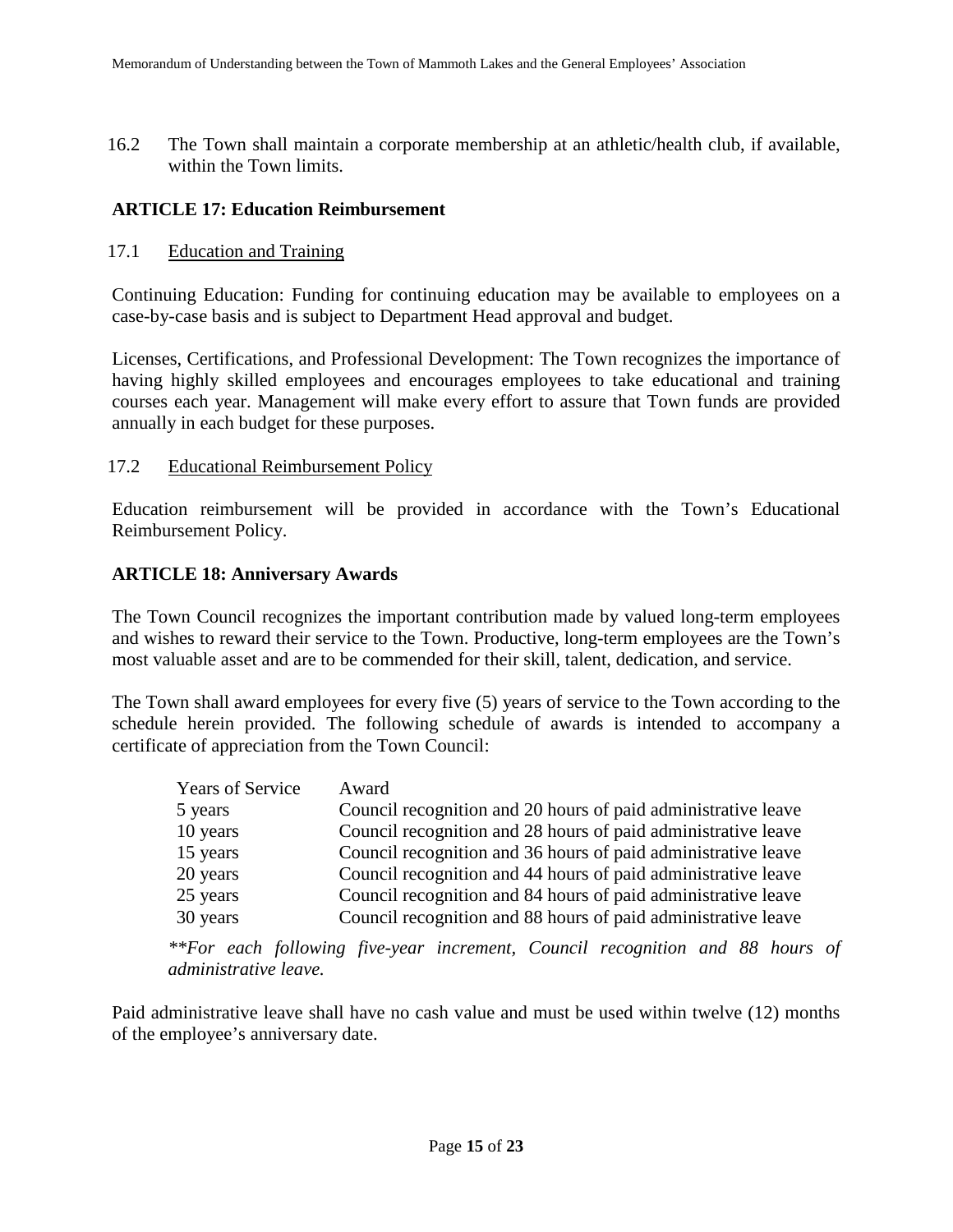## **ARTICLE 19: Work Schedule**

- 19.1 The normal workweek for employees is forty (40) hours. The standard workweek begins at 12:00 a.m. midnight on Monday and ends at 11:59 p.m. on Sunday, unless an alternative work schedule is approved according to the Alternative Work Schedule Policy. Alternative work schedules and work weeks may be established on a departmental basis with the approval of the Town Manager, with the needs of the department and the Town being the primary consideration and the preferences of the employee being a secondary consideration.
- 19.2 The normal workday for employees is eight (8) hours per day.
- 19.3 The Town Manager may designate other normal working hours as required by the needs of the Town. This may include what are referred to as "9-80" or "4-10" work schedules.
- 19.4 If an employee is required to work overtime because of an emergency declared by the Town Manager or designee, that employee's regular work schedule (other than during the period of emergency) shall remain unchanged. Any such overtime shall be treated as compensatory time and shall be used by the employee at the employee's discretion subject to approval by the employee's supervisor or Department Head. In the event the Town is reimbursed by the State or Federal emergency management systems for overtime earned during an emergency, members may, on their individual discretion, request to exchange earned compensatory time for paid time up to the amount of unused compensatory time earned during the emergency. Should reimbursement be in an amount less than required to totally compensate all eligible employees, the funds shall be used as a pool and all employees requesting reimbursement will receive a pro rata share against total overtime hours worked.

## **ARTICLE 20: Salaries and Wages**

20.1 Salary Scales

The salary scale shall consist of eight (8) steps, attached as Exhibit B.

#### 20.2 Base Annual Salaries

Employees shall receive the following adjustments to base salary effective on the dates as shown. Increases will go into effect on the first full pay period of the month..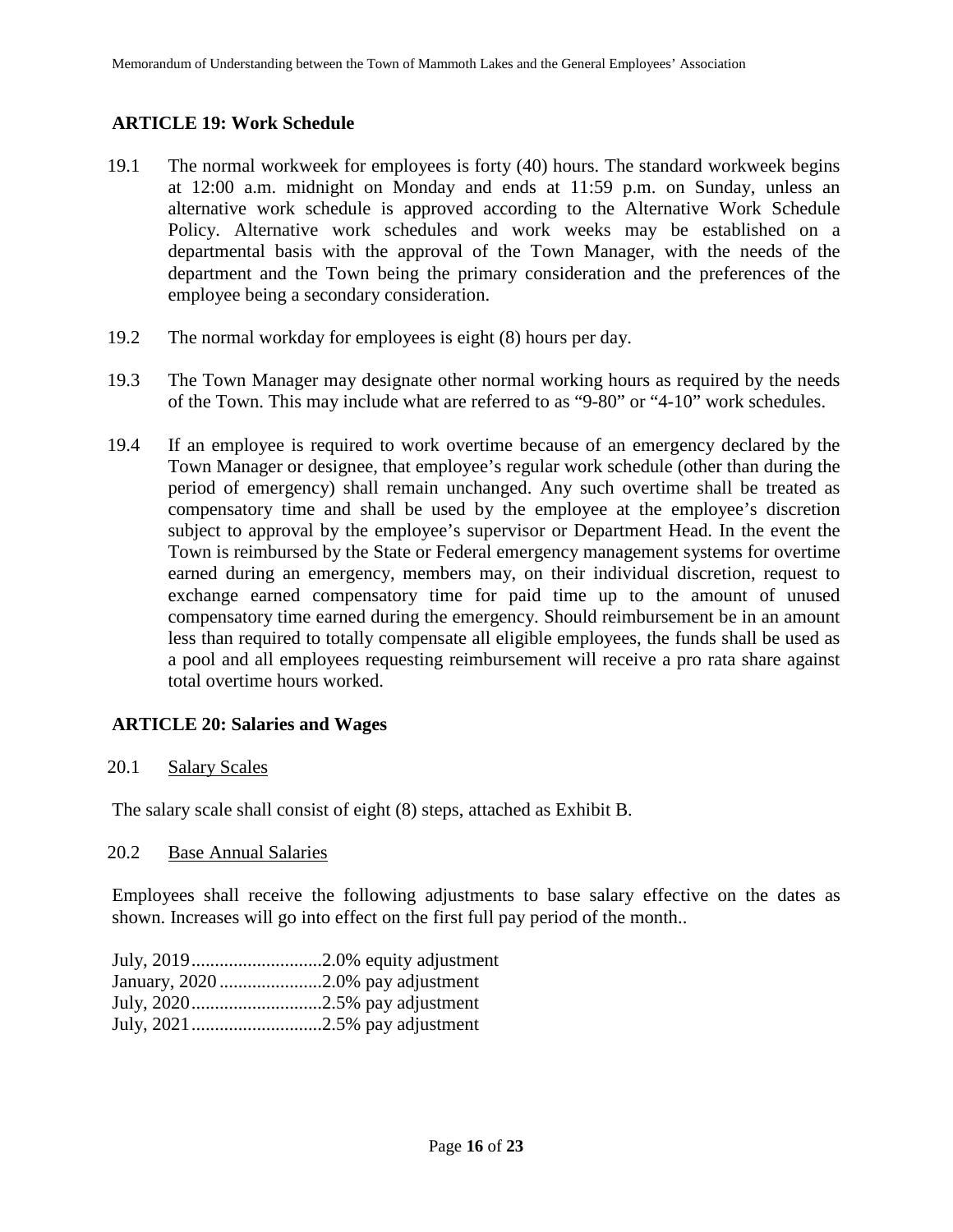## 20.3 Bilingual Pay

The Town acknowledges that bilingual speaking ability may enhance an employee's ability to contribute to the Town. As such, employees who meet bilingual proficiency qualifications may receive a pay differential of five percent (5.0%) of their base salary. Approval of bilingual pay shall be tied into demonstrated enhancements from an employee's ability to speak dual languages. The Town Manager and Human Resources Manager shall determine the appropriateness of bilingual pay, designate language and testing requirements, including periodic re-examination of proficiency as deemed appropriate, and which will determine the qualifications for and maintenance of this incentive.

## 20.4 Special Function Pay

The Town and the Association agree that an employee's possession of certain appropriate certifications, licenses, degrees, and skills which are not a part of the required qualifications for a position (as outlined in the position's job description) may be of value to the Town, and, when utilized, increase the employee's value. Department Heads and/or employees may identify such certifications, licenses, degrees, and skills that could merit special function pay. Employees must actively and regularly utilize certifications, licenses, degrees, and skills that benefit the Town in order to qualify and maintain special function pay status. Special function pay shall be two and one-half percent (2.5%) of an employee's base salary. Final approval of Special Function Pay status shall be determined by the employee's Department Head and Human Resources Manager.

Special function pay may include, but is not limited to:

- Notary
- Special license or certification applicable to job
- Driver's license used but not required for position

## 20.5 Bonus

Employees shall be eligible for an annual contingent payment based upon Transient Occupancy Tax (TOT) revenues received during the previous fiscal year, in order to allow them to share in the success of the Town. No individual payment shall exceed \$4,000. The amount, will be based on eight percent (8%) of the TOT revenues that are greater than the amount budgeted to be received and retained by the Town (i.e., the amount does not include TOT allocated to outside agencies (Tourism, Housing, and Transit). The revenue sharing payment shall be calculated based on the total year end Town's share of TOT revenues above the original fiscal year TOT budget. This amount shall be divided by the number of all eligible, miscellaneous regular employees at the time of the payment to determine the amount per employee. In order to be eligible for this contingent revenue sharing payment, an employee must be (a) employed with the Town for some part of the fiscal year on which the calculation is based, and (b) be employed with the Town at the time the payment is made. Eligibility for this payment is not complete, and no right to this payment is earned, unless both of these criteria are satisfied. New employees who join Town service during any year who are not employed by the Town for the full fiscal year, but who are employed when the payments are calculated and paid, are eligible for a pro-rata payment based on regular hours worked, including part-time employment for employees that subsequently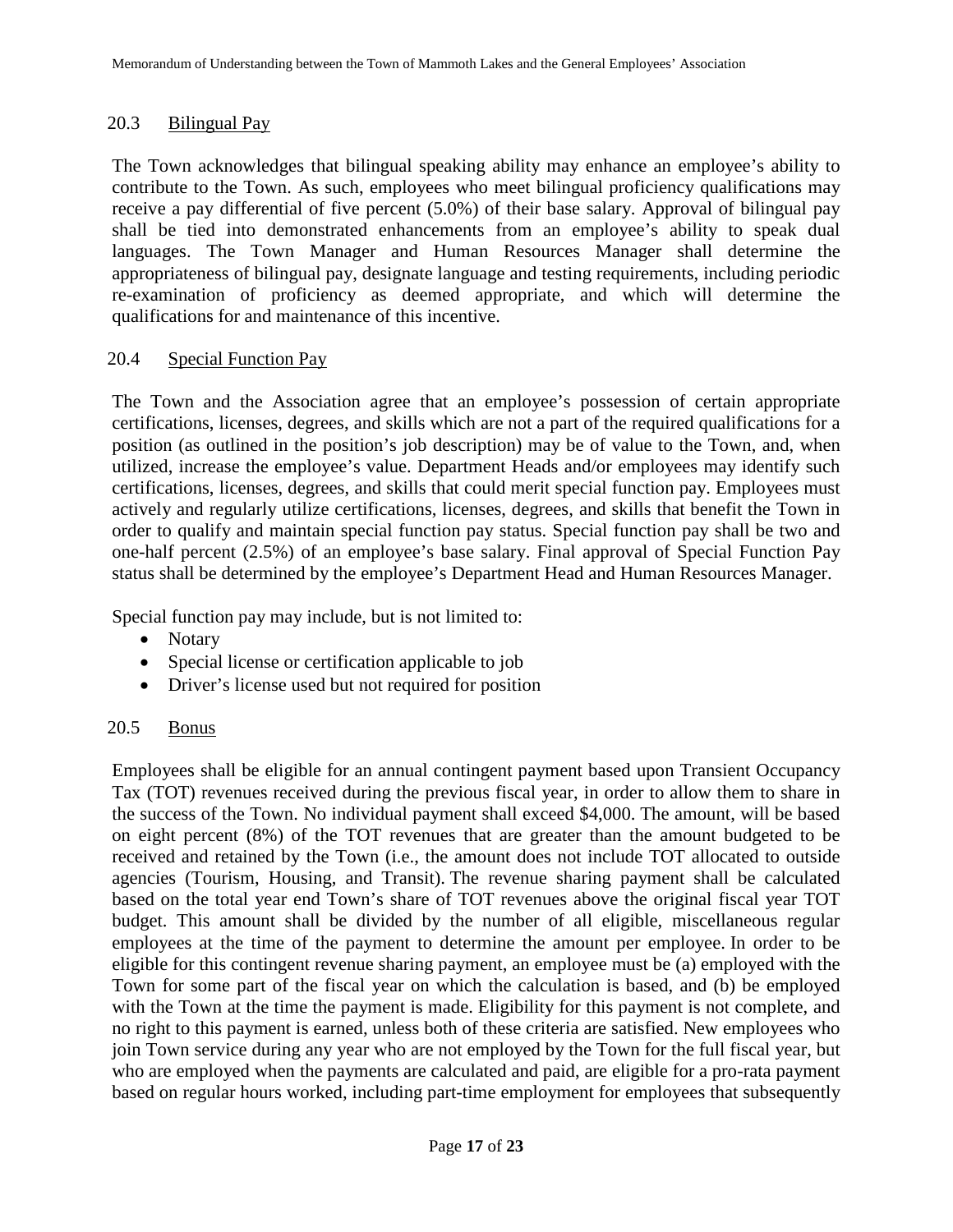became full-time prior to the start of the fiscal year. Payments shall be subject to applicable state and federal tax withholdings. Payments shall not be subject to retirement.

## **ARTICLE 21: Paid Municipal Holidays**

All holidays are considered one eight (8)-hour work day. The following are recognized as paid municipal holidays:

- January 1st (New Year's Day);
- The third Monday in January (Martin Luther King Jr. Day);
- The third Monday in February (Presidents Day);
- The last Monday in May (Memorial Day);
- July 4th (Independence Day);
- The first Monday in September (Labor Day);
- November 11th (Veterans Day);
- Thanksgiving Day;
- Friday following Thanksgiving Day;
- December 24th (Christmas Eve);
- December 25th (Christmas Day);
- December 31st (New Year's Eve).
- Floating Holiday (one per fiscal year)

If New Year's Day, New Year's Eve, Independence Day, Christmas Eve or Christmas Day fall upon a Sunday, the Monday following will be considered the holiday. If said holidays fall upon a Saturday, the Friday preceding will be considered the holiday. If the alternative Monday or Friday is already a different holiday (i.e. in the case of Christmas Eve and Christmas Day), the holiday will be observed on whichever day, Monday or Friday, is not already a holiday.

If Veterans Day falls upon a Saturday and/or Sunday, the observed holiday shall correspond with the observed Federal Veterans Day holiday.

Floating holidays shall be taken at the discretion of the employee's supervisor, provided they are not taken in conjunction with another paid municipal holiday, unless the employee is required to work on a paid municipal holiday. The procedure for taking a floating holiday shall be the same as the procedure for using comprehensive leave as outlined in section 8.2 "Scheduling/Notification". The floating holiday shall not roll over to the following fiscal year.

## **ARTICLE 22: Overtime**

## 22.1 Overtime Policy – Definition

It is the policy of the Town that overtime work is to be kept at a minimum consistent with the protection of the lives and property of Mammoth Lakes citizens and the efficient operation of the Departments and operations of the Town. Overtime must be authorized in advance by both the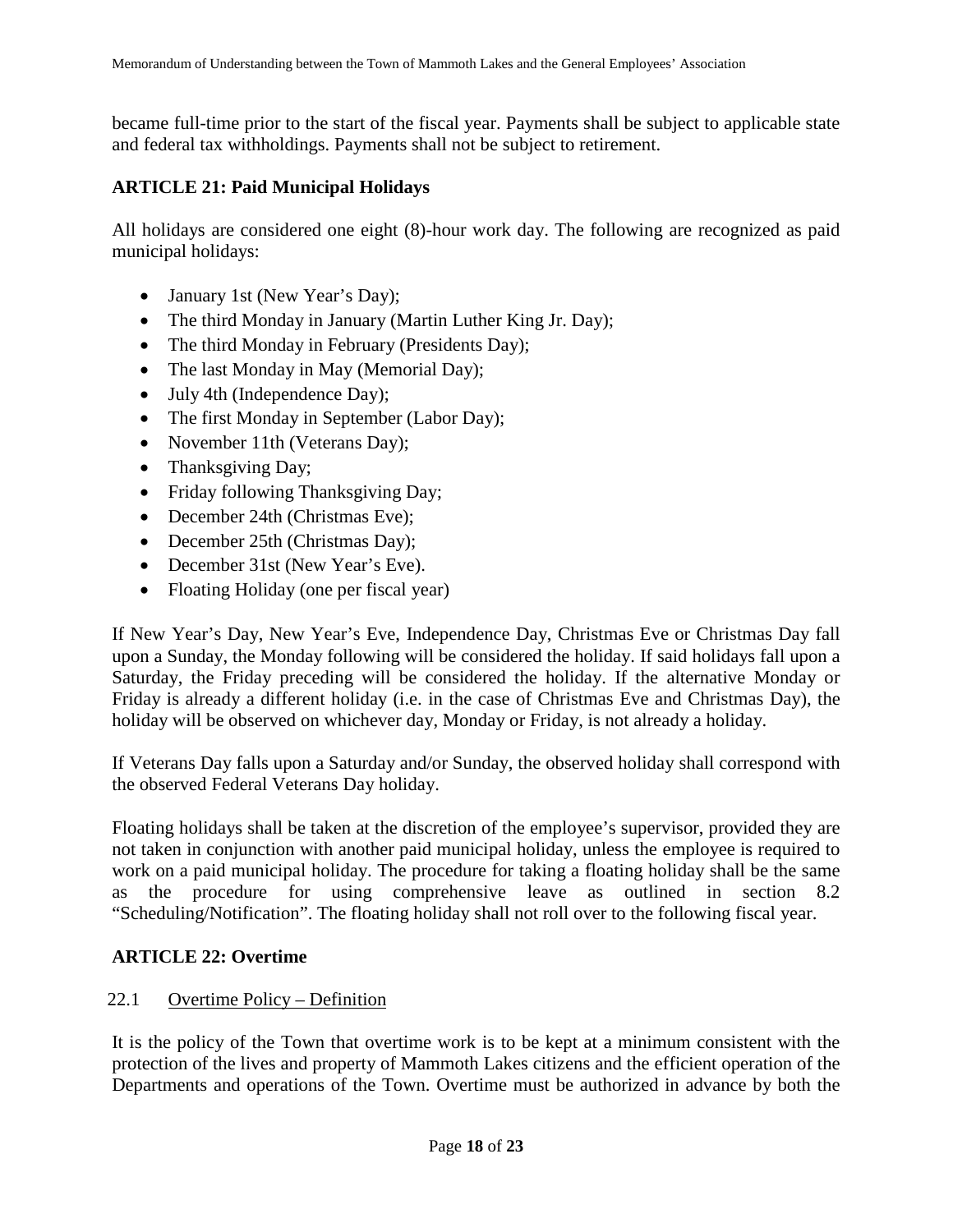supervisor and Department Head and is subject to such other rules and procedures as the Town Manager may prescribe.

Overtime shall be defined as time actually worked beyond forty (40) hours per work week. "Time actually worked" is defined as all time during which an employee is necessarily required by the employer to be on the employer's premises, on duty, or at a prescribed work place. Properly-approved travel time for work purposes will be compensated as "hours worked" in compliance with applicable FLSA regulations. Town-paid leaves (e.g. comprehensive leave, holidays, etc.), meal periods, other state or federal paid leaves and release time for Association business, are not considered "time actually worked".

### 22.2 Overtime Compensation

For hours worked in excess of forty (40) hours in any workweek, one of the following shall occur at the discretion of the Department Head, and in consultation with the employee.

Employee shall accrue compensatory time-off on a time-and-one-half basis; or,

Overtime shall be paid at time-and-one-half the regular hourly rate of pay.

### 22.3 Maximum Accumulation of Compensatory Time

Employees may accumulate up to one hundred (100) hours of compensatory time. Time off for compensatory time must be approved in advance by the Department Head, or their designee. In the event of a separation from service, the employee shall be entitled to a cash payment of all their accumulated compensatory time, regardless of cause or reason.

#### 22.4 Usage of Compensatory Time

Compensatory time earned shall be used at the employee's discretion with the prior approval of the employee's supervisor or their designee. The employee must be permitted to use the compensatory time off within a reasonable period after making a request if the employee's use of the compensatory time does not unduly disrupt the operation of the department.

#### 22.5 Compensatory Leave at Termination

Upon separation from the Town, employee shall receive payment for all accrued compensatory leave at the employee's current regular rate of pay, or as required by law.

## **ARTICLE 23: Compensation for Municipal Holidays/Holiday Overtime**

- 23.1 An employee on a leave-of-absence without pay shall not receive any compensation for holidays occurring during such leave.
- 23.2 An employee must be in a pay status on the workday preceding a holiday to be eligible to be compensated for the holiday.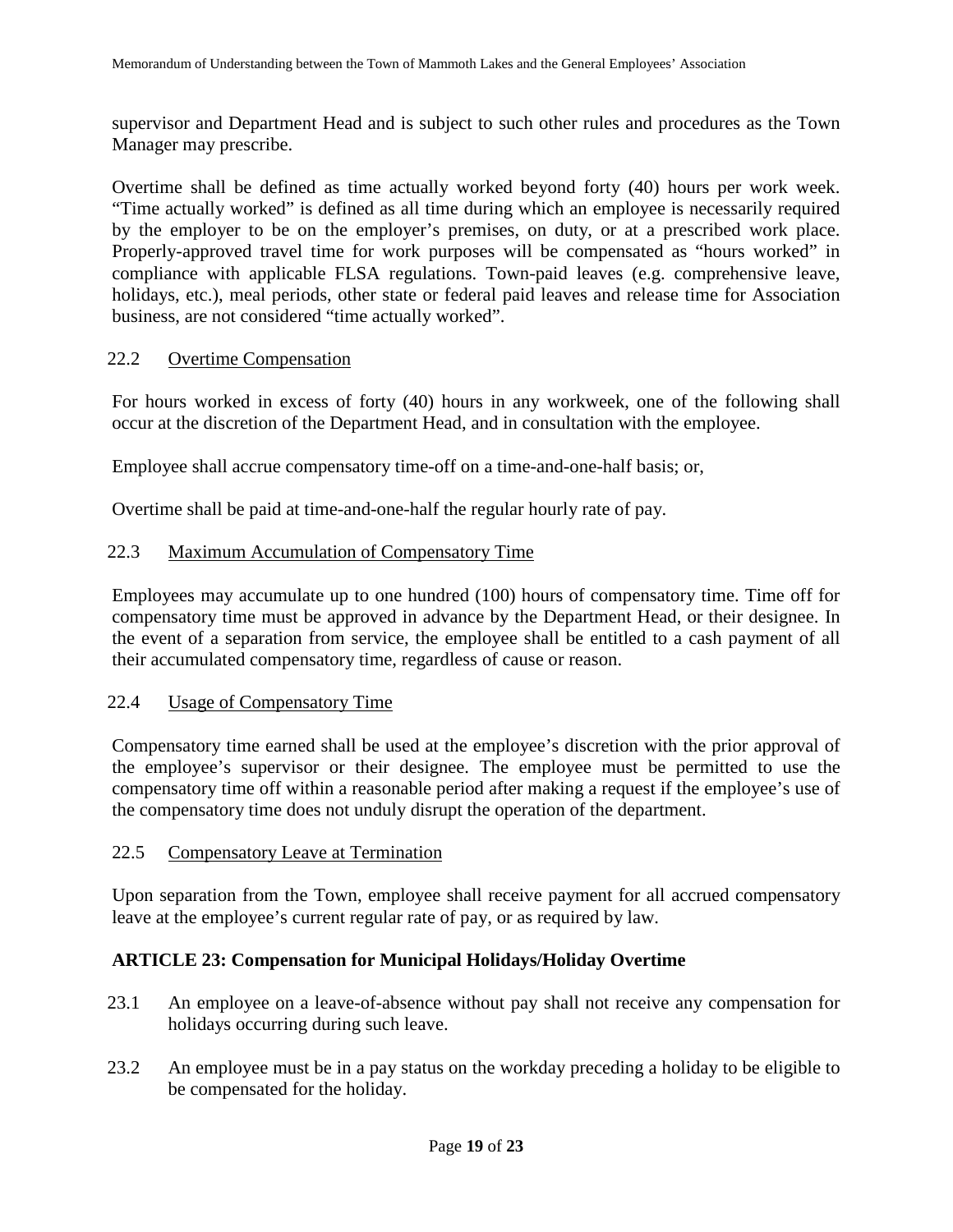23.3 All time worked on a paid municipal holiday as defined by the Town, except personal leave, shall be paid at the rate of one and one-half (1.5) times the employee's regular rate of pay or shift differential rate, whichever is applicable. The employee will also receive time off in an amount equal to the hours worked on the paid municipal holiday within a reasonable period of time with the approval of the Department Head.

### **ARTICLE 24: Severance**

If an employee is laid off by the Town without cause, upon separation agreement approved by the Town which releases all claims against the Town, Town employees, and Town officials, the employee shall be eligible to receive severance payment in accordance with the schedule below. All payments under this section are subject to applicable payroll taxes and withholdings.

| Five years of continuous service        | Two weeks (80 hours)   |
|-----------------------------------------|------------------------|
| Ten or more years of continuous service | Four weeks (160 hours) |

### **ARTICLE 25: Effect of Agreement**

#### 25.1 Complete Understanding

The terms and conditions set forth in this Agreement represent the full and complete understanding between the parties hereto. The terms and conditions may be altered, changed, added to, deleted from, or modified only through the voluntary, mutual consent of the parties in a written amendment executed according to the provisions of the Agreement.

#### 25.2 Improvements in Benefits

Improvements in member benefits contained in this Agreement which are brought about by the amendment or addition of statutory mandated guarantees now provided in California law shall be incorporated into this Agreement.

#### 25.3 Savings

If any provision of this Agreement or any application thereof to any member is held by a court of competent jurisdiction to be contrary to law, then such provision or application shall be deemed invalid, to the extent required by such court decision, but all other provisions or applications shall continue in full force and effect.

#### **ARTICLE 26: Severability**

Should any section, clause, or provision of this Memorandum of Understanding be declared illegal by final judgment of a court of competent jurisdiction, such invalidation of such section, clause, or provision shall not invalidate the remaining portions thereof, and such remaining portions shall remain in full force and effect.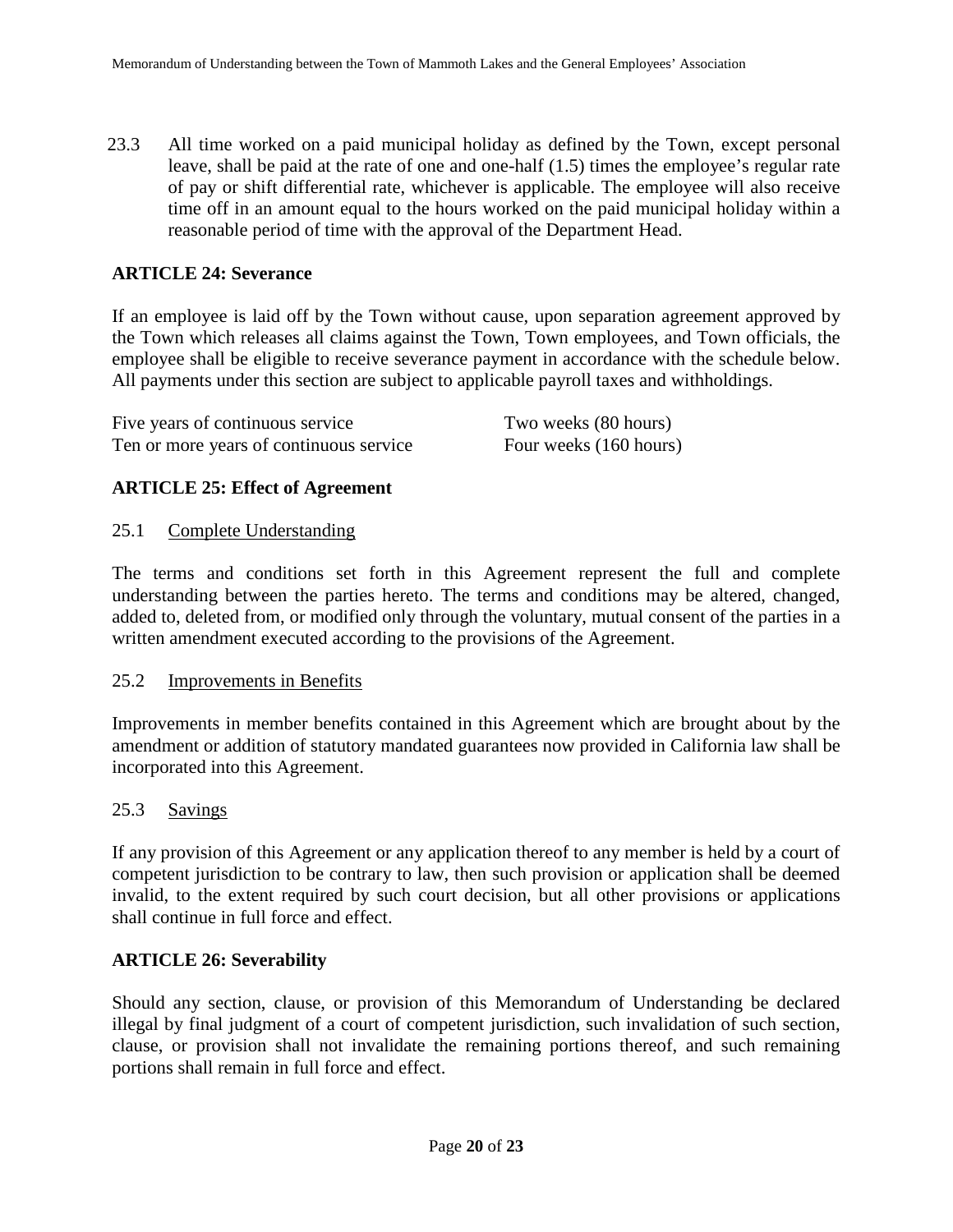Upon such invalidation, the parties agree to meet and confer immediately on substitute provisions for such parts or provisions rendered or declared illegal or an unfair labor practice.

#### **ARTICLE 27: Duration**

The provisions set forth herein are final. Except as otherwise provided herein, no changes or modifications shall be offered, urged, or otherwise presented by the General Employees Association or the Town of Mammoth Lakes for the duration of this Agreement, provided, however, that nothing herein shall prevent the parties from meeting and conferring and making modifications herein by mutual consent. The provisions herein shall be from July 1, 2019 to June 30 2022.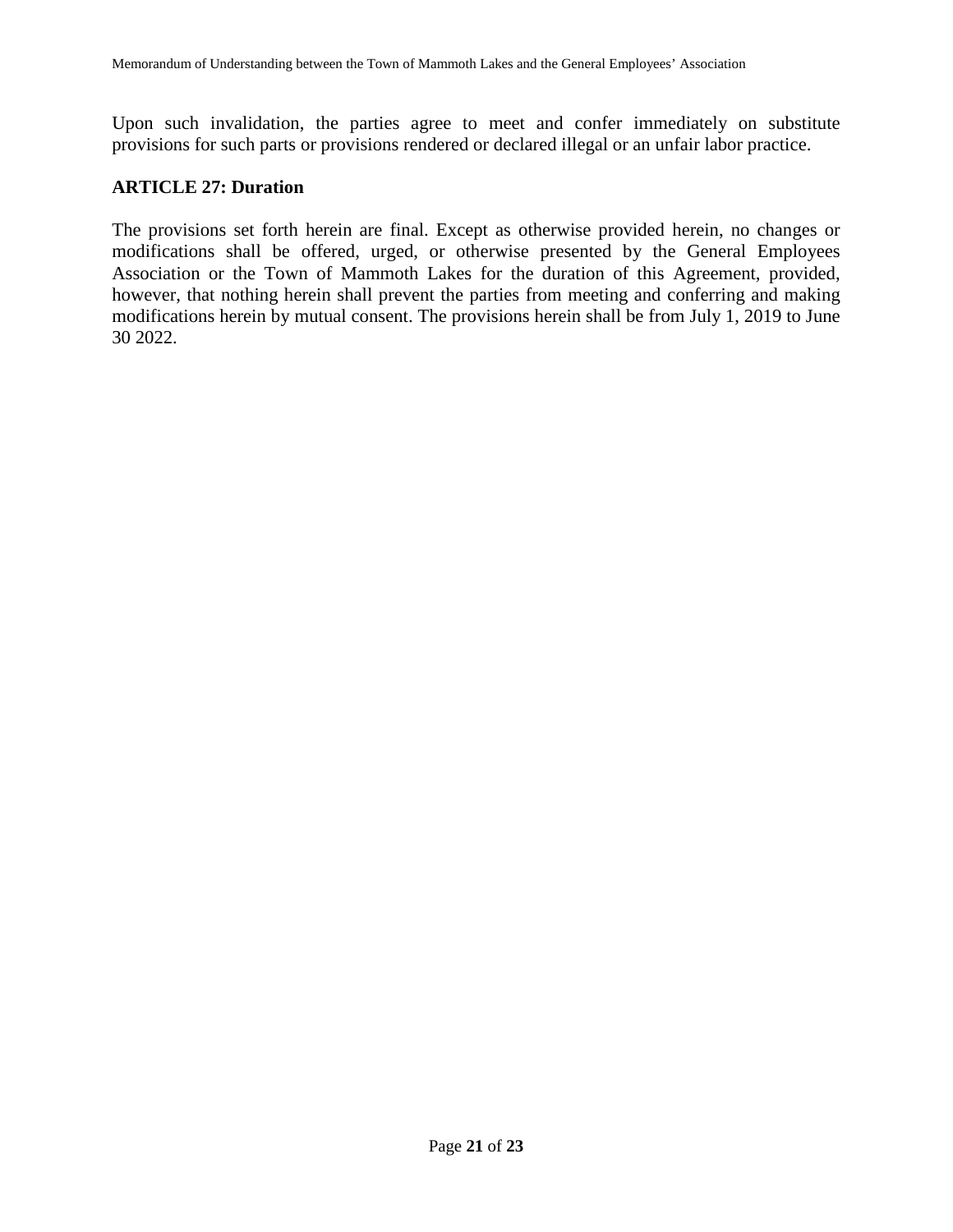# **EXHIBIT A**

# **List of Classifications Represented by the General Employees' Association**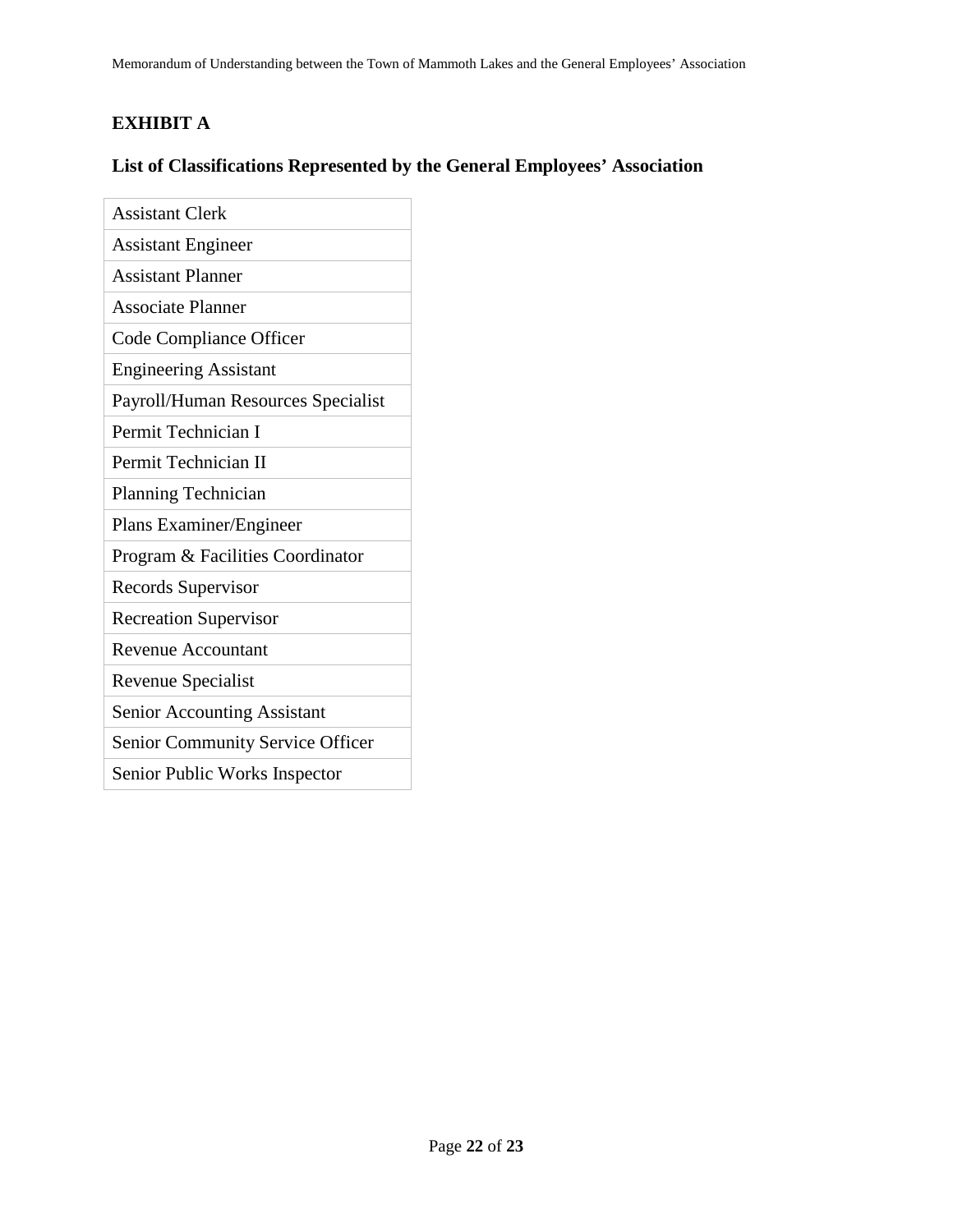Memorandum of Understanding between the Town of Mammoth Lakes and the General Employees' Association

# **EXHIBIT B**

## **Compensation Schedules**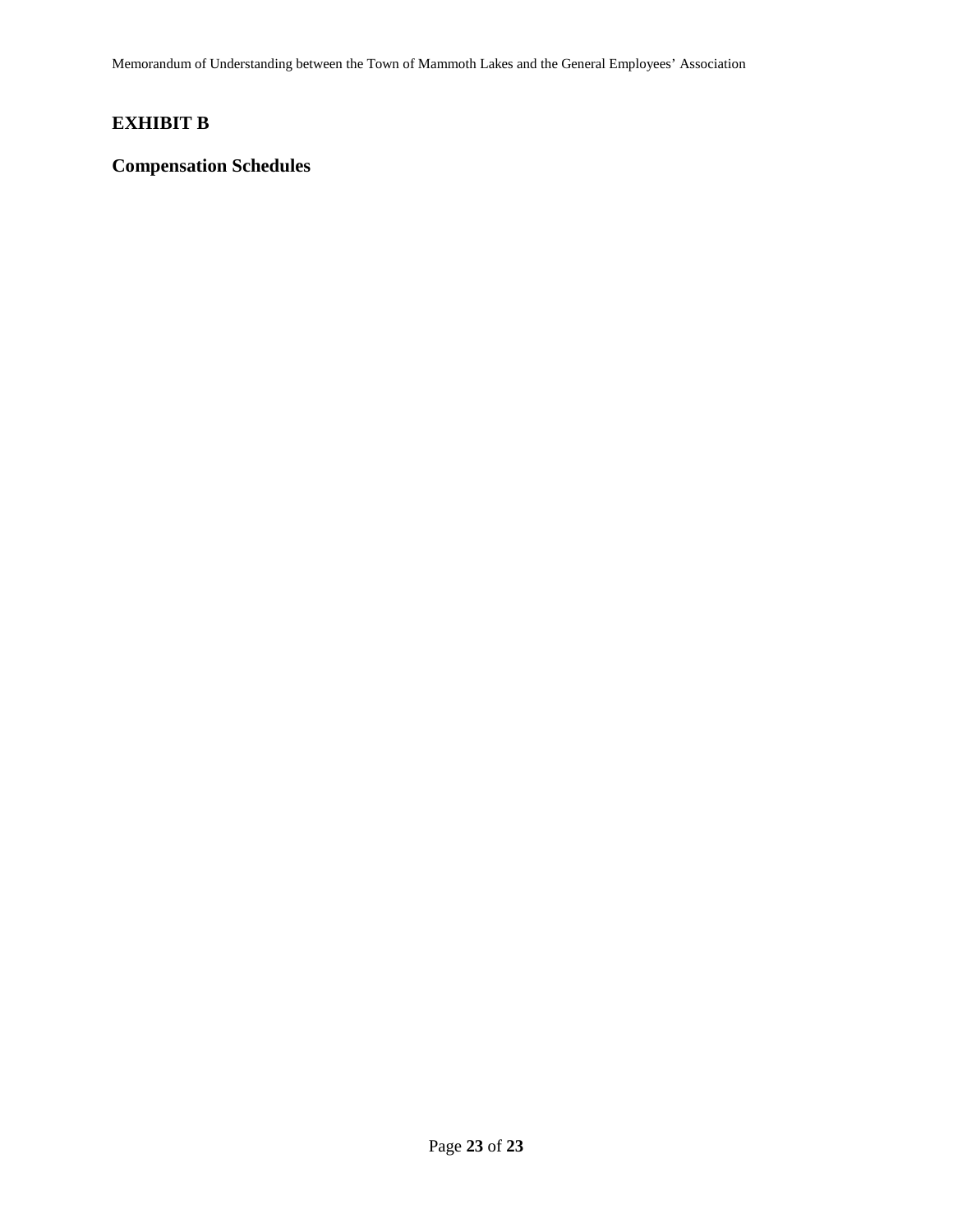#### GEA Pay Ranges Effective July 1, 2019

| Pav            | ANNUAL           |                  |                  |                  |                  |                  |                  |                  | <b>MONTHLY</b> |                |                |                |                   |               |                |               |                | <b>HOURLY</b>  |                  |                    |                   |                  |                    |                  |                  |                   |
|----------------|------------------|------------------|------------------|------------------|------------------|------------------|------------------|------------------|----------------|----------------|----------------|----------------|-------------------|---------------|----------------|---------------|----------------|----------------|------------------|--------------------|-------------------|------------------|--------------------|------------------|------------------|-------------------|
| Rang           |                  |                  |                  |                  |                  |                  | G                |                  | G/100          | 2.458          | 2.581          | 2.710          | D                 | 2.98          |                | G             |                |                | 14,1788          | 14,8880            | 15.6322           | 16.4139          | 17,2346            | 18,0962          | 19.001           | 19.951            |
| G/100<br>G/101 | 29,492<br>29.787 | 30,967<br>31.276 | 32,515<br>32,840 | 34,141<br>34.482 | 35,848<br>36.206 | 37,640<br>38.016 | 39,522<br>39.917 | 41,498<br>41.91  | G/101          | 2,482          | 2,60           | 2,737          | 2,845<br>2,874    | 3,01          | 3,13<br>3,168  | 3,29<br>3,32  | 3,458<br>3,493 | G/100<br>G/101 | 14.320           | 15.0365            | 15.788            | 16.577           | 17.406             | 18.276           |                  |                   |
| G/102          | 30,085           | 31,589           | 33,168           | 34,826           | 36,567           | 38,395           | 40,315           | 42,331           | G/102          | 2.50           | 2.637          | 2.764          | 2.902             | 3.04          | 3,200          | 3.36          | 3.528          | G/102          | 14,463           | 15,1870            | 15,946            | 16.743           | 17,580             | 18.459           | 19,382           | 20.351            |
| G/103          | 30.386           | 31.90            | 33.500           | 35.17            | 36.934           | 38.783           | 40.720           | 42.756           | G/103          | 2,53           | 2.659          | 2,792          | 2.931             | 3.078         | 3.23           | 3.39          | 3.563          | G/103          | 14.608           | 15.3389            | 16.105            | 16.911           | 17.756             | 18.644           | 19.576           | 20.555            |
| G/104          | 30,690           | 32,225           | 33,836           | 35.528           | 37,304           | 39,169           | 41,127           | 43,183           | G/104          | 2,558          | 2.685          | 2.820          | 2.96              | 3.109         | 3,264          | 3.42          | 3.599          | G/104          | 14.754           | 15.4928            | 16.267            | 17,080           | 17,934             | 18.831           | 19,772           | 20.761            |
| G/105          | 30,997           | 32,547           | 34,174           | 35,883           | 37.677           | 39.561           | 41.539           | 43,616           | 5/105          | 2,583          | 2,71           | 2,848          | 2,990             | 3,14          | 3,297          | 3,46          | 3,63           | G/105          | 14.902           | 15.6476            | 16.429            | 17.251           | 18.1139            | 19.019           | 19.970           | 20.969            |
| G/106          | 31,307           | 32,872           | 34,516           | 36,242           | 38,054           | 39.957           | 41,955           | 44,053           | G/106          | 2,609          | 2,73           | 2,87           | 3,02              | 3,17          | 3,33           |               | 3,67           | G/106          | 15.051           | 15.8038            |                   |                  | 18.295             | 19.210           |                  | 21.179            |
| G/107          | 31,620           | 33.20            | 34.861           | 36.60            | 38.434           | 40.356           | 42.374           | 44.49            | G/107          | 2.635          | 2.76           | 2.905          | 3.05              | 3.20          | 3.363          | 3.53          | 3.708          | G/107          | 15.201           | 15.9620            | 16.760            | 17.598           | 18.477             | 19,401           | 20.372           | 21.390            |
| G/108<br>G/109 | 31,936<br>32,255 | 33,533<br>33,868 | 35,210<br>35,561 | 36,97:<br>37,339 | 38,820<br>39,206 | 40,761<br>41,166 | 42.799<br>43,224 | 44.939<br>45.38  | G/108<br>G/109 | 2.661<br>2.688 | 2.794<br>2.822 | 2,934<br>2.963 | 3.08<br>3.112     | 3.23<br>3.26  | 3,397<br>3,431 | 3.56<br>3.60  | 3,74<br>3.782  | G/108<br>G/109 | 15.35<br>15.507  | 16.1216<br>16.2827 | 16.927<br>17.096  | 17.774<br>17.951 | 18.663<br>18.849   | 19.596<br>19.791 | 20.576<br>20.780 | 21.605<br>21.819  |
| G/110          | 32,578           | 34,207           | 35,917           | 37,713           | 39,599           | 41.579           | 43.658           | 45,841           | 5/110          | 2,715          | 2,85           | 2,993          | 3,143             | 3,30          | 3,465          | 3,63          | 3,82           | G/110          | 15.662           | 16.4457            | 17.267            | 18.131           | 19.0380            | 19.989           | 20.989           | 22.0389           |
| 3/111          | 32.904           | 34.549           | 36.276           | 38,090           | 39.995           | 41.995           | 44.095           | 46.300           | G/111          | 2,742          | 2,87           | 3,023          | 3,174             | 3,33          | 3,50           | 3,67          | 3,858          | G/111          | 15.819           | 16.6101            | 17.440            | 18.312           | 19.228             | 20.189           |                  |                   |
| G/112          | 33,233           | 34,895           | 36,640           | 38,472           | 40.396           | 42,416           | 44.537           | 46.764           | G/112          | 2.769          | 2.908          | 3.053          | 3.20              | 3.36          | 3.535          | 3.71          | 3.897          | G/112          | 15.977           | 16.7764            | 17.615            | 18.496           | 19.421             | 20.392           | 21.412           | 22.482            |
| G/113          | 33,565           | 35,24            | 37,005           | 38.85.           | 40,798           | 42.838           | 44.980           | 47,229           | G/113          | 2.797          | 2.93.          | 3.084          | 3.238             | 3.40          | 3,57           | 3.74          | 3,93           | G/113          | 16.137           | 16.9438            | 17.790            | 18.680           | 19.6144            | 20.595           | 21.625           | 22.706            |
| G/114          | 33.901           | 35.596           | 37.376           | 39.245           | 41.207           | 43.267           | 45.430           | 47.702           | G/114          | 2,825          | 2,966          | 3,115          | 3,270             | 3,434         | 3,606          | 3,78          | 3.97           | G/114          | 16.298           | 17.1135            | 17.969            | 18.867           | 19.811             | 20.801           | 21.841           | 22.933            |
| G/115          | 34.240           | 35.952           | 37,750           | 39.638           | 41.620           | 43.701           | 45.886           | 48.180           | G/115          | 2,853          | 2,99           | 3,146          | 3,303             | 3,46          | 3,642          | 3,82          | 4,01           | G/115          | 16.461           | 17.2846            | 18.149            | 19.056           | 20.009             | 21.010           | 22.060           | 23.163            |
| G/116          | 34,582           | 36,311           | 38,127           | 40,033           | 42,035           | 44,137           | 46,344           | 48,663           | G/116          | 2,882          | 3,02           | 3,177          | 3,336             | 3.50          | 3,678          | 3,86          | 4,05           | G/116          | 16.626           | 17.4572            | 18.330            | 19.246           | 20.209             | 21.219           | 22.280           | 23.394            |
| G/117          | 34.928<br>35,277 | 36.67<br>37.041  | 38.508<br>38.893 | 40.43<br>40.83   | 42.455<br>42.880 | 44.578<br>45.024 | 46.807<br>47.275 | 49.147<br>49,63  | G/117          | 2.911          | 3.05           | 3.209          | 3.369             | 3.538         | 3.719          | 3.90          | 4.096          | G/117          | 16.792           | 17.6317            | 18.513            | 19.438           | 20.411             | 21.431           | 22.503           | 23.6284           |
| G/118<br>G/119 | 35.630           | 37.412           | 39.283           | 41.247           | 43.309           | 45.474           | 47.748           | 50.135           | G/118<br>G/119 | 2,940<br>2.969 | 3,08<br>3.113  | 3,241<br>3.274 | 3.403<br>3.43     | 3,57<br>3.60  | 3,752<br>3.79  | 3,94<br>3.97  | 4,13<br>4.17   | G/118<br>G/119 | 16,960<br>17 129 | 17,8082<br>17.986  | 18.698<br>18,886  | 19.633<br>19.830 | 20.615<br>20.821   | 21.646<br>21.862 | 22.728           | 23.864<br>24.103  |
| G/120          | 35,986           | 37,785           | 39,674           | 41.658           | 43,741           | 45,928           | 48,224           | 50,635           | G/120          | 2,999          | 3,14           | 3,306          | 3,472             | 3,64          | 3,82           | 4,01          | 4,22           | G/120          | 17.301           | 18.1659            | 19.074            | 20.027           | 21.029             | 22.080           | 23.184           | 24.343            |
| G/121          | 36,346           | 38,16            | 40,071           | 42,07            | 44,179           | 46.388           | 48,707           | 51,14            | G/121          | 3,029          | 3.18           | 3,339          | 3,50              | 3,68          | 3,86           | 4,05          | 4,26           | G/121          | 17.474           | 18.3476            | 19.264            | 20.228           | 21.239             | 22.301           | 23.416           | 24.58             |
| G/122          | 36.709           | 38.544           | 40.471           | 42.495           | 44.620           | 46.851           | 49.194           | 51.654           | G/122          | 3,059          | 3.212          | 3.373          | 3.541             | 3.718         | 3,904          | 4.10          | 4.305          | G/122          | 17.648           | 18.5308            | 19.457            | 20.430           | 21.4519            | 22.524           | 23.651           | 24.833            |
| G/123          | 37.076           | 38.930           | 40.877           | 42.921           | 45.067           | 47.320           | 49.686           | 52.170           | G/123          | 3,090          | 3,244          | 3,406          | 3,577             | 3,75          | 3,943          | 4,14          | 4,348          | G/123          | 17.825           | 18.7163            | 19.652            | 20.635           | 21.666             | 22.750           | 23.887           | 25.081            |
| G/124          | 37.447           | 39.319           | 41.285           | 43.349           | 45.516           | 47.792           | 50.182           | 52.69'           | G/124          | 3,121          | 3.277          | 3.440          | 3,612             | 3,79          | 3,983          | 4.18          | 4.393          | G/124          | 18.003           | 18,9034            | 19,848            | 20,840           | 21.882             | 22.976           |                  |                   |
| G/125          | 37,821           | 39,712           | 41,698           | 43,783           | 45,972           | 48,271           | 50,685           | 53,219           | G/125          | 3,152          | 3,309          | 3,475          | 3,649             | 3,83          | 4,02           | 4,22          | 4,43           | G/125          | 18.18            | 19.0923            | 20.047            | 21.049           | 22.101             | 23.20            | 24.36            |                   |
| G/126<br>G/127 | 38,199<br>38.581 | 40,10<br>40.51   | 42,114<br>42.536 | 44,22<br>44.663  | 46,431<br>46.896 | 49.243           | 51,191<br>51.703 | 54.288           | G/126          | 3,18           | 3,34           | 3,510          | 3,68!             | 3.86          | 4,06           | 4,26          | 4,47           | G/126          | 18.364           | 19.2832            | 20.247            | 21.259<br>21.472 | 22.322             | 23.438           | 24.61:           |                   |
|                | 38.967           | 40.915           | 42.961           | 45.109           | 47.364           | 49.732           | 52.219           | 54,830           | G/127<br>G/128 | 3,215          | 3.376<br>3,410 | 3.545<br>3,580 | 3.72              | 3.90<br>3,947 | 4.103<br>4,144 | 4.30<br>4,35  | 4.524<br>4,569 | G/127          | 18.548<br>18.734 | 19.4760<br>19.6707 | 20.450            | 21.687           | 22.546<br>22.771   | 23.673<br>23.909 | 24.857<br>25.105 | 26.100<br>26.360  |
| G/128<br>G/129 | 39.357           | 41.325           | 43.391           | 45.561           | 47.839           | 50.231           | 52.743           | 55.380           | G/129          | 3,247<br>3,280 | 3.444          | 3,616          | 3,759<br>3,797    | 3,98          | 4,186          | 4.39          | 4,61           | G/128<br>G/129 | 18.921           | 19.8678            | 20.654<br>20.861  | 21.904           | 22.999             | 24.149           |                  |                   |
| G/130          | 39,751           | 41,73            | 43,826           | 46,01            | 48,318           | 50,734           | 53,271           | 55,93            | G/130          | 3,313          | 3,478          | 3,652          | 3,835             | 4,02          | 4,228          | 4,43          | 4,661          | G/130          | 19.111           | 20.0668            | 21.070            |                  | 23.229             | 24.391           | 25.611           | 26.891            |
| G/131          | 40.149           | 42.15            | 44.264           | 46.47            | 48.801           | 51.243           |                  |                  | G/131          | 3,346          | 3.511          | 3,689          | 3.87              | 4.06          | 4,27           | 4,48          | 4,70           | G/131          |                  | 20.2673            | 21.280            |                  | 23.462             | 24.635           |                  | 27.160            |
| G/132          | 40.550           | 42.578           | 44,707           | 46.942           | 49.289           | 51.753           | 54.341           | 57.058           | G/132          | 3.379          | 3.548          | 3,726          | 3.912             | 4.107         | 4,313          | 4.528         | 4.755          | G/132          | 19.495           | 20.4702            | 21.493            | 22.5683          | 23.6966            | 24,881           | 26.125           | 27.431            |
| G/133          | 40.956           | 43.004           | 45.154           | 47.412           | 49.783           | 52.272           | 54.886           | 57.630           | G/133          | 3,413          | 3,584          | 3,763          | 3,951             | 4,149         | 4,356          | 4,57          | 4,80           | G/133          | 19.690           | 20,6750            | 21,708            | 22.794           | 23.9341            | 25.130           | 26.387           | 27.706            |
| i/134          | 41.366           | 43.434           | 45.606           | 47.88            | 50.280           | 52.794           | 55.434           | 58.206           | G/134          | 3.447          | 3,620          | 3,801          | 3,99:             | 4.19          | 4,400          | 4,62          | 4,85           | G/134          | 19.88            | 20.8817            | 21.92             |                  | 24.173             | 25.381           |                  |                   |
| G/135          | 41,780<br>42.198 | 43,869<br>44.308 | 46,062<br>46.523 | 48,365<br>48.84  | 50,783<br>51.291 | 53,322<br>53.856 | 55,988<br>56.549 | 58,787<br>59.376 | G/135          | 3,482          | 3,65           | 3,839          | 4,03              | 4.23          | 4,444          | 4,66          | 4,899          | G/135          | 20.086           | 21.0909            | 22.145            | 23.252           | 24,414             | 25.635           | 26.917           | 28.263            |
| G/136<br>G/137 | 42.620           | 44.751           | 46.989           | 49.338           | 51.805           | 54.395           | 57.115           | 59.971           | G/136<br>G/137 | 3.517<br>3,552 | 3.69<br>3.729  | 3.877<br>3,916 | 4.07<br>4.112     | 4.27<br>4.31  | 4.488<br>4,533 | 4.71<br>4.76  | 4.94<br>4.998  | G/136<br>G/137 | 20.287<br>20.490 | 21.3019<br>21.5149 | 22.366<br>22.590  | 23.720           | 24.659<br>24.906   | 25.892<br>26.151 | 27.187<br>27.459 | 28.546<br>28.832  |
| G/138          | 43.046           | 45.198           | 47.458           | 49.831           | 52.323           | 54.939           | 57.686           | 60.570           | G/138          | 3,587          | 3,767          | 3,955          | 4,153             | 4,36          | 4,578          | 4,80          | 5,048          | G/138          | 20.695           | 21.7298            | 22.816            | 23.957           | 25.155             | 26.413           | 27.733           | 29.120            |
| G/139          | 43.476           | 45.65            | 47.933           | 50.33            | 52.847           | 55.489           | 58.263           | 61.176           | 3/139          | 3.623          | 3.80           | 3,994          | 4.194             | 4.40          | 4,624          | 4.85          | 5.09           | 5/139          | 20,901           | 21.9471            | 23.044            | 24.197           | 25.407             | 26.677           |                  | 29.41:            |
| G/140          | 43,911           | 46,107           | 48,412           | 50,83            | 53,375           | 56,044           | 58,846           | 61,788           | G/140          | 3,659          | 3.842          | 4,034          | 4,236             | 4,44          | 4,670          | 4,90          | 5,149          | G/140          | 21.111           | 22.1668            | 23.275            |                  | 25.661             | 26.944           | 28.291           | 29.705            |
| G/141          | 44.350           | 46.56            | 48.896           | 51.341           | 53.908           | 56,603           | 59.433           | 62.40            | G/141          | 3.696          | 3.88           | 4.075          | 4.278             | 4.49          | 4.71           | 4.95          | 5.200          | G/141          | 21.322           | 22.3885            | 23.507            | 24.683           | 25.917             | 27.213           | <b>28 573</b>    | 30.002            |
| G/142          | 44.794           | 47.034           | 49.386           | 51.855           | 54.448           | 57.170           | 60.029           | 63.030           | G/142          | 3,733          | 3.920          | 4,116          | 4.321             | 4.53          | 4,764          | 5,00          | 5,253          | G/142          | 21.535           | 22.6125            | 23.743            | 24,930           | 26.1769            | 27,485           | 28.860           | 30.302            |
| G/143          | 45.242           | 47.504           | 49.879           | 52.373           | 54.992           | 57.742           | 60.629           | 63.660           | G/143          | 3,770          | 3,959          | 4,157          | 4,364             | 4,58          | 4,812          | 5,05          | 5,305          | G/143          | 21.751           | 22.8385            | 23,980            | 25.179           | 26.438             | 27.760           | 29 148           | 30.6058           |
| G/144<br>G/145 | 45,694<br>46,151 | 47.979<br>48,45  | 50,378<br>50,882 | 52.897<br>53,42  | 55,542<br>56,097 | 58,319<br>58,902 | 61.235<br>61,847 | 64.297<br>64,939 | G/144<br>G/145 | 3.80<br>3,846  | 3.99<br>4.038  | 4,198<br>4,240 | 4.408<br>4,452    | 4.62<br>4.67  | 4.86<br>4,909  | 5.10<br>5,15  | 5.35<br>5,41   | G/144<br>G/145 | 22.188           | 23.0668<br>23.2976 | 24.220<br>24.462  |                  | 26.702<br>26.969   | 28.03<br>28.318  | 29.734           | 31.220            |
| G/146          | 46.613           | 48.944           | 51.391           | 53.961           | 56.659           | 59.492           | 62.467           | 65.590           | G/146          | 3.884          | 4.079          | 4.283          | 4.49              | 4.72          | 4.958          | 5.20          | 5.466          | G/146          | 22.410           | 23.5308            | 24,707            | 25.942           | 27.2399            | 28,601           | 30.032           | 31.533            |
| G/147          | 47.079           | 49.433           | 51.905           | 54,500           | 57.225           | 60.086           | 63.090           | 66.245           | G/147          | 3.923          | 4.119          | 4.325          | 4.542             | 4.769         | 5.007          | 5.25          | 5.520          | G/147          | 22.634           | 23,7659            | 24.954            | 26.201           | 27.5120            | 28.887           | 30.331           | 31.848            |
| G/148          | 47,550           | 49,928           | 52,424           | 55,045           | 57,797           | 60,687           | 63,721           | 66,907           | G/148          | 3,963          | 4,16           | 4,369          | 4,587             | 4,81          | 5,05           | 5,31          | 5,576          | G/148          |                  | 24.0038            | 25.203            |                  | 27.787             | 29.176           | 30.63            | 32.166            |
| G/149          | 48,026           | 50.427           | 52.948           | 55.595           | 58,375           | 61.294           | 64.359           |                  | G/149          | 4.002          | 4.202          | 4,412          | 4,633             | 4.86          | 5,108          | 5.36          | 5,63           | G/149          | 23.089           | 24.2438            | 25.455            | 26.728           | 28.064             | 29,468           |                  |                   |
| G/150          | 48,506           | 50,931           | 53,478           | 56,152           | 58,960           | 61,908           | 65,003           | 68.253           | G/150          | 4,042          | 4.244          | 4,457          | 4,679             | 4,91          | 5,159          | 5,41          | 5,688          | G/150          | 23.320           | 24.4861            | 25.710            | 26.996           | 28.3462            | 29.763           | 31.251           | 32.813            |
| G/151          | 48.991           | 51.441           | 54.013           | 56.714           | 59.550           | 62.528           | 65.654           | 68.937           | G/151          | 4.083          | 4.287          | 4,501          | 4.726             | 4.96          | 5,211          | 5,47          | 5,749          | G/151          | 23.553           | 24.7313            | 25.967            | 27.266           | 28.629             | 30.061           | 31.564           | 33.142            |
| G/152          | 49.481           | 51.955           | 54.553           | 57.281           | 60.145<br>60.747 | 63.152           | 66.310<br>66.973 | 69.626           | G/152          | 4,123          | 4.330          | 4,546          | 4.773             | 5,012         | 5,263          | 5,520         | 5,802          | G/152          | 23.788           | 24.9784            | 26.227            | 27.538           | 28.9159            | 30.361           | 31.879           | 33.474            |
| G/153<br>G/154 | 49,976<br>50,476 | 52,475<br>53,00  | 55,099<br>55,650 | 57,854<br>58.433 | 61,355           | 63,784<br>64.423 | 67.644           | 70,32<br>71,02   | G/153<br>G/154 | 4,165<br>4,206 | 4,37<br>4.417  | 4,592<br>4,638 | 4,821<br>4.869    | 5,06<br>5.11  | 5,315<br>5,369 | 5,58<br>5.63  | 5,860<br>5,919 | G/153<br>G/154 | 24.026<br>24.267 | 25.2284<br>25.4808 | 26.489<br>26.754  | 27.814<br>28.092 | 29.205<br>29.497   | 30.665<br>30.972 |                  | 33.808            |
| G/155          | 50,981           | 53.530           | 56,207           | 59.01            | 61.968           | 65.066           | 68.319           | 71.735           | G/155          | 4.248          | 4.463          | 4.684          | 4.918             | 5.164         | 5,422          | 5,69          | 5.978          | G/155          | 24.510           | 25.7356            | 27.022            | 28.373           | 29.792             | 31.281           | 32.845           | 34.488            |
| G/156          | 51.491           | 54.066           | 56.769           | 59.60            | 62.587           | 65.716           | 69,002           | 72.452           | G/156          | 4.291          | 4.506          | 4.731          | 4.967             | 5.21          | 5,476          | 5.75          | 6.038          | G/156          | 24.755           | 25.9933            | 27.292            | 28.657           | 30.089             | 31.594           | 33.174           | 34.832            |
| G/157          | 52.006           | 54.606           | 57.336           | 60.203           | 63.213           | 66.374           | 69.693           | 73.178           | G/157          | 4,334          |                | 4,778          | 5,01              |               | 5,53           | 5,80          | 6,098          | G/157          | 25.00            | 26.2529            |                   | 28.943           | 30.390             | 31.910           |                  |                   |
| G/158          | 52,526           | 55,152           | 57.910           | 60,80            | 63.846           | 67,038           | 70,390           | 73,910           | G/158          | 4,377          | 4.59           | 4,826          | 5,067             | 5,32          | 5,58           | 5,86          | 6,159          | G/158          | 25.252           | 26.5154            | 27,841            | 29.233           | 30.695             | 32.229           |                  | 35.533            |
| G/159          | 53,051           |                  | 58,489           |                  | 64,484           |                  | 71,093           |                  | <b>S/159</b>   | 4.421          | 4.642          | 4,874          | 5.118             | 5.37          | 5,642          | 5.92          | 6,22           | G/159          | 25.505           | 26.7808            | 28.119            |                  | 31.001             | 32.551           |                  |                   |
| G/160          | 53,582           | 56,261           | 59,074           | 62.028           | 65,129           | 68.385           | 71,804           | 75,394           | G/160          | 4.465          | 4.688          | 4,923          | 5.169             | 5.42          | 5.699          | 5.98          | 6.283          | G/160          | 25.760           | 27.0486            | 28.401            | 29.821           | 31.3120            | 32.877           | 34.521           | 36.247            |
| G/161<br>G/162 | 54.118<br>54,659 | 56.824<br>57,392 | 59.665<br>60,262 | 62.648<br>63,275 | 65.780<br>66.439 | 69.069<br>69,761 | 72.522<br>73.249 | 76.148<br>76,91  | G/161<br>G/162 | 4.510<br>4,555 | 4.73<br>4,78   | 4.972<br>5,022 | 5,221<br>5,275    | 5,48<br>5,53  | 5,756<br>5,81  | 6.04<br>6, 10 | 6.346<br>6,40  | G/161<br>G/162 | 26.018<br>26.278 | 27.3192<br>27.5923 | 28.685<br>28.97   | 30.119<br>30.420 | 31.625<br>31.9418  | 33.206<br>33.538 | 34.866           | 36.609<br>36.976  |
| G/163          | 55,206           | 57,966           | 60,864           | 63,90            | 67,102           | 70,457           | 73,980           | 77,679           | G/163          | 4.601          | 4.83           | 5,072          | 5.32(             | 5.59          | 5,87           | 6.16          | 6.47           | G/163          | 26.541           | 27.8683            | 29.261            | 30.724           | 32.2606            | 33.873           |                  | 37.345            |
| G/164          | 55,758           | 58.546           | 61,473           | 64.54            | 67,774           | 71.163           | 74.721           | 78,457           | G/164          | 4.647          | 4.87           | 5,123          | 5.379             | 5.648         | 5.930          | 6.22          | 6.538          | G/164          | 26,806           | 28.1471            | 29.554            | 31.032           | 32.583             | 34.213           | 35.925           | 37.719            |
| G/165          | 56,316           | 59,132           | 62,089           | 65.19            | 68,453           | 71.876           | 75.470           | 79,244           | G/165          | 4.693          | 4.92           | 5,174          | 5.43              | 5.70          | 5.990          | 6.28          | 6.604          | G/165          | 27.075           | 28.4288            | 29,850            | 31.342           | 32.910             | 34.555           | 36.283           | 38.098            |
| G/166          | 56,879           | 59,723           | 62,709           | 65,844           | 69,136           | 72,593           | 76.223           | 80,034           | 3/166          | 4,740          | 4,977          | 5,226          | 5,487             | 5,76          | 6,049          | 6,35          | 6,67           | G/166          | 27.345           | 28.7130            | 30.148            | 31.655           | 33.238             | 34.900           | 36.645           | 38.477            |
| G/167          | 57.448           | 60.320           | 63.336           | 66.503           | 69.828           | 73.319           | 76.985           | 80.834           | 3/167          | 4,787          |                | 5,278          | 5.542             |               | 6,110          | 6,41          |                | G/167          | 27.619           | 29.0000            | 30.450            | 31.972           | 33.571             | 35.249           |                  |                   |
| G/168          | 58,022<br>58,602 | 60,923           | 63,969<br>64,609 | 67,167<br>67.83  | 70,525<br>71,231 | 74,051<br>74.793 | 77,754<br>78.533 | 81,642<br>82,460 | G/168          | 4.835          | 5,07           | 5,331          | 5,597             | 5,87          | 6,171          | 6.48          | 6.80           | G/168          | 27.895           | 29.2899            | 30.754            | 32.291           | 33.906             | 35.601           | 37,381           | 39.251            |
| G/169          | 59,188           | 61,53.<br>62.147 | 65.254           | 68.51            | 71,943           | 75,540           | 79.317           | 83.283           | G/169<br>G/170 | 4.884<br>4.932 | 5.12<br>5.17   | 5.384<br>5.438 | 5.653<br>5.710    | 5.93<br>5.99  | 6.23<br>6.295  | 6.54<br>6.610 | 6.87<br>6.940  | G/169<br>G/170 | 28.174<br>28.455 | 29.5827<br>29.8784 | 31.062<br>31.372  | 32.614<br>32,940 | 34.245<br>34.588   | 35.958<br>36.317 | 37.75F<br>38.133 | 39.644<br>40.0399 |
| G/170<br>G/171 | 59,780           | 62,769           | 65,907           | 69,202           | 72.662           | 76,295           | 80.110           | 84,116           | G/171          | 4,982          | 5,23           | 5,492          | 5,767             | 6,05          | 6,358          | 6,67          | 7,01           | G/171          | 28.740           | 30.1774            | 31.686            | 33.270           | 34.933             | 36.680           | 38.514           | 40.4404           |
| G/172          | 60,378           | 63,397           | 66,567           | 69,895           | 73,390           | 77,060           | 80,913           | 84,959           | G/172          | 5,032          | 5,28           | 5,547          | 5,825             | 6,11          | 6,422          | 6,74          | 7,08           | G/172          | 29.02            | 30.4793            | 32.003            | 33.603           | 35.283             | 37.048           | 38,900           | 40.845            |
| G/173          | 60,982           | 64,03            | 67.233           | 70.59            | 74.125           | 77.83            | 81.723           | 85,809           | G/173          | 5.082          | 5.33           | 5.603          | 5.883             | 6.17          | 6.486          | 6.81          | 7.151          | G/173          | 29.318           | 30.7841            | 32.323            | 33.939           | 35.637             | 37.418           | 39.289           | 41.2543           |
| G/174          | 61,592           | 64,672           | 67,906           | 71,30            | 74,866           | 78,609           | 82,539           | 86,666           | G/174          | 5,133          | 5.38           | 5,659          | 5.94              | 6,23          | 6,55           | 6,87          | 7,22           | G/174          | 29.61            | 31.0923            | 32.647            | 34.279           | 35.993             | 37.792           | 39.682           | 41.666            |
| G/175          | 62.208           | 65.318           | 68.584           | 72.013           | 75.614           | 79.395           | 83.365           | 87.533           | G/175          | 5.184          | 5.443          | 5.715          | 6.00 <sup>1</sup> | 6.30          | 6.616          | 6.94          | 7.294          | G/175          | 29.907           | 31.4029            | 32.973            | 34.621           | 36.352             | 38.170           | 40.079           | 42.083            |
| G/176          | 62,830           | 65,972<br>66.631 | 69,271<br>69.963 | 72,735           | 76,372<br>77.134 | 80,191           | 84,201           | 88,411           | G/176          | 5,236          | 5,49           | 5,773          | 6,06              | 6.36          | 6,68           | 7,01          | 7,368          | G/176          | 30.206           | 31.7173            | 33.303            | 34.968           | 36.717             | 38.553           | 40,481           | 42.505            |
| G/177          | 63,458           |                  |                  | 73.461<br>74.196 |                  | 80.991           | 85,041           | 89,293           | G/177          | 5,288          |                | 5,830          | 6,12              | 6,42          | 6,749          | 7,08          | 7,44           | G/177          | 30.508           | 32.034             | 33.636            | 35.317           | 37.083             | 38.938           | 41.293           | 42.929            |
| G/178<br>G/179 | 64,093<br>64,734 | 67,298<br>67,97  | 70,663<br>71,370 | 74.93            | 77,906<br>78.686 | 81,801<br>82,620 | 85,891<br>86.751 | 90,186<br>91.089 | G/178<br>G/179 | 5.341<br>5,395 | 5.608<br>5,664 | 5.889<br>5,948 | 6.18<br>6.245     | 6.49<br>6.55  | 6.817<br>6,88  | 7.15<br>7,22  | 7.516<br>7,59  | G/178<br>G/179 | 30.813<br>31.122 | 32.3548<br>32.6784 | 33.972<br>34.312  | 35.671<br>36.028 | 37.4548<br>37.8298 | 39.327<br>39.721 | 41.707           | 43.3587<br>43.792 |
| G/180          | 65.381           | 68.650           | 72.083           | 75.687           | 79.471           | 83.445           | 87.617           | 91.998           | G/180          | 5.448          | 5.72           | 6,007          | 6.30              | 6.62          | 6,954          | 7.30          | 7.667          | G/180          | 31.433           | 33.0048            | 34.655            | 36.388           | 38.2072            | 40.117           | 42.123           | 44.229            |
| G/181          | 66,035           | 69.337           | 72.804           | 76,444           | 80.266           | 84.279           | 88.493           | 92,918           | 5/181          | 5,503          | 5,77           | 6,067          | 6,370             | 6,68          | 7,02           | 7,37          | 7,743          | G/181          | 31.747           | 33.3351            | 35.00             | 36.751           | 38.589             | 40.518           | 42.544           | 44.672            |
| G/182          | 66,69            | 70,03            | 73,532           | 77,209           | 81,069           | 85,122           | 89,378           | 93,84            | G/182          | 5.558          | 5.83           | 6,128          | 6,43              | 6.75          | 7,094          | 7.44          | 7,82           | G/182          | 32.064           | 33.6683            | 35.351            | 37.119           | 38.975             | 40.924           | 42.970           | 45.118            |
| G/183          | 67.362           | 70.73            | 74.267           | 77.98            | 81.879           | 85.97            | 90.272           | 94.786           | G/183          | 5.614          | 5.894          | 6.189          | 6.498             | 6.82          | 7.164          | 7.52          | 7.899          | G/183          | 32.385           | 34.0048            | 35.705            | 37.490           | 39.364             | 41.333           | 43.400           | 45.570            |
| G/184          | 68,036           | 71,43            | 75,010           | 78.761           | 82.699           | 86.834           | 91.176           | 95,73            | G/184          | 5,670          | 5.95           | 6,251          | 6.563             | 6.89          | 7.236          | 7.59          | 7.978          | G/184          | 32,709           | 34.3452            | 36.062            | 37.865           | 39.759             | 41,747           | 43.834           | 46.026            |
| i/185          | 68.716           | 72.153           | 75.760           | 79.548           | 83.525           | 87.70'           | 92.086           | 96.690           | G/185          | 5.726          | 6.01           | 6.313          | 6.62              |               | 7.308          |               | 8.05           | G/185          | 33.036           | 34,688             | 36.42             | 38.244           | 40.156             | 42.163           | AA 273           | 46.485            |
| G/186          | 69,403<br>70.09  | 72,873<br>73.60  | 76,517<br>77.282 | 80,343<br>81.14  | 84,360<br>85.203 | 88,578<br>89.46  | 93,007           | 97,657           | 3/186          | 5,784          | 6,07           | 6,376          | 6,69!             | 7,03          | 7,382          | 7,75          | 8,138          | G/186          | 33.366<br>33.700 | 35.035:            | 36.787            | 38.626<br>39.012 | 40.55              | 42.585           | 44.714<br>45.161 | 46.950            |
| G/187<br>G/188 | 70.798           | 74.338           | 78.055           | 81.958           | 86.056           | 90.359           | 94.877           | 99.621           | 5/187<br>G/188 | 5,841<br>5,900 | 6.13<br>6.195  | 6,440<br>6,505 | 6.76<br>6.830     | 7,10<br>7.17  | 7,45<br>7,530  | 7,82<br>7.90  | 8,21<br>8,30   | G/187<br>G/188 | 34.037           | 35.385<br>35.7394  | 37.154<br>37.5264 | 39,402           | 40.963<br>41.373   | 43.011<br>43.441 | 45.613           | 47.419<br>47.8947 |
| G/189          | 71,506           | 75,081           | 78.835           | 82.777           | 86,916           | 91.262           | 95.825           | 100.61           | G/189          | 5,959          | 6,25           | 6,570          | 6,89              | 7,24          | 7,60           | 7,98          | 8,38           | G/189          | 34.377           | 36.0966            | 37.9014           | 39.7966          | 41.786             | 43.876           | 46.0697          | 48.373            |
| G/190          | 72.221           | 75.832           | 79,624           | 83.605           | 87.785           | 92.174           | 96.783           | 101.622          |                | 6,018          | 6.31           | 6,635          | 6.967             |               | 7.681          | 8.06          | 8.46           | G/190          | 34.721           | 36.4577            | 38.280            | 40.194           | 42.204             | 44.3144          | 46.530           | 48.856            |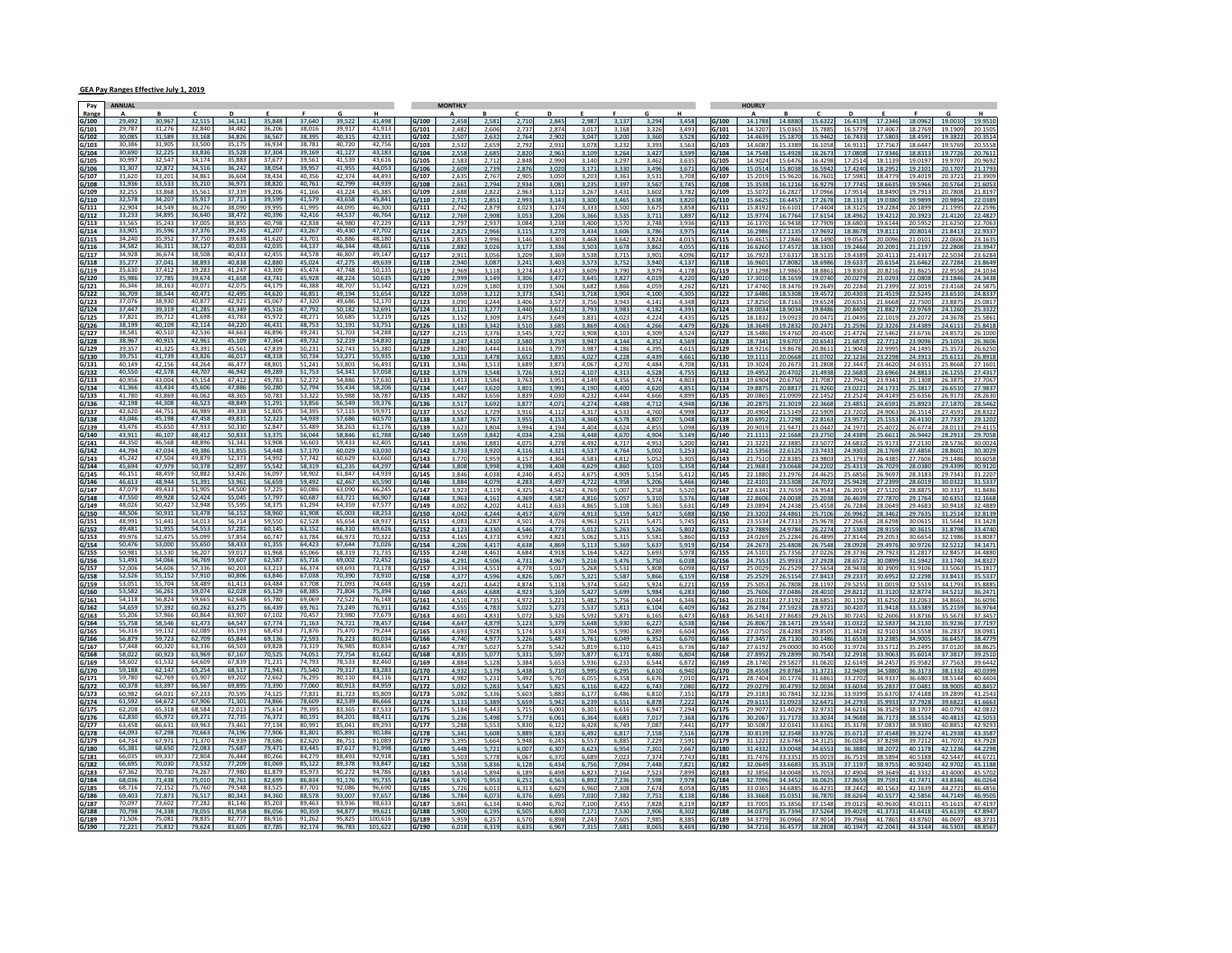#### GEA Pay Ranges Effective January 1, 2020

| Pay            | ANNUAL           |                  |                  |                  |                  |                  |                  |                   | <b>MONTHLY</b> |                       |                           |                |                |                |                |                  |                |                |                  |                    |                       |                   |                   |                  |                    |                   |
|----------------|------------------|------------------|------------------|------------------|------------------|------------------|------------------|-------------------|----------------|-----------------------|---------------------------|----------------|----------------|----------------|----------------|------------------|----------------|----------------|------------------|--------------------|-----------------------|-------------------|-------------------|------------------|--------------------|-------------------|
| Range<br>G/100 | 30,082           | 31,586           | 33,165           | D<br>34,823      | 36,564           | 38,392           | G<br>40,312      | н<br>42,328       | G/100          | 2,507                 | 2,63                      | 2,764          | D<br>2,902     | 3,047          | 3,199          | G<br>3,35        | 3,527          | G/100          | 14,462           | B.<br>15.1856      | $\epsilon$<br>15.9447 | D<br>16,7418      | 17.5788           | 18,4577          | G<br>19,380        | 20.350            |
| G/101          | 30,383           | 31,902           | 33,497           | 35,17            | 36.931           | 38.778           | 40,717           | 42,75             | G/101          | 2.53                  | 2,65                      | 2,791          | 2,93           | 3,07           | 3.23           | 3,39             | 3,563          | G/101          | 14.607           | 15.3375            | 16.104                | 16.909            | 17.755            | 18.643           |                    | 20.554            |
| G/102          | 30.687           | 32.221           | 33.832           | 35.52            | 37.300           | 39.165           | 41.123           | 43.179            | G/102          | 2,557                 | 2,685                     | 2,819          | 2,960          | 3,10           | 3,264          | 3,42             | 3,598          | G/102          | 14.753           | 15.4909            | 16.265                | 17.078            | 17.932            | 18.829           | 19.770             | 20.759            |
| G/103          | 30.994           | 32.544           | 34.171           | 35.880           | 37.674           | 39.558           | 41.536           | 43.613            | G/103          | 2,583                 | 2.71                      | 2,848          | 2.990          | 3.14           | 3,297          | 3,46             | 3,634          | G/103          | 14.901           | 15.6462            | 16.428                | 17.2500           | 18.112            | 19.018           | 19.969             | 20.967            |
| G/104          | 31.304           | 32.869           | 34.512           | 36.238           | 38.050<br>38.431 | 39.953           | 41.951           | 44,049            | G/104          | 2,609                 | 2,739                     | 2,876          | 3,020          | 3,171          | 3,329          | 3,49             | 3,671          | G/104          | 15.050           | 15.8024            | 16.592                | 17,422            | 18.293            | 19.208           | 20.168             | 21.177            |
| G/105<br>G/106 | 31,617<br>31,933 | 33,198<br>33,530 | 34,858<br>35,207 | 36,601           | 38,815           | 40,353<br>40,75  | 42,371<br>42,794 | 44,490<br>44,934  | G/105<br>G/106 | 2.635<br>2.661        | 2.767<br>2,79             | 2,905<br>2,934 | 3.050<br>3,081 | 3.20<br>3,23   | 3,363<br>3,39  | 3.53<br>3.56     | 3.708<br>3,749 | G/105<br>G/106 | 15.200           | 15.9606<br>16.1202 | 16.758<br>16.926      |                   | 18.476<br>18.661  | 19,400<br>19.594 | 20.370             | 21.602            |
| G/107          | 32,252           | 33,865           | 35,558           | 37,336           | 39,203           | 41.163           | 43.221           | 45.383            | G/107          | 2.688                 | 2.82                      | 2.963          | 3.11           | 3.26           | 3.430          | 3.60             | 3.782          | G/107          | 15.505           | 16.2813            | 17.095                | 17.950            | 18.847            | 19.789           | 20 779             | 21.818            |
| G/108          | 32,575           | 34.20            | 35.914           | 37.71            | 39.596           | 41.576           | 43.655           | 45.838            | G/108          | 2,715                 | 2.850                     | 2,993          | 3,143          | 3,30           | 3,465          | 3,63             | 3,820          | G/108          | 15.661           | 16.4442            | 17,266                | 18.129            | 19.036            | 19.988           | 20.983             | 22.037            |
| G/109          | 32,901           | 34.546           | 36.273           | 38.08            | 39.991           | 41.993           | 44.091           | 46.29             | G/109          | 2.742                 | 2.879                     | 3,023          | 3.174          | 3,33           | 3,499          | 3,67             | 3,858          | G/109          | 15.817           | 16,6087            | 17.438                | 18.311            | 19.226            | 20.188           | 21.193             |                   |
| G/110<br>G/111 | 33,230<br>33,562 | 34.892<br>35,24  | 36,637<br>37,002 | 38,469<br>38.85  | 40,392<br>40,795 | 42.412<br>42,835 | 44,533<br>44.977 | 46,760<br>47,226  | G/110<br>G/111 | 2,769<br>2,797        | 2.90 <sub>i</sub><br>2.93 | 3,053<br>3,084 | 3.206<br>3,238 | 3.36<br>3.40   | 3.53<br>3,57   | 3.71<br>3.74     | 3.89<br>3,93   | G/110<br>G/111 | 15.976<br>16.135 | 16.7750<br>16.9423 | 17.613<br>17.789      | 18.494<br>18.678  | 19.419<br>19.613  | 20,390           |                    | 22.704            |
| G/112          | 33,898           | 35,593           | 37,373           | 39,242           | 41,204           | 43,264           | 45.427           | 47.698            | G/112          | 2.825                 | 2.966                     | 3,114          | 3.270          | 3.434          | 3.605          | 3.78             | 3.975          | G/112          | 16.297           | 17.1120            | 17.967                | 18,866            | 19,8096           | 20.593<br>20,800 | 21,839             | 22.931            |
| G/113          | 34,237           | 35.949           | 37.746           | 39.63            | 41.615           | 43.696           | 45.881           | 48.17             | G/113          | 2,853                 | 2.99                      | 3,146          | 3,303          | 3,46           | 3,641          | 3,82             | 4,01           | G/113          | 16.460           | 17.2832            | 18.147                | 19.054            | 20,007            | 21.007           | 22.058             | 23.161            |
| G/114          | 34,579           | 36.308           | 38,123           | 40,029           | 42.030           | 44.132           | 46.339           | 48.656            | G/114          | 2,882                 | 3,02                      | 3,177          | 3,336          | 3,50           | 3,678          | 3,86             | 4,05           | G/114          | 16.624           | 17.4558            | 18.328                | 19.244            | 20.206            | 21.217           |                    |                   |
| G/115          | 34,925<br>35,274 | 36,671           | 38.505           | 40,430<br>40.83  | 42,452<br>42,877 | 44,575           | 46,804<br>47,272 | 49,144            | G/115          | 2.910                 | 3.05                      | 3,209          | 3.369          | 3.53           | 3.71           | 3.90             | 4,09           | G/115          | 16.790           | 17.6303            | 18.512                |                   | 20.409            | 21,430           |                    | 23.626            |
| G/116<br>G/117 | 35,627           | 37,038<br>37.408 | 38,890<br>39.278 | 41.242           | 43.304           | 45,021<br>45.469 | 47.742           | 49,636<br>50.129  | G/116<br>G/117 | 2.940<br>2.969        | 3.087<br>3.117            | 3.241<br>3.277 | 3.40<br>3.437  | 3.57<br>3.609  | 3.75<br>3.789  | 3.93<br>3.97     | 4.13<br>4.177  | G/116<br>G/117 | 16.958<br>17.128 | 17,8067<br>17.9846 | 18.697<br>18.883      | 19.632<br>19.827  | 20.613<br>20.819  | 21.644<br>21.860 | 22.952             | 24.100            |
| G/118          | 35,983           | 37.782           | 39.671           | 41.65            | 43.738           | 45.925           | 48.221           | 50.632            | G/118          | 2,999                 | 3,149                     | 3,306          | 3,471          | 3,64           | 3,827          | 4,01             | 4,219          | G/118          | 17.299           | 18.1644            | 19.072                | 20.026            | 21.027            | 22.079           | 23.18              | 24.342            |
| G/119          | 36.343           | 38.160           | 40.068           | 42.07            | 44.175           | 46.384           | 48.703           | 51.138            | G/119          | 3,029                 | 3,180                     | 3,339          | 3.50           | 3,68           | 3,86           | 4,05             | 4,26           | G/119          |                  | 18.346             | 19.26                 |                   | 21.238            | 22.300           |                    |                   |
| G/120          | 36,706           | 38,541           | 40.468<br>40.873 | 42,49            | 44,616<br>45.063 | 46,847           | 49,189<br>49.682 | 51,648            | G/120          | 3,059                 | 3.21                      | 3,372          | 3,541          | 3.71           | 3,904          | 4,09             | 4,30           | G/120          | 17.647           | 18.5293            | 19.455                |                   | 21,450            | 22.522           | 23.648             |                   |
| G/121<br>G/122 | 37,073<br>37,444 | 38.92<br>39.316  | 41.282           | 42.91<br>43.346  | 45.513           | 47.316<br>47.789 | 50.178           | 52.166<br>52.687  | 5/121<br>G/122 | 3.089<br>3,120        | 3.244<br>3.276            | 3.406<br>3.440 | 3.57<br>3.612  | 3.75<br>3.797  | 3.943<br>3.982 | 4.14<br>4.183    | 4.347<br>4.391 | G/121<br>G/122 | 17.82<br>18.001  | 18.7149<br>18.9019 | 19.650<br>19.847      | 20.633<br>20.839  | 21.664<br>21.881  | 22.748<br>22.975 | 24.124             | 25.079<br>25.330  |
| G/123          | 37,818           | 39,709           | 41.694           | 43.77            | 45.968           | 48.266           | 50.679           | 53,213            | G/123          | 3,152                 | 3,309                     | 3,475          | 3,648          | 3,83           | 4,02           | 4,22             | 4,434          | G/123          | 18.181           | 19.0909            | 20.045                | 21.047            | 22.100            | 23.204           | 24.364             | 25.583            |
| G/124          | 38,196           | 40,106           | 42,111           | 44.217           | 46,428           | 48,749           | 51,186           | 53,745            | G/124          | 3,183                 | 3,342                     | 3,509          | 3,68           | 3,86           | 4,06           | 4,26             | 4,47           | G/124          |                  | 19.2817            | 20.24                 |                   | 22.321            | 23.437           |                    |                   |
| G/125          | 38,578           | 40.50            | 42.532           | 44.65            | 46,892           | 49.237           | 51.699           | 54.28             | G/125          | 3,215                 | 3.37                      | 3.544          | 3.722          | 3.90           | 4,10           | 4.30             | 4,52           | G/125          | 18.547           | 19.4745            | 20.448                |                   | 22.544            | 23.671           | 24.85              | 26.098:           |
| G/126<br>G/127 | 38,964<br>39,354 | 40,912<br>41,322 | 42,958<br>43,388 | 45,10<br>45.55   | 47,361<br>47.835 | 49,729<br>50,227 | 52,215<br>52.738 | 54,826<br>55.375  | G/126<br>G/127 | 3.247<br>3.280        | 3.40<br>3.444             | 3.580<br>3.616 | 3.759<br>3.796 | 3.94<br>3.98   | 4.144<br>4.186 | 4.35<br>4.39     | 4.56<br>4.61   | G/126<br>G/127 | 18.732<br>18.920 | 19.6692<br>19.8663 | 20.652<br>20.859      | 21.685<br>21.902  | 22.769<br>22.997  | 23,908<br>24.147 | 25.103<br>25.35/   | 26.358<br>26.622  |
| G/128          | 39,748           | 41.735           | 43,822           | 46,013           | 48,314           | 50,730           | 53,267           | 55,930            | G/128          | 3,312                 | 3,47                      | 3,652          | 3,834          | 4,02           | 4,228          | 4,43             | 4,661          | G/128          | 19.109           | 20.0649            | 21.068                | 22.121            | 23.2279           | 24.389           | 25.609             | 26.8894           |
| G/129          | 40,145           | 42,152           | 44,260           | 46.473           | 48.797           | 51.237           | 53.799           | 56,489            | 3/129          | 3,345                 | 3,51                      | 3,688          | 3,87           |                | 4,27           | 4,48             | 4,70           | G/129          |                  | 20.265             | 21.278                | 22.342            | 23.460            | 24.633           |                    | 27.158            |
| G/130          | 40.546           | 42.57            | 44.702           | 46.93            | 49.284           | 51,748           | 54.335           | 57.052            | G/130          | 3.379                 | 3.548                     | 3.725          | 3.91           | 4.10           | 4.312          | 4.52             | 4.754          | G/130          | 19.493           | 20,4678            | 21.491                | 22.565            | 23.694            | 24,878           | 26.122             | 27.4288           |
| G/131          | 40,951           | 42.99<br>43.429  | 45,149<br>45.600 | 47.40<br>47.880  | 49.776<br>50.274 | 52,265<br>52.788 | 54,878           | 57.622<br>58.198  | G/131          | 3.413                 | 3.583                     | 3.762          | 3.95           | 4.14           | 4.355          | 4.57             | 4.80           | G/131          | 19.688           | 20.6726            | 21,706                | 22.791            | 23,930            | 25.127           |                    | 27.702            |
| G/132<br>G/133 | 41,361<br>41,775 | 43.864           | 46.057           | 48.360           | 50,778           | 53,317           | 55.427<br>55,983 | 58.782            | G/132<br>G/133 | 3,447<br>3,481        | 3,619<br>3,65             | 3,800<br>3,838 | 3,990<br>4,03  | 4,19<br>4,23   | 4,399<br>4,443 | 4,61<br>4,66     | 4,850<br>4,899 | G/132<br>G/133 | 19.885<br>20.084 | 20.8793<br>21.0885 | 21.923<br>22.142      | 23.019<br>23.250  | 24.170<br>24.412  | 25.378<br>25.633 | 26.647<br>26.914   | 27.979<br>28.2606 |
| G/134          | 42,193           | 44.303           | 46.518           | 48.844           | 51,286           | 53.850           | 56.543           | 59,370            | G/134          | 3,51                  | 3,69                      | 3,877          | 4,07           | 4,27           | 4,48           | 4,71             | 4,94           | G/134          |                  | 21.299             | 22.364                |                   | 24.656            | 25.88            |                    |                   |
| G/135          | 42,615           | 44.74            | 46.983           | 49.33            | 51.799           | 54.389           | 57.108           | 59.96             | G/135          | 3.551                 | 3.72                      | 3.915          | 4.11           | 4.31           | 4.53           | 4.7 <sup>c</sup> | 4.99           | G/135          | 20.488           | 21.5125            | 22.588                | 23.717            | 24.903            | 26.148           | 27.45              | 28.828            |
| G/136          | 43,041           | 45,193           | 47,453           | 49,826           | 52,317           | 54,933           | 57,680           | 60,564            | G/136          | 3.587                 | 3.766                     | 3.954          | 4.15           | 4.36           | 4,578          | 4.80             | 5,04           | G/136          | 20.692           | 21,7274            | 22.813                | 23.954            | 25.1524           | 26,410           |                    | 29.117            |
| G/137<br>G/138 | 43.471<br>43,906 | 45.645<br>46.101 | 47.927<br>48,406 | 50.323<br>50.826 | 52.839<br>53.367 | 55.481<br>56.035 | 58.255<br>58.837 | 61.168<br>61,779  | G/137<br>G/138 | 3,623<br>3,659        | 3.804<br>3,842            | 3,994<br>4,034 | 4,19<br>4,236  | 4.40<br>4.447  | 4,623<br>4,670 | 4.85<br>4,90     | 5,097<br>5,148 | G/137<br>G/138 | 20.899<br>21.108 | 21.9447<br>22.1639 | 23.041<br>23.272      | 24.193<br>24.435  | 25.403<br>25.657  | 26.673<br>26.939 | 28.287             |                   |
| G/139          | 44.345           | 46.56            | 48.890           | 51.335           | 53,902           | 56.59            | 59.427           |                   | 3/139          | 3,69!                 | 3.88                      | 4,074          | 4.278          | 4.49           | 4,71           | 4.95             | 5,20           | G/139          | 21.319           | 22.3856            | 23.504                | 24.680            | 25.914            | 27.210           |                    |                   |
| G/140          | 44.788           | 47.02            | 49.378           | 51.84            | 54.439           | 57.161           | 60.019           | 63,020            | G/140          | 3.732                 | 3.91                      | 4.115          | 4.32:          | 4.53           | 4.763          | 5.00             | 5.252          | G/140          | 21.532           | 22,609             | 23.739                | 24.926            | 26.172            | 27,481           |                    | 30.298            |
| 1/141          | 45.236           | 47.498           | 49.873           | 52.367           | 54.985           | 57.734           | 60.621           | 63.652            | G/141          | 3,770                 | 3,95                      | 4,156          | 4,364          | 4,58           | 4,81           | 5,05             | 5,30           | G/141          | 21.748           | 22.8356            | 23.977                | 25.176            | 26.435            | 27.756           | 29.144             | 30.60:            |
| G/142<br>G/143 | 45.688<br>46.145 | 47.972<br>48.452 | 50.371<br>50.875 | 52.890<br>53.419 | 55.535<br>56.090 | 58.312<br>58.895 | 61.228<br>61.840 | 64.289<br>64.932  | G/142<br>G/143 | 3,807<br>3,845        | 3,998<br>4,03             | 4,198<br>4,240 | 4.408<br>4,452 | 4.628<br>4,674 | 4,859<br>4,908 | 5,10<br>5,15     | 5,35<br>5,411  | G/142<br>G/143 | 21.965<br>22.185 | 23.0635<br>23.2942 | 24.216<br>24.459      | 25.427<br>25.682  | 26.699<br>26.966  | 28.034<br>28.314 | 29.436<br>29.73    |                   |
| G/144          | 46,606           | 48,93            | 51,383           | 53,95            | 56,650           | 59,483           | 62,457           | 65.58             | G/144          | 3.884                 | 4.07                      | 4,282          | 4.49           | 4.72           | 4,95           | 5.20             | 5,46           | G/144          | 22,406           | 23.5269            | 24.703                |                   | 27.2356           | 28.597           |                    |                   |
| G/145          | 47.072           | 49.426           | 51.897           | 54.49            | 57.217           | 60.078           | 63.082           | 66.236            | G/145          | 3.923                 | 4.11'                     | 4.325          | 4.54           | 4.768          | 5.007          | 5.25             | 5.520          | G/145          | 22.630           | 23.7625            | 24.950                | 26.198            | 27,508            | 28,883           | 30.321             | 31.844            |
| G/146          | 47.543           | 49,920           | 52,416           | 55,037<br>55,587 | 57.789           | 60.678           | 63.712           | 66.898            | G/146          | 3,962                 | 4.160                     | 4,368          | 4,58           | 4,816          | 5,057          | 5,30             | 5,57           | G/146          | 22.857           | 24.0000            | 25.200                | 26.460            | 27.7832           | 29.172           | 30.630             | 32.162            |
| 147            | 48.018           | 50.419           | 52.940           |                  | 58.366           | 61.284           | 64.348           | 67.565            | G/147          | 4,002                 | 4.203                     | 4,412          | 4,632          | 4.86           | 5,107          | 5.36             | 5,630          | G/147          | 23.085           | 24.2399            | 25.451                | 26.724            | 28.060            | 29.463           | 30.936             | 32.483            |
| G/148<br>G/149 | 48,498<br>48,983 | 50,923<br>51,43  | 53,469<br>54,004 | 56,142<br>56,70  | 58,949<br>59,539 | 61,896<br>62,516 | 64,991<br>65,642 | 68,241            | G/148<br>G/149 | 4,042<br>4.082        | 4.244<br>4.28             | 4,456<br>4,500 | 4,679<br>4,72  | 4.91<br>4.96   | 5,158<br>5,21  | 5,41<br>5,47     | 5,687<br>5.744 | G/148<br>G/149 | 23.316<br>23.549 | 24.4822<br>24.7269 | 25.706<br>25.963      | 26.991            | 28.3409<br>28.624 | 29.757<br>30.05  | 31.558             |                   |
| G/150          | 49.473           | 51.947           | 54.544           | 57.271           | 60.135           | 63.142           | 66.299           | 69.614            | G/150          | 4.123                 | 4.329                     | 4.545          | 4.773          | 5.011          | 5,262          | 5.52             | 5.801          | G/150          | 23.785           | 24.9745            | 26.223                | 27.534            | 28.911            | 30.356           | 31.874             | 33.468            |
| 5/151          | 49,968           | 52.466           | 55.089           | 57.843           | 60.735           | 63.772           | 66.961           | 70,309            | G/151          | 4,164                 | 4.37                      | 4,591          | 4,820          | 5,06           | 5,314          | 5,58             | 5,859          | G/151          | 24.023           | 25.2240            | 26.485                | 27.809            | 29.199            | 30.659           | 32.192             | 33.802            |
| G/152          | 50.468           | 52.991           | 55.641           | 58.423           | 61.344           | 64.411           | 67.632           | 71.014            | G/152          | 4.206                 | 4.416                     | 4,637          | 4.869          | 5,11           | 5,368          | 5,63             | 5,918          | G/152          | 24.263           | 25.4764            | 26,750                | 28 088            | 29.492            | 30,966           |                    | 34.141            |
| G/153<br>G/154 | 50,973<br>51,483 | 53,522<br>54,05  | 56,198<br>56,760 | 59,008<br>59.59  | 61,958<br>62,578 | 65,056<br>65,707 | 68,309<br>68,992 | 71,724<br>72,44   | G/153<br>G/154 | 4,248<br>4,290        | 4.460<br>4.50             | 4,683<br>4,730 | 4.917<br>4,967 | 5,16<br>5,21   | 5,421<br>5,476 | 5,69<br>5.74     | 5,977<br>6,03  | G/153<br>G/154 | 24.506<br>24.751 | 25.7317<br>25.9889 | 27.018<br>27.288      | 28.369<br>28.652  | 29.787<br>30.085  | 31.276<br>31.589 | 32.840             | 34.482            |
| G/155          | 51.998           | 54,598           | 57,328           | 60.194           | 63.204           | 66.364           | 69,682           | 73.166            | G/155          | 4.333                 | 4.550                     | 4.777          | 5.016          | 5.26           | 5.530          | 5.80             | 6.097          | G/155          | 24.999           | 26.2490            | 27.561                | 28.9394           | 30.3865           | 31.905           | 33.501             | 35.176            |
| G/156          | 52.518           | 55.144           | 57.901           | 60.796           | 63.836           | 67.028           | 70.379           | 73.898            | G/156          | 4,377                 | 4.595                     | 4,825          | 5,066          | 5,32           | 5,586          | 5,86             | 6,158          | G/156          | 25.249           | 26.5115            | 27.837                | 29.228            | 30.690            | 32.225           | 33.836             | 35.527            |
| G/157          | 53.043           | 55.695           | 58.480           | 61.404           | 64.474           | 67.698           | 71.083           | 74.637            | G/157          | 4,420                 | 4,641                     | 4,873          | 5,117          | 5,37           | 5,642          | 5,92             | 6,220          | G/157          | 25.501           | 26.7764            | 28.115                |                   | 30.997            | 32.547           |                    |                   |
| G/158<br>G/159 | 53,573<br>54,109 | 56,252<br>56,81  | 59,065           | 62,018           | 65,119<br>65,770 | 68,375           | 71.794           | 75,384            | G/158<br>5/159 | 4,464<br>4,509        | 4.688<br>4.735            | 4,922<br>4,971 | 5,168<br>5,220 | 5.42<br>5.48   | 5,698<br>5,75  | 5,98<br>6,04     | 6,282<br>6,34  | G/158<br>G/159 | 25.756<br>26.013 | 27.0442<br>27.3144 | 28.396<br>28,680      | 29,816            | 31.307<br>31.6202 | 32.872<br>33.201 | 34.516             | 36.242<br>36.604  |
| G/160          | 54.650           | 57.383           | 60.252           | 63.265           | 66.428           | 69.749           | 73.236           | 76,898            | G/160          | 4.554                 | 4.783                     | 5.021          | 5.272          | 5.536          | 5.812          | 6.10             | 6.408          | G/160          | 26.274           | 27.5880            | 28.967                | 30.415            | 31.9365           | 33.533           | 35.209             | 36.970            |
| 3/161          | 55.197           | 57.957           | 60.855           | 63.898           | 67.093           | 70.448           | 73,970           | 77.669            | G/161          | 4.600                 | 4.830                     | 5,071          | 5,325          | 5,59           | 5,871          | 6,16             | 6,472          | G/161          | 26.537           | 27,8639            | 29.257                | 30.720            | 32.256            | 33,869           | 35.562             | 37.340            |
| G/162          | 55.749           | 58.536           | 61.463           | 64.536           | 67,763<br>68.440 | 71.151           | 74.709           | 78.444            | G/162          | 4,646                 | 4,878                     | 5,122          | 5,378          | 5,64           | 5,929          | 6,22             | 6,53           | G/162          | 26.802           | 28.1423            | 29.549                |                   | 32.578            | 34.207           |                    |                   |
| G/163<br>G/164 | 56,306<br>56,869 | 59,121<br>59.71  | 62,077<br>62,698 | 65,181<br>65,83  | 69,125           | 71,862<br>72.581 | 75,455<br>76.210 | 79,228<br>80,021  | G/163<br>G/164 | 4,692<br>4.739        | 4.92<br>4.97              | 5,173<br>5,225 | 5,432<br>5.48  | 5,70<br>5.76   | 5,989<br>6.048 | 6.28<br>6.35     | 6,602<br>6,668 | G/163<br>G/164 | 27.070<br>27.340 | 28.4236<br>28,7077 | 29,844<br>30.143      | 31.650            | 32.903<br>33.233  | 34.549<br>34.894 | 36.639             | 38.090<br>38.471  |
| G/165          | 57,438           | 60.310           | 63.326           | 66.492           | 69.817           | 73.308           | 76.973           | 80.822            | G/165          | 4.787                 | 5.026                     | 5.277          | 5.541          | 5.818          | 6,109          | 6.41             | 6.73           | G/165          | 27.614           | 28.9952            | 30.445                | 31.967            | 33.565            | 35.244           | 37.00 <sub>f</sub> | 38.856            |
| G/166          | 58,012           | 60,913           | 63,959           | 67,157           | 70,515           | 74,041           | 77.743           | 81,630            | 3/166          | 4,834                 | 5,07                      | 5,330          | 5,59           | 5,87           | 6,170          | 6,47             | 6,80           | G/166          | 27.890           | 29.2851            | 30.749                | 32.287            | 33.9014           | 35.596           |                    | 39.245            |
| G/167          | 58.592<br>59,178 | 61.523<br>62,137 | 64.598<br>65,244 | 67.828<br>68,506 | 71.219<br>71,931 | 74.780<br>75,528 | 78.519<br>79,304 | 82.44°<br>83,269  | 3/167          | 4,883                 |                           | 5,383          | 5,65           |                | 6,23           |                  | 6,87           | S/167          | 28.451           | 29.577             | 31.05                 | 32.935            | 34.239<br>34.582  | 35.951           | 38.126             | 40.033            |
| G/168<br>G/169 | 59,770           | 62.75            | 65,897           | 69.19            | 72.652           | 76.285           | 80.099           | 84.104            | G/168<br>G/169 | 4,932<br>4.981        | 5,178<br>5.231            | 5,437<br>5.491 | 5,709<br>5.766 | 5,99<br>6.05   | 6,294<br>6.35  | 6,60<br>6.67     | 6,939<br>7.009 | G/168          | 28.735           | 29.8736<br>30.1726 | 31.367<br>31.681      | 33.265            | 34.928            | 36.311<br>36.675 | 38.509             | 40.434            |
| G/170          | 60.368           | 63.386           | 66.555           | 69.883           | 73.377           | 77.046           | 80.898           | 84.943            | G/170          | 5.031                 | 5.283                     | 5,546          | 5.824          | 6.115          | 6,421          | 6.74             | 7.079          | G/169<br>G/170 | 29.023           | 30,4740            | 31.997                | 33.5976           | 35.2774           | 37.041           | 38.893             | 40.838            |
| G/171          | 60,972           | 64.021           | 67,222           | 70,583           | 74.112           | 77,818           | 81.709           | 85,794            | G/171          | 5,081                 | 5,33                      | 5,602          | 5,882          | 6,17           | 6,48           | 6,80             | 7,15           | G/171          | 29.313           | 30.7793            | 32.318                | 33.934            | 35.630            | 37.412           | 39.283             | 41.247            |
| G/172          | 61,582           | 64.661           | 67.894           | 71.289           | 74.853           | 78.596           | 82.526           | 86.652            | G/172          | 5.132                 | 5.38                      | 5,658          | 5.94           | 6.23           | 6.55           | 6.87             | 7.22           | G/172          | 29,606           | 31.0870            | 32.641                |                   | 35.987            | 37.786           |                    |                   |
| G/173          | 62.198<br>62,820 | 65,308<br>65,96  | 68.573<br>69,259 | 72.002<br>72,722 | 75,602<br>76,358 | 79.382<br>80,176 | 83.351<br>84,185 | 87.519<br>88,394  | G/173<br>G/174 | 5.183                 | 5.442<br>5.49             | 5.714<br>5,772 | 6.00<br>6,060  | 6.30<br>6,36   | 6.61<br>6,68   | 6.94<br>7,01     | 7.29<br>7,36   | G/173          | 29.902<br>30.20  | 31.3981<br>31.7120 | 32.967<br>33.297      | 34.616<br>34.962  | 36.347<br>36.710  | 38.164<br>38.546 | 40.072<br>40.47    | 42.076<br>42.497  |
| G/174<br>G/175 | 63.448           | 66.620           | 69.951           | 73.449           | 77.121           | 80.977           | 85.026           | 89.27             | G/175          | $\frac{5,235}{5,287}$ | 5.553                     | 5.829          | 6.12           | 6.42           | 6.748          | 7.08             | 7.440          | G/174<br>G/175 | 30.503           | 32.0288            | 33.630                | 35.312            | 37.077            | 38.931           | 40.877             | 42.92             |
| G/176          | 64,082           | 67,286           | 70,650           | 74,183           | 77,892           | 81,787           | 85,876           | 90,170            | G/176          | 5,340                 | 5,607                     | 5,888          | 6,182          | 6,49           | 6,81           | 7,15             | 7,514          | G/176          | 30.808           | 32.3490            | 33.966                | 35.664            | 37.448            | 39.320           | 41.286             | 43.351            |
| G/177          | 64.723           | 67.959           | 71.357           | 74.92            | 78.671           | 82.605           | 86.735           | 91.07             | 3/177          | 5.394                 | 5.66                      | 5.946          | 6.24           | 6.55           | 6.88           | 7.22             | 7.58           | G/177          | 31.116           | 32.6726            | 34,306                |                   | 37.822            | 39.71            |                    |                   |
| G/178<br>G/179 | 65,370<br>66,024 | 68,639<br>69,32  | 72,071<br>72,791 | 75,675<br>76.43: | 79,459<br>80,253 | 83,432<br>84,266 | 87.604<br>88.479 | 91.984<br>92,903  | G/178<br>G/179 | 5.448<br>5,502        | 5.720<br>5.777            | 6.006<br>6.066 | 6.30<br>6.369  | 6.62<br>6.68   | 6.953<br>7.022 | 7.30<br>7,37     | 7.66<br>7.742  | G/178<br>G/179 | 31.427<br>31.742 | 32.9995<br>33.3293 | 34.649<br>34.995      | 36.382<br>36.745  | 38.2014<br>38.583 | 40.111<br>40.512 | 42.117<br>42.538   | 44.223<br>44.664  |
| G/180          | 66.684           | 70.018           | 73.519           | 77.195           | 81.055           | 85.108           | 89.363           | 93.831            | G/180          | 5.557                 | 5.835                     | 6,127          | 6.43           | 6.75           | 7.092          | 7.44             | 7.819          | G/180          | 32.059           | 33.6625            | 35.345                | 37.113            | 38.9688           | 40.917           | 42.963             | 45.111            |
| G/181          | 67,351           | 70,719           | 74,255           | 77,968           | 81.866           | 85,959           | 90,257           | 94,770            | 3/181          | 5,613                 | 5,89                      | 6,188          | 6,497          | 6,82           | 7,16           | 7,52             | 7,898          | G/181          | 32.380           | 33.9995            | 35.699                | 37.484            | 39.3587           | 41.326           | 43.39              | 45.56             |
| G/182          | 68.02            | 71.42            | 74.997           | 78.747           | 82.684           | 86.818           | 91.159           |                   | 3/182          | 5,669                 | 5.95                      | 6,250          | 6,56           | 6.89           | 7,23!          | 7,59             | 7,97           | G/182          | 32.704           | 34.3394            | 36.056                | 37.859            | 39.751            | 41.739           | 43.826             | 46.017            |
| G/183          | 68.705<br>69,392 | 72.14<br>72,86   | 75.747<br>76.505 | 79.53<br>80.33   | 83.511<br>84.347 | 87.687<br>88.564 | 92.071<br>92.992 | 96.67<br>97,642   | G/183<br>G/184 | 5.725                 | 6.01                      | 6.312          | 6.62<br>6.694  | 6.95<br>7.02   | 7.307          | 7.67             | 8.056          | G/183          | 33.031<br>33.361 | 34.6827<br>35.0298 | 36.416<br>36.781      | 38.237<br>38.620  | 40.149<br>40.551  | 42.157<br>42.578 | 44.264<br>44,707   | 46.478<br>46.943  |
| G/184<br>i/185 | 70.086           | 73.59            | 77.270           | 81.134           | 85.191           | 89.451           | 93.924           | 98.620            | G/185          | 5,783<br>5.841        | 6,07<br>6.13              | 6,375<br>6.439 | 6.76           | 7.09           | 7,380<br>7.454 | 7,74<br>7.82     | 8,13<br>8.21   | G/184<br>G/185 |                  | 35.379             | 37.149                | 39.006            | 40.95             | 43.00            | 45.15              |                   |
| G/186          | 70,787           | 74,326           | 78,042           | 81,944           | 86,041           | 90,343           | 94.860           | 99,60             | 3/186          | 5,899                 | 6, 19                     | 6,504          | 6,82           | 7,17           | 7,529          | 7,90             | 8,30           | G/186          | 34.03            | 35.7337            | 37.520                | 39.396            | 41.365            | 43.434           | 45.60              | 47.886            |
| G/187          | 71.49            | 75.07            | 78.824           | 82.76            | 86.90            | 91.248           | 95.810           | 100.60            | 1/187          | 5.958                 | 6.25                      | 6.569          | 6.89           |                | 7.60           | 7.98             | 8.38           | G/187          | 34.37            | 36.091             | 37,896                | 39.790            | 41.780            | 43.869           | 46.062             | 48.36             |
| G/188          | 72,210           | 75.821           | 79.612           | 83.593           | 87.773           | 92.162           | 96,770           | 101.609           | G/188          | 6,018                 | 6.31                      | 6,634          | 6.966          | 7, 31          | 7,680          | 8.06             | 8,467          | G/188          | 34.716           | 36.4524            | 38.275                | 40.1889           | 42.1986           | 44,308           | 46.524             | 48.850            |
| G/189<br>G/190 | 72,932<br>73.661 | 76,579<br>77.344 | 80.408<br>81.211 | 84,428<br>85.272 | 88.649<br>89.536 | 93.081<br>94.013 | 97.735<br>98.714 | 102.62<br>103.650 | G/189<br>G/190 | 6,078<br>6.138        | 6,38<br>6.445             | 6,701<br>6,768 | 7,036<br>7,106 | 7,38<br>7.46   | 7,75<br>7.834  | 8,14<br>8,221    | 8,55<br>8.63   | G/189<br>G/190 | 35.063<br>35.413 | 36.8168<br>37.1846 | 38.657<br>39.043      | 40.5904<br>40.996 | 42.619<br>43.0462 | 44.750<br>45.198 | 46.988<br>47,458   | 49.337            |
|                |                  |                  |                  |                  |                  |                  |                  |                   |                |                       |                           |                |                |                |                |                  |                |                |                  |                    |                       |                   |                   |                  |                    |                   |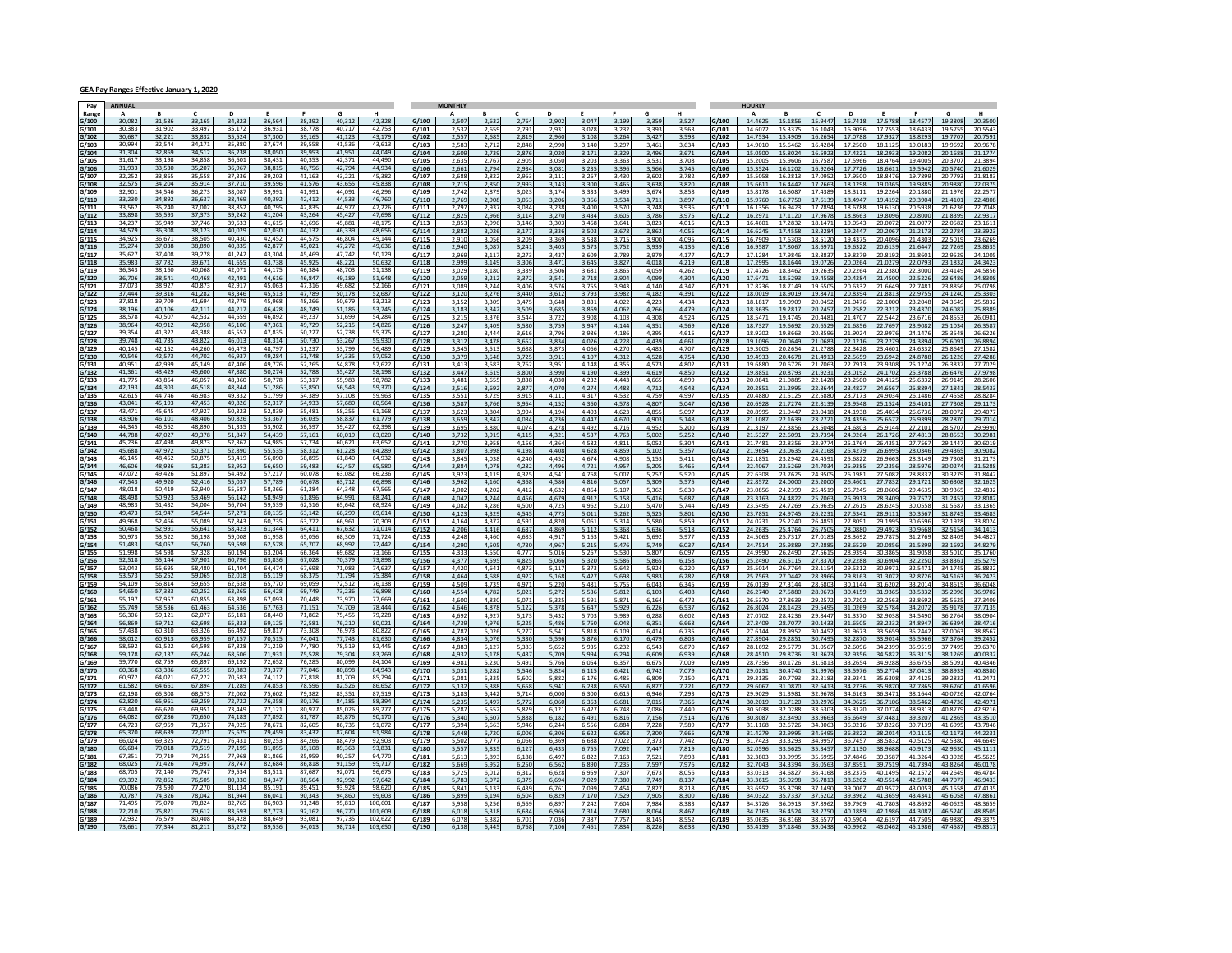#### GEA Pay Ranges Effective July, 2020

| Pay            | ANNUAL           |                  |                  |                  |                  |                  |                    |                  | <b>MONTHLY</b> |                |                |                |                |               |                |              |                | <b>HOURLY</b>  |                   |                    |                   |                   |                   |                   |                  |                   |
|----------------|------------------|------------------|------------------|------------------|------------------|------------------|--------------------|------------------|----------------|----------------|----------------|----------------|----------------|---------------|----------------|--------------|----------------|----------------|-------------------|--------------------|-------------------|-------------------|-------------------|-------------------|------------------|-------------------|
| Rang           |                  |                  |                  | D                |                  |                  | G                  | н                |                |                |                | C.             | D              |               |                | G            |                |                |                   | B                  | $\epsilon$        | D                 | E                 | F.                | G                |                   |
| G/100<br>G/101 | 30,834<br>31,142 | 32,376<br>32,69  | 33,995<br>34,334 | 35,695           | 37,480<br>37,854 | 39,354<br>39,747 | 41,322<br>41.734   | 43,388<br>43,82  | G/100<br>G/101 | 2,57<br>2.59   | 2,698<br>2,72  | 2,833<br>2,861 | 2,975<br>3,00  | 3,123<br>3.15 | 3,280<br>3.31  | 3,44<br>3,47 | 3,616<br>3,652 | G/100<br>G/101 | 14,8240<br>14.972 | 15.5654<br>15,7207 | 16.3438<br>16.506 | 17.1611<br>17.332 | 18.019<br>18.199  | 18.9202<br>19.109 | 19,866<br>20.064 | 20.8596<br>21.067 |
| G/102          | 31.453           | 33.02            | 34.677           | 36.41            | 38.232           | 40.144           | 42.151             | 44.259           | G/102          | 2,621          | 2,752          | 2,890          | 3,034          | 3,18          | 3,345          | 3,51         | 3,688          | G/102          | 15.121            | 15.8779            | 16.671            | 17.505            | 18.380            | 19.300            | 20.264           | 21.2784           |
| G/103          | 31.768           | 33.356           | 35.024           | 36.775           | 38.614           | 40.545           | 42.572             | 44.70            | G/103          | 2,647          | 2.780          | 2,919          | 3.065          | 3.21          | 3,37           | 3.54         | 3,72           | G/103          | 15.273            | 16.0365            | 16.838            | 17.680            | 18.5644           | 19.492            | 20.467           | 21.4909           |
| G/104          | 32.086           | 33,690           | 35.375           | 37.144           | 39,001           | 40.951           | 42.999             | 45.149           | G/104          | 2,674          | 2.808          | 2,948          | 3,095          | 3,250         | 3,413          | 3,58         | 3,762          | G/104          | 15,426            | 16.1971            | 17.007            | 17.857            | 18.750            | 19,688            | 20.672           | 21.7063           |
| G/105          | 32,407           | 34,027           | 35,728           | 37,514           | 39,390           | 41,360           | 43.428             | 45,599           | G/105          | 2,701          | 2.83           | 2.977          | 3.126          | 3.28          | 3,447          | 3.61         | 3.800          | G/105          | 15.580            | 16.359:            | 17.176            |                   | 18.937            | 19.884            | 20.878           | 21.922            |
| G/106          | 32,731           | 34,368           | 36,086           | 37,890           | 39,785           | 41,774           | 43.863             | 46,056           | G/106          | 2,728          | 2.864          | 3,007          | 3.158          | 3,31          | 3,481          | 3.65         | 3,83           | G/106          | 15.736            | 16.5231            | 17.349            | 18.216            | 19.127            | 20.083            |                  | 22.142            |
| G/107          | 33,058           | 34,71            | 36,447           | 38,269           | 40.182           | 42.191           | 44.301             | 46.516           | G/107          | 2.755          | 2.893          | 3.037          | 3.189          | 3.349         | 3.516          | 3.69         | 3.876          | G/107          | 15.893            | 16,6880            | 17.522            | 18 398            | 19.318            | 20.284            | 21.295           | 22.363            |
| G/108          | 33,389<br>33.723 | 35.05<br>35.409  | 36.811<br>37.179 | 38.65<br>39.038  | 40.585<br>40.990 | 42.614<br>43.040 | 44,745<br>45.192   | 46.98.<br>47.453 | G/108          | 2,782          | 2,922          | 3,068          | 3,22           | 3,38          | 3,551          | 3,72         | 3,91           | G/108          | 16.052<br>16.213  | 16.8548            | 17.697<br>17.874  | 18.582<br>18.768  | 19.512<br>19.706  | 20,487<br>20.692  | 21.512<br>21.726 | 22.587<br>22.81   |
| 109<br>G/110   | 34,060           | 35,763           | 37,551           | 39,429           | 41.400           | 43,470           | 45.644             | 47,926           | G/109<br>G/110 | 2,810<br>2.838 | 2.95:<br>2.98  | 3,098<br>3.129 | 3,253<br>3.286 | 3.41<br>3.45  | 3,587<br>3,62  | 3,76<br>3.80 | 3,954<br>3.99  | G/109<br>G/110 | 16.375            | 17.0236<br>17.1938 | 18.053            |                   | 19.903            | 20,899            |                  |                   |
| G/111          | 34,401           | 36,121           | 37,927           | 39.823           | 41,814           | 43.90            | 46,100             | 48.40            | G/111          | 2,867          | 3.010          | 3,16           | 3,319          | 3.48          | 3,65           | 3,84         | 4,03           | G/111          | 16.53             | 17.3659            | 18.234            | 19.145            | 20.102            | 21.108            | 22.16            | 23.271            |
| G/112          | 34,745           | 36,482           | 38,306           | 40.221           | 42,232           | 44.344           | 46,561             | 48,889           | G/112          | 2.895          | 3.040          | 3,192          | 3.352          | 3.51          | 3,699          | 3.88         | 4,074          | G/112          | 16.704            | 17.5394            | 18.416            | 19.337            | 20.3038           | 21.319            | 22.385           | 23.504            |
| G/113          | 35,092           | 36.847           | 38.689           | 40.62            | 42.654           | 44.787           | 47.026             | 49.377           | G/113          | 2,924          | 3.073          | 3,224          | 3.385          | 3,55          | 3,73           | 3,91         | 4,11!          | G/113          | 16.871            | 17.7149            | 18.600            | 19.530            | 20.506            | 21.532            | 22.608           | 23.738            |
| G/114          | 35,443           | 37,215           | 39,076           | 41.030           | 43.082           | 45.236           | 47,498             | 49,87            | G/114          | 2,954          | 3,10.          | 3,256          | 3,419          | 3.59          | 3,770          | 3,95         | 4.15           | G/114          | 17.039            | 17.8918            | 18.786            |                   | 20.712            | 21.748            |                  | 23.97             |
| G/115          | 35,797           | 37,587           | 39.466           | 41,439           | 43,511           | 45,687           | 47.971             | 50,370           | G/115          | 2.983          | 3.132          | 3,289          | 3.45           | 3.62          | 3,807          | 3.99         | 4.198          | G/115          | 17.210            | 18.0707            | 18.97             |                   | 20.918            | 21.964            |                  | 24.216            |
| G/116          | 36,155           | 37,96            | 39,861           | 41.854<br>42.273 | 43,947<br>44.387 | 46.144           | 48.451             | 50,874           | G/116          | 3.013          | 3.164          | 3.322          | 3.48           | 3.66          | 3.84           | 4.03         | 4.240          | G/116          | 17.382            | 18.2514            | 19.163            | 20.122            | 21.1284           | 22.184            | 23.295           | 24.458            |
| G/117          | 36,517<br>36,882 | 38,343<br>38.726 | 40.260<br>40.662 | 42.69            | 44.830           | 46.606<br>47.072 | 48.936<br>49.426   | 51.383<br>51.897 | G/117<br>G/118 | 3,043<br>3,074 | 3.19<br>3,22   | 3.355<br>3,389 | 3.523<br>3,558 | 3.69<br>3,73  | 3,884          | 4.07<br>4.11 | 4.282<br>4,32  | G/117          | 17.556<br>17.731  | 18.4341<br>18,6183 | 19.355<br>19.549  | 20.323<br>20.526  | 21.3399<br>21.552 | 22.406<br>22.630  | 23526<br>23.762  | 24.703<br>24.950  |
| G/118<br>G/119 | 37.251           | 39.114           | 41.070           | 43.124           | 45.280           | 47.544           | 49.921             | 52.417           | 5/119          | 3,104          | 3,26           | 3,423          | 3.594          |               | 3,923<br>3,96  | 4,16         | 4.36           | G/118<br>G/119 |                   | 18.8048            | 19.74             |                   | 21.769            | 22.85             |                  |                   |
| G/120          | 37,624           | 39,505           | 41,480           | 43,554           | 45,732           | 48,019           | 50,420             | 52,941           | G/120          | 3,135          | 3.292          | 3,457          | 3,630          | 3.81          | 4,002          | 4,20         | 4,41           | G/120          | 18.088            | 18.9928            | 19.942            |                   | 21.986            | 23,086            | 24,24            | 25.452            |
| G/121          | 38,000           | 39.90            | 41.895           | 43.99            | 46.190           | 48,500           | 50.925             | 53.47            | 5/121          | 3.167          | 3.32           | 3.491          | 3.66           | 3.84          | 4.04           | 4.24         | 4.45           | G/121          | 18.269            | 19.1827            | 20.141            | 21.149            | 22.206            | 23.317            | 24.483           | 25.707            |
| G/122          | 38,380           | 40.299           | 42.314           | 44.430           | 46.652           | 48.985           | 51.434             | 54,006           | G/122          | 3,198          | 3.358          | 3,526          | 3.703          | 3.888         | 4.082          | 4.286        | 4.501          | G/122          | 18.451            | 19.3745            | 20.343            | 21.3606           | 22.4288           | 23.550            | 24.727           | 25.964            |
| G/123          | 38,764           | 40.702           | 42.737           | 44.874           | 47.118           | 49.474           | 51.948             | 54.545           | G/123          | 3,230          | 3,39           | 3,561          | 3,740          | 3,92          | 4,12           | 4,32         | 4,545          | G/123          | 18.636            | 19.5683            | 20.546            | 21.574            | 22.652            | 23.785            | 24.975           | 26.223            |
| G/124          | 39,152           | 41,110           | 43,166           | 45,324           | 47,590           | 49.970           | 52.469             | 55,092           | G/124          | 3,265          | 3,42           | 3,597          | 3,77           | 3,96          | 4,16           | 4,37         | 4,591          | G/124          |                   | 19.7644            | 20.75             |                   | 22.879            | 24.024            |                  |                   |
| G/125          | 39,544           | 41.52            | 43.597           | 45.77            | 48.066           | 50,469           | 52.992             | 55,642           | G/125          | 3,295          | 3.460          | 3,633          | 3.81           | 4.00          | 4,206          | 4.41         | 4,637          | G/125          | 19.011            | 19.9620            | 20,960            | 22.008            | 23.108            | 24.263            | 25.47            | 26.751            |
| G/126<br>G/127 | 39,939<br>40,338 | 41,93<br>42,355  | 44,033<br>44,473 | 46,23<br>46.69   | 48.547<br>49.032 | 50,974<br>51.484 | 53.523<br>54.058   | 56,199<br>56.76: | G/126<br>G/127 | 3.328<br>3.362 | 3.49.<br>3.530 | 3.669<br>3.706 | 3.853<br>3.89  | 4.04<br>4.08  | 4.248<br>4.290 | 4.46<br>4.50 | 4.683<br>4.730 | G/126<br>G/127 | 19.201<br>19.393  | 20.1615<br>20.3630 | 21.169<br>21.381  | 22.228<br>22.450  | 23.339<br>23.573  | 24,506<br>24.751  | 25.732<br>25,986 | 27.018<br>27.288  |
| G/128          | 40.741           | 42.778           | 44.917           | 47,163           | 49,521           | 51,997           | 54.597             | 57,327           | G/128          | 3,395          | 3,56           | 3,743          | 3,930          | 4,12          | 4,333          | 4,55         | 4,777          | G/128          | 19.587            | 20.5663            | 21.594            | 22.674            | 23.8082           | 24.998            | 26.248           | 27.561            |
| G/129          | 41,148           | 43.205           | 45.365           | 47.63            | 50,015           | 52.516           | 55,142             | 57.899           | 3/129          | 3,429          | 3,60           | 3,780          | 3,96           |               | 4,37           | 4,59         | 4,82           | G/129          | 19.782            | 20.7716            | 21.810            | 22.900            | 24.045            | 25.248            |                  | 27.836            |
| G/130          | 41,559           | 43.63            | 45,819           | 48.110           | 50,516           | 53,042           | 55.694             | 58.479           | G/130          | 3.463          | 3.636          | 3.818          | 4.009          | 4.21          | 4.420          | 4.64         | 4.873          | G/130          | 19,980            | 20.9793            | 22.028            | 23.129            | 24.286            | 25.501            | 26.776           | 28.1149           |
| G/131          | 41,975           | 44,074           | 46,278           | 48.59            | 51,022           | 53.573           | 56,252             | 59.065           | G/131          | 3.498          | 3.67           | 3.857          | 4.049          | 4.25          | 4.464          | 4.68         | 4.92           | G/131          | 20.180            | 21.1894            | 22.249            | 23.361            | 24.529            | 25.756            |                  | 28.396            |
| G/132          | 42.395           | 44.515           | 46.741           | 49.078           | 51.532           | 54.109           | 56.814             | 59.655           | G/132          | 3,533          | 3.710          | 3,895          | 4.09           | 4,29          | 4,509          | 4.73         | 4,973          | G/132          | 20.382            | 21.4014            | 22.471            | 23.595            | 24.7750           | 26.013            | 27.314           | 28.680            |
| G/133          | 42,819<br>43,247 | 44.960<br>45.409 | 47.208<br>47,679 | 49.568<br>50.063 | 52,046<br>52,566 | 54,648<br>55,194 | 57,380<br>57.954   | 60.249<br>60.85  | G/133          | 3,568          | 3,747          | 3,934          | 4,13           | 4,33          | 4,554          | 4,78         | 5,021          | G/133          | 20.586            | 21.6154            | 22.696            | 23,830            | 25.022            | 26.273            | 27.586           | 28.965            |
| G/134<br>G/135 | 43,679           | 45.86            | 48.156           | 50.56            | 53,092           | 55.747           | 58.534             | 61.46            | G/134<br>G/135 | 3,60<br>3.640  | 3,78<br>3.82   | 3,97<br>4.013  | 4,17<br>4.21   | 4.42          | 4,60<br>4.646  | 4,81<br>4.87 | 5,07<br>5.12   | G/134<br>G/135 | 20.999            | 21.8313<br>22.0495 | 22.92<br>23.151   | 24.309            | 25.272<br>25.525  | 26.53<br>26,801   | 28.141           | 29.548            |
| G/136          | 44,116           | 46,32            | 48,638           | 51,07            | 53,624           | 56,305           | 59,120             | 62,076           | G/136          | 3,676          | 3.860          | 4.053          | 4.25           | 4.46          | 4.692          | 4.92         | 5,17           | G/136          | 21.209            | 22,2702            | 23.383            | 24.552            | 25.780            | 27,069            | 28.423           | 29.844            |
| G/137          | 44.557           | 46.785           | 49.124           | 51.580           | 54.159           | 56.867           | 59.710             | 62.696           | G/137          | 3,713          | 3.89           | 4,094          | 4.293          | 4.51          | 4,739          | 4.97         | 5,22           | G/137          | 21.421            | 22.4928            | 23.617            | 24.798            | 26.038            | 27.339            |                  | 30.142            |
| G/138          | 45,003           | 47.253           | 49.616           | 52.097           | 54.702           | 57,437           | 60.309             | 63.324           | G/138          | 3,750          | 3,938          | 4,135          | 4,341          | 4,55          | 4,786          | 5,02         | 5,277          | G/138          | 21.636            | 22.7178            | 23.853            | 25.046            | 26.299            | 27.613            | 28.994           | 30.4442           |
| G/139          | 45,453           | 47.72            | 50.112           | 52.618           | 55,249           | 58.01            | 60.912             | 63.95            | 3/139          | 3,788          | 3.97           | 4,176          | 4.38           | 4.60          | 4,83           | 5,07         | 5,33           | G/139          | 21.852            | 22.9452            | 24.092            | 25.297            | 26.562            | 27.889            |                  |                   |
| G/140          | 45.908           | 48.20            | 50.613           | 53.14            | 55.801           | 58.591           | 61.521             | 64.597           | G/140          | 3.826          | 4.01           | 4.218          | 4.429          | 4.65          | 4.883          | 5.12         | 5.383          | G/140          | 22.071            | 23.1745            | 24.333            | 25.550            | 26,8274           | 28.168            |                  | 31.056            |
| 1/141          | 46.367<br>46.831 | 48.685<br>49.173 | 51.119           | 53.675<br>54.214 | 56.359           | 59.177<br>59.771 | 62.136             | 65.243           | G/141          | 3,864          | 4,05           | 4,260          | 4.47           | 4,69          | 4,93           | 5,17         | 5,437          | G/141          | 22.291            | 23.4063            | 24.576            | 25.805            | 27.095            | 28.450            | 29.873           | 31.366            |
| G/142          | 47.299           | 49.664           | 51.632<br>52.147 | 54.754           | 56.925<br>57.492 | 60.367           | 62.760<br>63.385   | 65.898<br>66.554 | G/142          | 3,903          | 4.098          | 4,303          | 4,518          | 4.744         | 4,981          | 5,23         | 5,492          | G/142          | 22.514            | 23.6409            | 24.823            | 26.0644           | 27.3678           | 28.736            | 30.173<br>30.47  | 31.681            |
| G/143<br>G/144 | 47,772           | 50,16            | 52,669           | 55,302           | 58,067           | 60,97            | 64,019             | 67,220           | G/143<br>G/144 | 3,942<br>3.981 | 4,13<br>4.18   | 4,346<br>4,389 | 4,563<br>4.609 | 4,79<br>4.83  | 5,031<br>5,08  | 5,28<br>5.33 | 5,546<br>5.60  | G/143<br>G/144 | 22.73<br>22.967   | 23.8769<br>24.1159 | 25.070<br>25.321  | 26.324<br>26.587  | 27.640<br>27.916  | 29.022<br>29.312  |                  |                   |
| G/145          | 48.250           | 50.66            | 53.196           | 55.856           | 58.649           | 61.581           | 64.660             | 67.893           | G/145          | 4.021          | 4.22           | 4.433          | 4.65           | 4.88          | 5,132          | 5.38         | 5.658          | G/145          | 23.197            | 24.3572            | 25.575            | 26.853            | 28.1966           | 29,606            | 31.086           | 32.640            |
| G/146          | 48,733           | 51,170           | 53,729           | 56,415           | 59.236           | 62,198           | 65.308             | 68.573           | G/146          | 4,061          | 4,26           | 4,477          | 4,70           | 4,93          | 5,183          | 5,44         | 5,714          | G/146          | 23.429            | 24.6010            | 25.831            | 27.122            | 28.4788           | 29.902            | 31.398           | 32.967            |
| 147            | 49.220           | 51.681           | 54.265           | 56.978           | 59.827           | 62.818           | 65.959             | 69.257           | G/147          | 4,102          | 4.307          | 4,522          | 4.748          | 4.98          | 5,23           | 5.49         | 5,77           | G/147          | 23.663            | 248466             | 26.088            | 27 393            | 28.763            | 30.201            | 31 71            | 33.296            |
| G/148          | 49,712           | 52,198           | 54,808           | 57,548           | 60,425           | 63,446           | 66,618             | 69,949           | G/148          | 4,143          | 4.350          | 4,567          | 4.796          | 5,035         | 5,287          | 5.55         | 5.829          | G/148          | 23,900            | 25.0952            | 26.350            | 27.667            | 29.050            | 30.502            |                  |                   |
| G/149          | 50,209           | 52,71            | 55,355           |                  | 61,029           |                  |                    | 70,648           | G/149          | 4.184          | 4.39           | 4,613          | 4.844          | 5.08          | 5,34           | 5,60         | 5,887          | G/149          | 24.13             | 25.3457            | 26.613            |                   | 29.340            | 30.807            |                  |                   |
| G/150          | 50.711<br>51,218 | 53.247<br>53.779 | 55.909<br>56.468 | 58.704<br>59.291 | 61.639<br>62.256 | 64.721<br>65.369 | 67.957<br>68.637   | 71.355<br>72.069 | G/150<br>G/151 | 4.226          | 4.437<br>4.48  | 4,659          | 4.892          | 5.13          | 5,393          | 5.66         | 5.946          | G/150          | 24.380<br>24.624  | 25.5995            | 26,879            | 28.223            | 29.6343<br>29.930 | 31.115            | 32.671           | 34.305            |
| 5/151<br>G/152 | 51.730           | 54.317           | 57.033           | 59.885           | 62.879           | 66.023           | 69.324             | 72.790           | G/152          | 4,268<br>4,311 | 4.526          | 4,706<br>4,753 | 4,941<br>4.990 | 5,18<br>5,240 | 5,447<br>5,502 | 5,72<br>5.77 | 6,00<br>6.066  | G/151<br>G/152 | 24.870            | 25.8553<br>26.1139 | 27.148<br>27.419  | 28.505<br>28,790  | 30.230            | 31.427<br>31.741  | 33.328           | 34.648<br>34.995  |
| G/153          | 52,247           | 54,85            | 57,602           | 60,482           | 63,506           | 66,681           | 70,015             | 73,51            | G/153          | 4,354          | 4.572          | 4,800          | 5,040          | 5.29          | 5,557          | 5,83         | 6,126          | G/153          | 25.118            | 26.3745            | 27.693            | 29.077            | 30.531            | 32.058            | 33.661           | 35.344            |
| G/154          | 52,769           | 55,40            | 58,177           | 61,08            | 64,140           | 67,347           | 70,714             |                  | G/154          | 4,39           | 4.617          | 4,848          | 5,09           | 5,34          | 5,612          | 5,89         | 6,188          | G/154          |                   | 26.6380            | 27.969            |                   | 30.836            | 32.378            |                  |                   |
| G/155          | 53,297           | 55.962           | 58,760           | 61.698           | 64.783           | 68.023           | 71.423             | 74.994           | G/155          | 4.441          | 4.664          | 4.897          | 5.142          | 5.399         | 5.669          | 5.95         | 6.250          | G/155          | 25.623            | 26.9048            | 28.250            | 29.662            | 31.1457           | 32.702            | 34.338           | 36.054            |
| G/156          | 53,830           | 56.522           | 59.348           | 62.315           | 65.431           | 68.703           | 72.138             | 75.745           | G/156          | 4.486          | 4.710          | 4,946          | 5,193          | 5,45          | 5,729          | 6,01         | 6,31           | G/156          | 25.879            | 27,1740            | 28.532            | 29,959            | 31.457            | 33.030            | 34.681           | 36.415            |
| G/157          | 54.368           | 57.086           | 59.940           | 62.937           | 66.084           | 69.388           | 72.857             | 76.500           | G/157          | 4,531          | 4,75           | 4,995          | 5,245          | 5,50          | 5,782          | 6,07         | 6,37           | G/157          |                   | 27.4452            | 28.817            |                   | 31.771            | 33.35             | 35.027           |                   |
| G/158<br>G/159 | 54,912<br>55,461 | 57,658<br>58,23  | 60,541<br>61,146 | 63,568           | 66,746<br>67,413 | 70,083           | 73.587             | 77,266           | G/158<br>5/159 | 4,576<br>4,622 | 4.80<br>4.85   | 5,045<br>5,096 | 5,297<br>5,350 | 5,562<br>5.61 | 5,840<br>5,89  | 6,13<br>6.19 | 6,439<br>6,50  | G/158<br>G/159 | 26,400<br>26.663  | 27.7202<br>27.9971 | 29,106<br>29.397  |                   | 32.089<br>32.410  | 33.693<br>34.030  | 35.378           | 37.147            |
| G/160          | 56.016           | 58.817           | 61.758           | 64.846           | 68.088           | 71.492           | 75.067             | 78.820           | G/160          | 4.668          | 4.90'          | 5.147          | 5.404          | 5.674         | 5.958          | 6.25         | 6.568          | G/160          | 26.930            | 28.2774            | 29.691            | 31.1760           | 32.7346           | 34.371            | 36.089           | 37.894            |
| 3/161          | 56.576           | 59.405           | 62.375           | 65.494           | 68.769           | 72.207           | 75.817             | 79,608           | G/161          | 4,715          | 4,950          | 5,198          | 5,458          | 5,73          | 6,017          | 6,31         | 6,634          | G/161          | 27.200            | 28.5601            | 29.988            | 31.487            | 33.062            | 34.714            | 36.450           | 38.273            |
| G/162          | 57,142           | 59,999           | 62,999           | 66,149           | 69.456           | 72.929           | 76.575             | 80,404           | G/162          | 4,762          | 5,000          | 5,250          | 5,512          | 5,78          | 6,077          | 6,38         | 6,700          | G/162          | 27.472            | 28.8457            | 30.288            |                   | 33.392            | 35.062            |                  |                   |
| G/163          | 57,713           | 60,599           | 63,629           | 66,81            | 70,151           | 73,659           | 77,342             | 81,209           | G/163          | 4.809          | 5.050          | 5,302          | 5,568          | 5.84          | 6,138          | 6.44         | 6,767          | G/163          | 27.746            | 29.1341            | 30.590            | 32.120            | 33.726            | 35.413            |                  | 39.042            |
| G/164          | 58,290           | 61,20            | 64,265           | 67,47            | 70,852           | 74.395           | 78.115             | 82,023           | G/164          | 4.858          | 5.100          | 5,355          | 5.623          | 5.90          | 6,200          | 6.51         | 6.83           | G/164          | 28.024            | 29.4255            | 30,896            | 32.441            | 34.063            | 35.766            | 37.555           | 39.433            |
| G/165          | 58,873<br>59,462 | 61.817<br>62,435 | 64.908<br>65,557 | 68.153<br>68,83  | 71.561<br>72.277 | 75.139           | 78.896<br>79.686   | 82.841           | G/165          | 4.906          | 5.15'          | 5.409<br>5,463 | 5.679          | 5.96          | 6.262          | 6.57         | 6.903          | G/165          | 28.304<br>28.587  | 29.7197            | 31.205            | 32.765<br>33.093  | 34.4043           | 36.124            | 37.930<br>38.310 | 39.827            |
| G/166<br>G/167 | 60,057           | 63.060           | 66.213           | 69.524           | 73.000           | 75,891<br>76.650 | 80.483             | 83,670<br>84.507 | 3/166<br>3/167 | 4,955<br>5,00  | 5,20           | 5,518          | 5,736          | 6,02<br>6,08  | 6,324<br>6,38  | 6,64<br>6,70 | 6,97<br>7,04   | G/166<br>S/167 | 28.87             | 30.0168<br>30.317  | 31.51<br>31.833   |                   | 34.7486<br>35.096 | 36.486<br>36.851  |                  | 40.226            |
| G/168          | 60,658           | 63,691           | 66,876           | 70,220           | 73,731           | 77,418           | 81,289             | 85,353           | G/168          | 5,055          | 5,308          | 5,573          | 5,852          | 6,14          | 6,452          | 6,77         | 7,11           | G/168          | 29.162            | 30.6207            | 32.151            | 33.759            | 35.447            | 37.220            | 39,081           | 41.035            |
| G/169          | 61,265           | 64.32            | 67.544           | 70.92            | 74.467           | 78.190           | 82.100             | 86.20            | G/169          | 5,105          | 5.36           | 5,629          | 5.91           | 6.20          | 6,51           | 6.84         | 7.184          | G/169          | 29.454            | 30.9269            | 32.473            | 34.096            | 35.801            | 37.591            | 39.47            | 41.444            |
| G/170          | 61.878           | 64.972           | 68.221           | 71.632           | 75.214           | 78.975           | 82.924             | 87,070           | G/170          | 5.157          | 5.414          | 5.685          | 5.969          | 6.268         | 6,58           | 6.91         | 7.256          | G/170          | 29.749            | 31.2365            | 32.798            | 34.438            | 36.1606           | 37.968            | 39.867           | 41.860            |
| G/171          | 62,497           | 65,622           | 68.903           | 72,348           | 75,965           | 79,763           | 83.751             | 87,939           | G/171          | 5,208          | 5,46           | 5,742          | 6,029          | 6,33          | 6,647          | 6,97         | 7,328          | G/171          | 30.046            | 31.5490            | 33.126            | 34.782            | 36.521            | 38.347            | 40.264           | 42.278            |
| G/172          | 63,122           | 66.278           | 69.592           | 73.072           | 76.726           | 80.562           | 84.590             | 88,820           | G/172          | 5.26           | 5.52           | 5,799          | 6.08           | 6.39          | 6.71           | 7.04         | 7.40           | G/172          | 30.347            | 31.8644            | 33.457            |                   | 36.887            | 38.731            |                  |                   |
| G/173          | 63,753<br>64,391 | 66,941<br>67,61  | 70,288<br>70,992 | 73.80<br>74,542  | 77.492<br>78,269 | 81.367<br>82,182 | 85.435<br>86,291   | 89.707<br>90,60  | G/173<br>G/174 | 5.313          | 5.57<br>5.634  | 5.857          | 6.15<br>6,21   | 6.45<br>6.52  | 6.78<br>6,84   | 7.12         | 7.47           | G/173          | 30.650<br>30.957  | 32.1832<br>32.5053 | 33.792<br>34.130  | 35.481<br>35.837  | 37.255<br>37.629  | 39.118<br>39.510  | 41.074<br>41,486 | 43.128<br>43.560  |
| G/174<br>G/175 | 65.035           | 68.28            | 71.701           | 75.286           | 79.050           | 83.003           | 87.153             | 91.511           | G/175          | 5,366<br>5.420 | 5.691          | 5,916<br>5.975 | 6.274          | 6.58          | 6.91           | 7,19<br>7.26 | 7,55<br>7.626  | G/174<br>G/175 | 31.266            | 32.8303            | 34.471            | 36.195            | 38.0048           | 39.905            | 41.900           | 43.995            |
| G/176          | 65,685           | 68,969           | 72,417           | 76,038           | 79,840           | 83,832           | 88,024             | 92,42            | G/176          | 5,474          | 5,747          | 6,035          | 6,337          | 6,65          | 6,98           | 7,33         | 7,70           | G/176          | 31.579            | 33.1582            | 34.815            | 36.556            | 38.3846           | 40.303            | 42.319           | 44.435            |
| G/177          | 66.342           | 69.659           | 73.142           | 76.799           | 80.639           | 84.671           | 88.905             | 93.350           | G/177          | 5.529          | 5.80           | 6,095          | 6.40           | 6.72          | 7.05           | 7.40         | 7.77           | G/177          | 31.89             | 33,4899            | 35.164            |                   | 38.768            | 40.707            |                  |                   |
| G/178          | 67,005           | 70,355           | 73,873           | 77,567           | 81,445           | 85,517           | 89.793             | 94,283           | G/178          | 5.584          | 5.863          | 6.156          | 6.464          | 6.78          | 7,126          | 7.48         | 7.857          | G/178          | 32.213            | 33.8245            | 35.515            | 37.291            | 39.156            | 41.113            | 43.169           | 45.328            |
| G/179          | 67,675           | 71,05            | 74,612           | 78.34            | 82,260           | 86.373           | 90,692             | 95,22            | G/179          | 5.640          | 5.922          | 6,218          | 6.529          | 6.85          | 7,198          | 7.55         | 7.936          | G/179          | 32.536            | 34.1630            | 35.871            | 37.664            | 39.548            | 41.525            | 43.601           | 45.782            |
| G/180          | 68.352           | 71.770           | 75.359           | 79.127           | 83.083           | 87.237           | 91.599             | 96.179           | G/180          | 5.696          | 5.98'          | 6,280          | 6.594          | 6.92          | 7,270          | 7.63         | 8.01           | G/180          | 32.861            | 34.5048            | 36.230            | 38.041            | 39.9438           | 41.940            | 44.038           | 46.239            |
| G/181          | 69,036           | 72,488           | 76,112           | 79,918           | 83,914           | 88,110           | 92,516             | 97,142           | 3/181          | 5,753          | 6,04           | 6,343          | 6,660          | 6,99          | 7,34           | 7,71         | 8,09           | G/181          | 33.190            | 34.8500            | 36.592            | 38.422            | 40.343            | 42.360            | 44.478           | 46.702            |
| G/182<br>G/183 | 69.726<br>70.423 | 73.212<br>73.94  | 76.873<br>77.641 | 80.71<br>81.52   | 84.753<br>85.599 | 88.99<br>89.87   | 93.441<br>94.373   | 99.09            | G/182<br>G/183 | 5,811<br>5.869 | 6,10<br>6.16   | 6,406<br>6.470 | 6,72(<br>6.794 | 7,06<br>7.13  | 7,416<br>7.490 | 7,78<br>7.86 | 8,17<br>8.258  | G/182<br>G/183 | 33.522<br>33.857  | 35.1981<br>35.5500 | 36.958<br>37.327  | 38.806<br>39.193  | 40.746<br>41.1534 | 42.784<br>43.211  | 44.923<br>45.371 | 47.169<br>47.640  |
| G/184          | 71,127           | 74,683           | 78,417           | 82.33            | 86,455           | 90,778           | 95.317             | 100,08           | G/184          | 5,927          | 6.224          | 6,535          | 6.862          | 7.20          | 7,565          | 7.94         | 8,340          | G/184          | 34.195            | 35,9053            | 37,700            | 39.585            | 41.564            | 43.643            | 45.825           | 48.116            |
| G/185          | 71.838           | 75.43            | 79.202           | 83.163           | 87.320           | 91.686           | 96.270             | 101.084          | G/185          | 5.987          | 6.28           | 6,600          | 6.93           |               | 7.64           | 8.02         | 8.42           | G/185          | 3453              | 36.2644            | 38.07             | 39 981            | 41.980            | 44.079            | 46.28            | 48.595            |
| G/186          | 72,556           | 76,184           | 79,993           | 83,993           | 88,193           | 92,603           | 97,233             | 102,09           | 3/186          | 6,046          | 6,34           | 6,666          | 6,999          | 7,34          | 7,71           | 8,10         | 8,50           | G/186          | 34.882            | 36.626             | 38.458            | 40.381            | 42.400            | 44.520            | 46,746           | 49.084            |
| G/187          | 73.282           | 76.94            |                  |                  |                  |                  |                    | 103.11           | 5/187          | 6.10           | 6.41           | 6.733          | 7.06           | 7.42          | 7.79           | 8.18         | 8.59           | 5/187          | 35.231            | 36.993             | 38.842            | 40.785            | 42.824            | 44.965            |                  | 49.57             |
| G/188          | 74,015           | 77.716           | 81.602           | 85.682           | 89.966           | 94.464           | 99.187             | 104.146          | G/188          | 6,168          | 6.476          | 6.800          | 7.140          | 7,49          | 7,872          | 8.26         | 8,679          | G/188          | 35.584            | 37.3635            | 39.231            | 41.193            | 43.2529           | 45.4154           | 47.686           | 50.070            |
| G/189          | 74,755<br>75.503 | 78,493<br>79.278 | 82.418<br>83.242 | 86.539<br>87.404 | 90.866           | 95.409           | 100.179<br>101.181 | 105.188          | G/189          | 6,230          | 6,54           | 6,868          | 7,212          | 7,57          | 7,95           | 8,34         | 8,766          | G/189          | 35.939            | 37.7370            | 39.624            | 41.6053           | 43.6856           | 45.8697           | 48.163           | 50.571            |
| G/190          |                  |                  |                  |                  | 91.774           | 96.363           |                    | 106,240          |                | 6.29           | 6.60           | 6,937          | 7.284          | 7.64          | 8,030          | 8,432        | 8.85           | G/190          |                   | 38.1144            | 40.020            | 42.021            | 44.1221           | 46.3284           | 48.644           |                   |